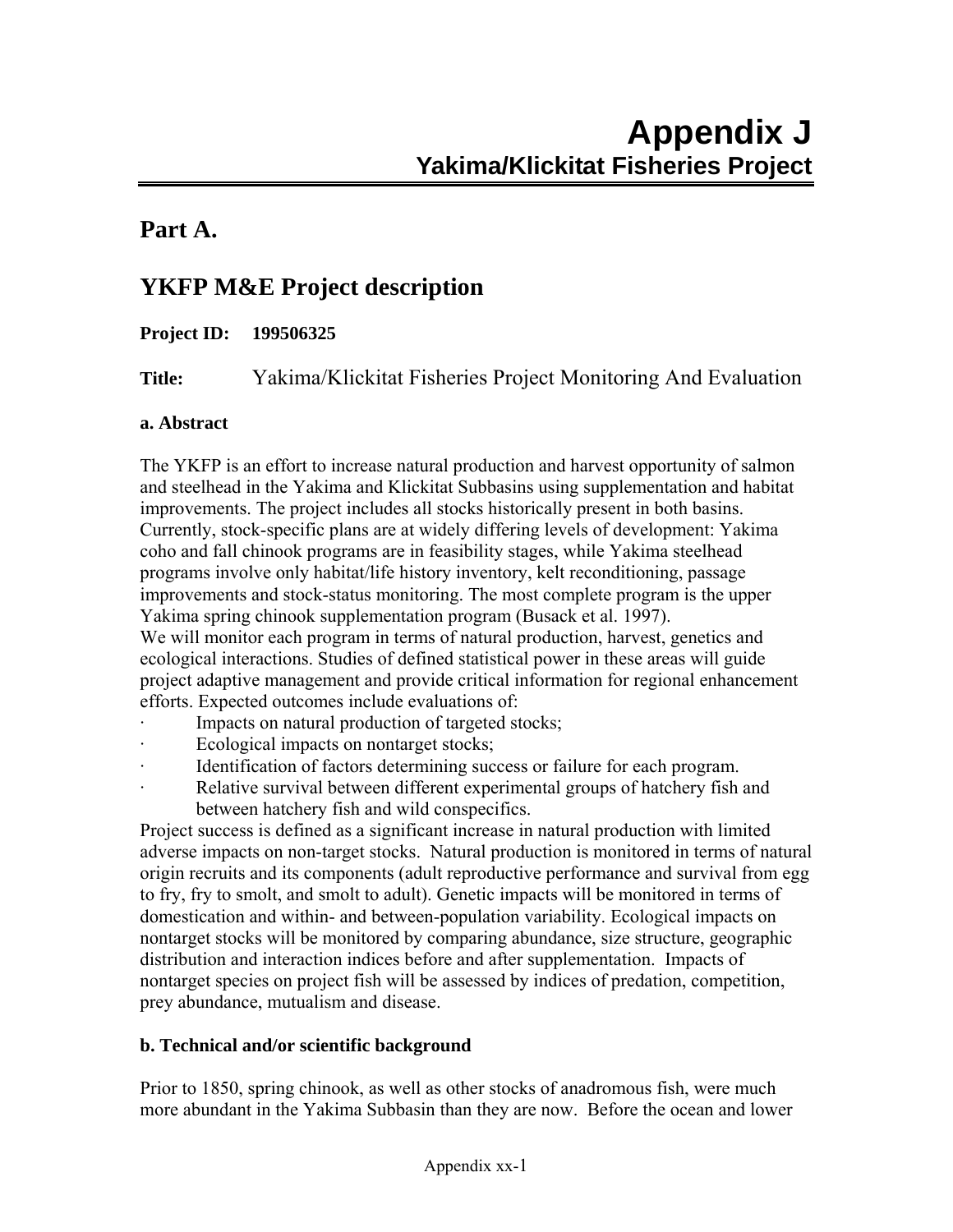Columbia exploitation of salmon and steelhead in the late l9th century and early 20th century, and before the valley was developed, the Yakima supported large runs of spring, summer and fall chinook, summer steelhead, coho and sockeye. Sockeye and summer chinook are now extinct in the subbasin. Currently, due to efforts of the YKFP the number of naturally produced coho is increasing in the subbasin. Historic spring chinook runs to the Yakima may range from a high of approximately 250,000 fish (Smoker 1956) to 202,500 (Mullan 1983). Historic adult fall and summer chinook production in the Yakima Subbasin may have ranged from 250,000 (Smoker 1956) to 202,500 (Mullan 1983). Estimates of historic steelhead run range from 100,000 fish (Smoker 1956) to 81,000 (Mullan 1983). Estimation of the historic magnitude of the sockeye run is difficult, as the run was eliminated before counting stations were established. However, Mullan (1986) presented statistics from which we estimated the historic sockeye run size to be between  $103,000 - 211,100$  adult sockeye salmon.

Meaningful restoration of salmon and steelhead runs in the Columbia Basin ultimately requires a return to "normative" conditions throughout the basin (Williams et al., 1996), or at least to a much more normative state. Because of the enormous societal obstacles and economic costs that constrain it, such an effort will take decades to implement and additional decades to take effect. Therefore interim measures, such as supplementation, are required to maintain fish runs for the foreseeable future.

The YKFP is in the process of planning and implementing habitat restoration and preservation projects that are prioritized through the Ecosystem, Diagnosis and Treatment Model (EDT). A preliminary limiting factors analysis for Yakima Subbasin salmon and steelhead has been summarized in the Yakima Subbasin Summary, and will be refined by an ongoing EDT analysis. EDT analysis has already identified high priority reaches and tributaries for preservation and restoration. A number of restoration projects have recently been initiated based on this prioritization. Ultimately the YKFP will comprise a series of complimentary habitat restoration and supplementation/reintroduction projects targeting all species historically present in the subbasin.

Supplementation is a cornerstone of efforts to rebuild salmon and steelhead runs throughout the Columbia Basin (RASP 1992; NPPC 1994; CRITFC 1995; ISAB, 1998). In the Yakima Subbasin, supplementation seems particularly promising because it has been shown theoretically (Busack and Knudsen, in press) that populations of low productivity (viz., subjected to high levels of density-independent mortality) are optimal candidates for supplementation, as are populations subject to high levels of predation (Peterman 1987; McIntyre et al., 1988). Such conditions characterize salmon and steelhead populations in the Yakima Subbasin (Dunnigan and Lamebull 2000; McMichael et al. 1998; Fast et al. 1991, Anonymous 1990). There are, however, concerns that supplementation might fail because of the following factors: poor smolt-adult survival (Miller et al. 1990; Steward and Bjornn 1990), poor reproductive success (Fleming and Gross 1992; Chilcote et al. 1986), adverse genetic change (Busack and Currens 1995; Reisenbichler 1997; Waples et al. 1990; Hindar et al. 1991; Waples 1991), adverse ecological impacts on target and nontarget species (Shoals and Hillock 1979; Collis et al. 1995; Shively et al. 1996; Hillman and Mullan 1989; Peery and Bjornn 1996;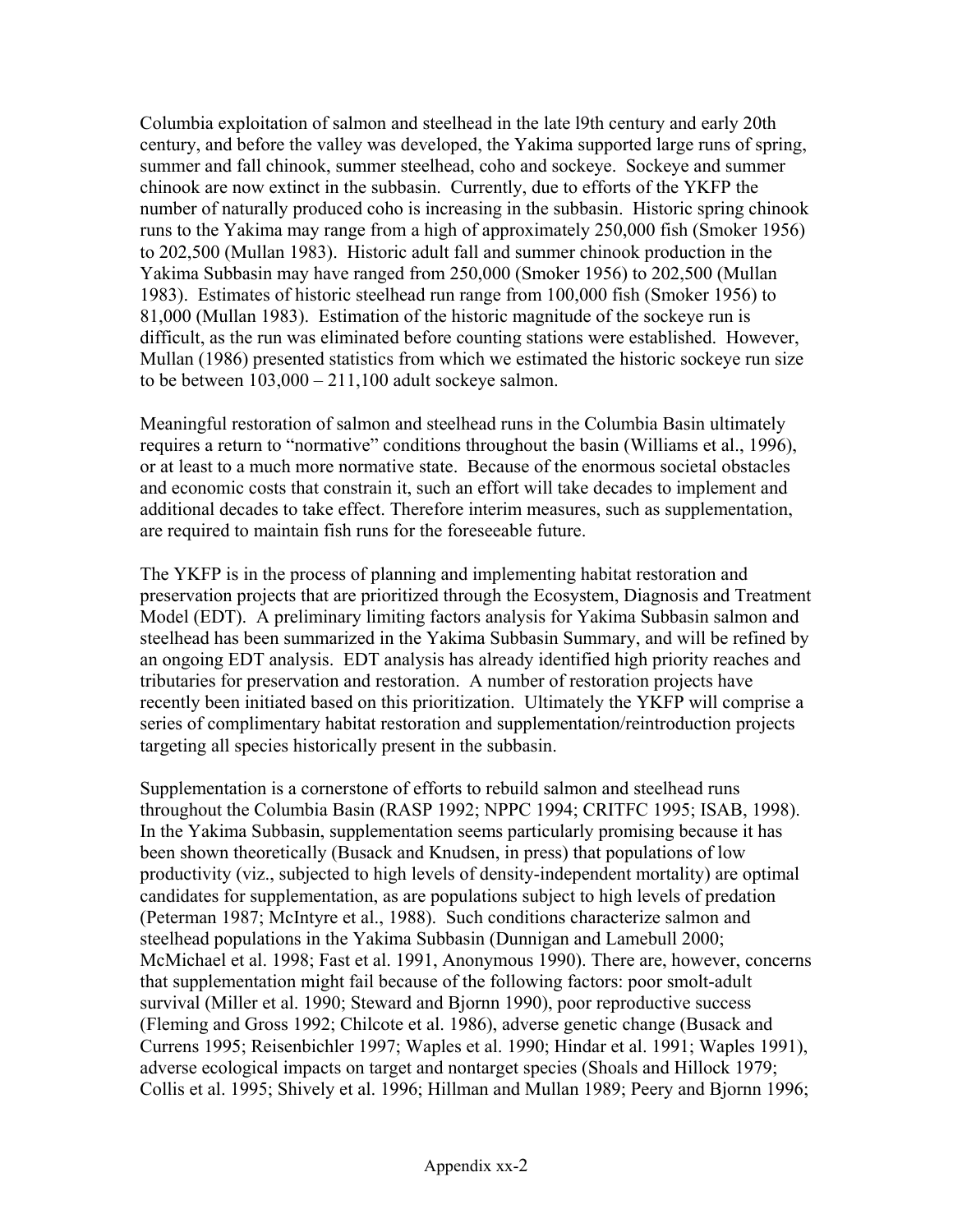Nickelson et al. 1986; Hillman 1989; Reeves et al. 1987; Mullan et al. 1992; Swain and Riddell 1990; Tabor et al. 1993; Ward et al. 1995; Wood 1987) and diminished primary and secondary productivity attributable to the removal of salmon carcasses from streams (Johnston and Ringler 1979; Michael 1995; Bilby et al. 1996; Levy 1997).

Table 1 summarizes the scope of ongoing and future YKFP monitoring activities, as well as current monitoring readiness and the significance of findings to date (summarized in Section e). A comprehensive monitoring plan addressing all of the preceding considerations has been developed for upper Yakima spring chinook (Busack et al. 1997). Stock-specific monitoring plans based on the spring chinook template will be developed for all other stocks, and plans for Yakima coho and fall chinook are in progress. Because it was the first, the Yakima spring chinook plan is self-sufficient and exhaustive in scope. Funding limitations may preclude explicit evaluation of every potential issue for other Yakima stocks. Monitoring plans for other stocks will entail extrapolation from spring chinook findings. Where appropriate, facility sharing (e.g., smolt and adult counting facilities) and an emphasis on performance, and risk monitoring will occur.

The YKFP monitoring program is a descendant of a number of earlier projects. The general elements of a monitoring plan were first outlined in the YKFP's 1993 Project Status Report (BPA 1993). These ideas were transformed into specific measures in the Yakima Fisheries Project Spring Chinook Supplementation Monitoring Plan (Busack et al. 1997). The completion of Planning Status Reports for Yakima coho and fall chinook (YN, unpublished documents) represents initial steps in the development of comprehensive monitoring plans for these stocks. Other efforts that have contributed to the evolution of the monitoring program include: the Yakima Spring Chinook Enhancement Study (Fast et al. 1991); genetic stock identification and genetic risk issues (Busack 1990; Busack et al. 1991; Busack and Currens 1995; Currens and Busack 1995; Kapuscinski and Miller 1993); power analysis for OCT/SNT comparisons (Hoffmann et al. 1994); semi-natural rearing treatment development (Maynard 1995); baseline hatchery/wild interaction studies (Pearsons et al. 1993 and 1996); Chandler smolt trap passage studies (Neeley 1992; Sanford and Ruehle 1996; Neeley 2001); reproductive success (Berejikian et al. 1997); spring chinook natural production objectives/strategies (Watson 1993); Yakima flow/survival studies (Yakama Nation, unpublished data); and project-specific marking methods (Schroder and Knudsen 1996).

**Table 1. Potential scope of YKFP Monitoring Effort**. The first letter (I or i) in each cell indicates how much information has been acquired in the area, and the second (M or m) indicates the readiness level of monitoring procedures. Regarding information, a capital "I" indicates monitoring has been occurring for some time and significant findings have been obtained. A lower-case "i" indicates newly-initiated monitoring activities, and/or activities which have yet to generate significant findings. Regarding monitoring readiness, a capital "M" indicates ongoing monitoring activity or one for which facilities and procedures are in hand to begin monitoring immediately. A lower-case "m" indicates a complete monitoring procedure can be described at the conceptual level, but cannot currently be implemented because certain key elements (e.g., facilities) are missing. A minus sign (-) indicates either a total lack of information or monitoring readiness, respectively, depending on whether it occurs in the first or second position.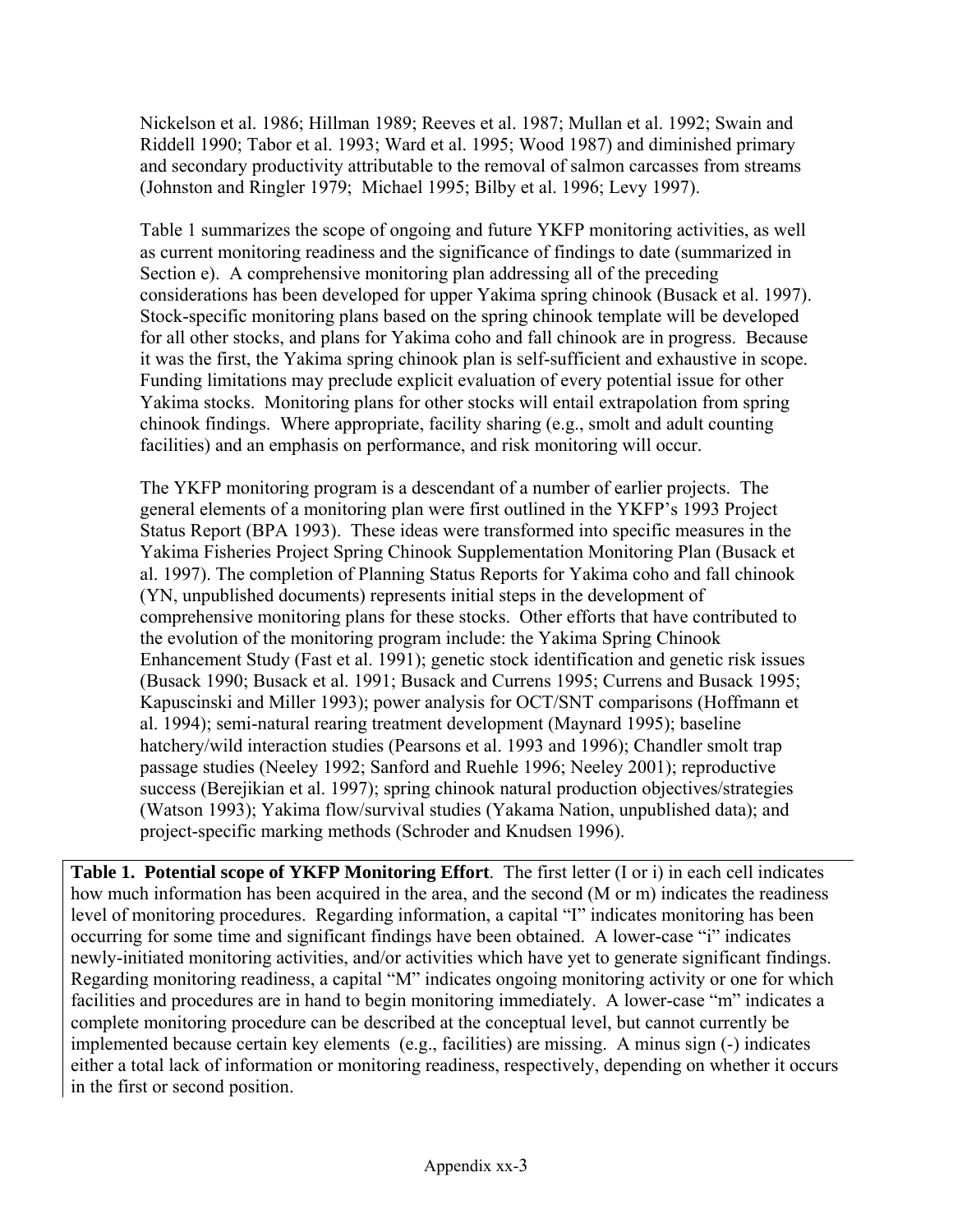|                            |                                              |      | $\begin{tabular}{l c} \hline \texttt{Yaki} \\ \hline \texttt{ma} \\ \texttt{Spm} \\ \texttt{Spm} \\ \texttt{Cline} \\ \texttt{Yaki} \\ \texttt{Adl} \\ \texttt{Cline} \\ \texttt{Cline} \\ \texttt{A} \\ \end{tabular}$ | $\begin{array}{l}{\bf Yaki}\\{\bf ma}\\ {\bf Cobo}\\ {\bf (natural)}\\ {\bf (smallrad)}\end{array}$ | ${\bf Yak\bar{a}}$ ma<br>Steelh<br>Steelh |
|----------------------------|----------------------------------------------|------|-------------------------------------------------------------------------------------------------------------------------------------------------------------------------------------------------------------------------|-----------------------------------------------------------------------------------------------------|-------------------------------------------|
| Natural<br>Production      | Smolts per spawner                           | IM   | im                                                                                                                                                                                                                      | iM                                                                                                  | IM                                        |
|                            | Smolt/adult survival                         | IM   | Im                                                                                                                                                                                                                      | $-M$                                                                                                | IM                                        |
|                            | Relative hatch/wild<br>survival              | -M   | $-m$                                                                                                                                                                                                                    | $-M$                                                                                                | $-m$                                      |
|                            | <b>Optimal Spawning</b><br>Distribution      | IM   | im                                                                                                                                                                                                                      | $-m$                                                                                                | IM                                        |
|                            | Relative Hatch/Wild<br>Spawning Behavior     | -M   | $-m$                                                                                                                                                                                                                    | $-m$                                                                                                | $-m$                                      |
|                            | Relative<br>Hatch/Wild progeny per<br>parent | -M   | $-m$                                                                                                                                                                                                                    | $-m$                                                                                                | $-m$                                      |
|                            | Hatchery rearing regime<br>defined           | IM   | im                                                                                                                                                                                                                      | im                                                                                                  |                                           |
|                            | Impact of environmental<br>factors           | im   | im                                                                                                                                                                                                                      | -m                                                                                                  | im                                        |
| Harvest                    | In basin                                     | IM   | iM                                                                                                                                                                                                                      | iM                                                                                                  | IM                                        |
|                            | Out of basin                                 | -m   | im                                                                                                                                                                                                                      | iM                                                                                                  | im                                        |
| Genetics                   | <b>Extinction Risk</b>                       | im   | im                                                                                                                                                                                                                      | $-m$                                                                                                | im                                        |
|                            | Within population<br>variability             | IM   | IM                                                                                                                                                                                                                      | iM                                                                                                  | IM                                        |
|                            | Between population<br>variability            | IM   | IM                                                                                                                                                                                                                      | $-m$                                                                                                | IM                                        |
|                            | Domestication                                | $-m$ | $-m$                                                                                                                                                                                                                    | $-m$                                                                                                | $-m$                                      |
| Ecological<br>Interactions | Interactions with<br>nontarget taxa          | IM   | Im                                                                                                                                                                                                                      | IM                                                                                                  | Im                                        |
| (re. hatchery<br>fish)     | Interactions with strong<br>interactors      | IM   | Im                                                                                                                                                                                                                      | Im                                                                                                  | Im                                        |

#### **c. Rationale and significance to Regional Programs**

From its inception, monitoring has been a critical element of the YKFP. The Yakima/Klickitat Fisheries Project was identified in the 1982 Columbia River Basin Fish and Wildlife Program (Measure  $704(i)(3)$  and  $904(e)(1)$ . A draft Master Plan was presented to the Northwest Power Planning Council in 1987 and the Preliminary Design Report was completed in 1990. In both cases the NPPC instructed the managers (YN and WDFW) to carry out planning functions that addressed uncertainties in regard to the efficacy of supplementation in the areas of meeting production objectives and limiting adverse ecological and genetic impacts. At the same time, the Council underscored the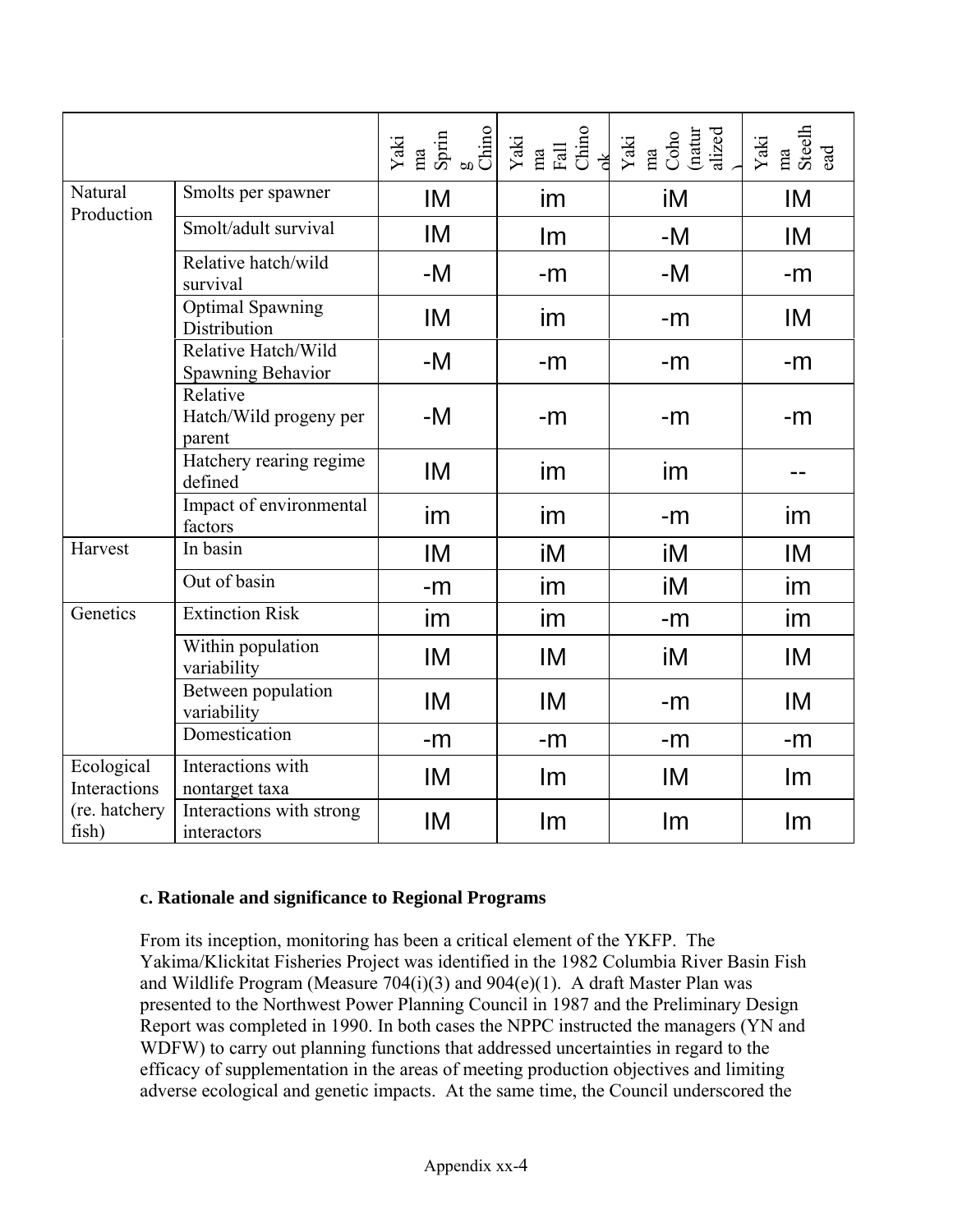importance of adaptive management in project implementation. The 1994 FWP again reiterated the importance to proceed with the YKFP because of the added production and learning potential the project would provide. In 1997, a comprehensive conceptual monitoring plan for the Yakima spring chinook portion of the project was developed (Busack et al. 1997), which addresses most of the objectives and tasks for all YKFP target stocks. The YKFP is unique in having been designed to rigorously test the efficacy of supplementation. Given the current dire situation of many salmon and steelhead stocks, and the heavy reliance on artificial propagation as a recovery tool, YKFP monitoring results will have great Region-wide significance. Consequently, the project is developing a website and other tools for rapid and efficient dispersal of project results.

Another unique aspect of the YKFP is the fact that EDT analysis is being used to design and improve enhancement programs for all species and stocks. Particular emphasis is placed on reconstructing the structure and function of the historic ecosystem (the "Template"). The Template represents the definition of normative habitat conditions for the Yakima Subbasin. Project scientists are in the process of prioritizing portions of the subbasin of greatest preservation value and restoration potential. The EDT model will also be used to identify reach-specific habitat actions with the greatest potential to compliment supplementation.

As stated in the Yakima Subbasin Summary, the fundamental need for the Yakima Subbasin is to restore normative structure and function to aquatic and terrestrial habitat to the greatest degree practicable. This overall need includes the following seven components: 1) Restore/preserve floodplain connectivity, 2) Restore normative flows, 3) Restore access to historical production areas to all life stages of resident and anadromous salmonids, 4) Restore normative water quality to basin streams, 5) Restore and preserve riparian communities and normative watershed function, 6) Restore normative ecological interactions among target species and aquatic communities in all portions of the basin, and 7) Protect and restore native fish and wildlife populations by increasing or maintaining productivity.

The YKFP will implement enhancement and restoration activities addressing issues in components 1-5 that are identified by the EDT process. The YKFP has implemented monitoring and evaluation programs to evaluate ecological interactions and productivity described in components 6 and 7. Specifically, component 6 (ecological interactions) entails monitoring in the following areas:

1) Predation on juvenile salmonids and exacerbating conditions, e.g. high temperatures, non-normative flows, introduction of exotic species and instream structures (dams and bypass outfalls) that increase the vulnerability of juveniles.

2) Possible constraints on fish and wildlife production attributable to limited availability or accessibility of habitat and/or food.

3) Impaired production of fish and wildlife attributable to the scarcity or elimination of mutualists and/or keystone species.

4) Possible constraints on fish and wildlife production associated with pathogens.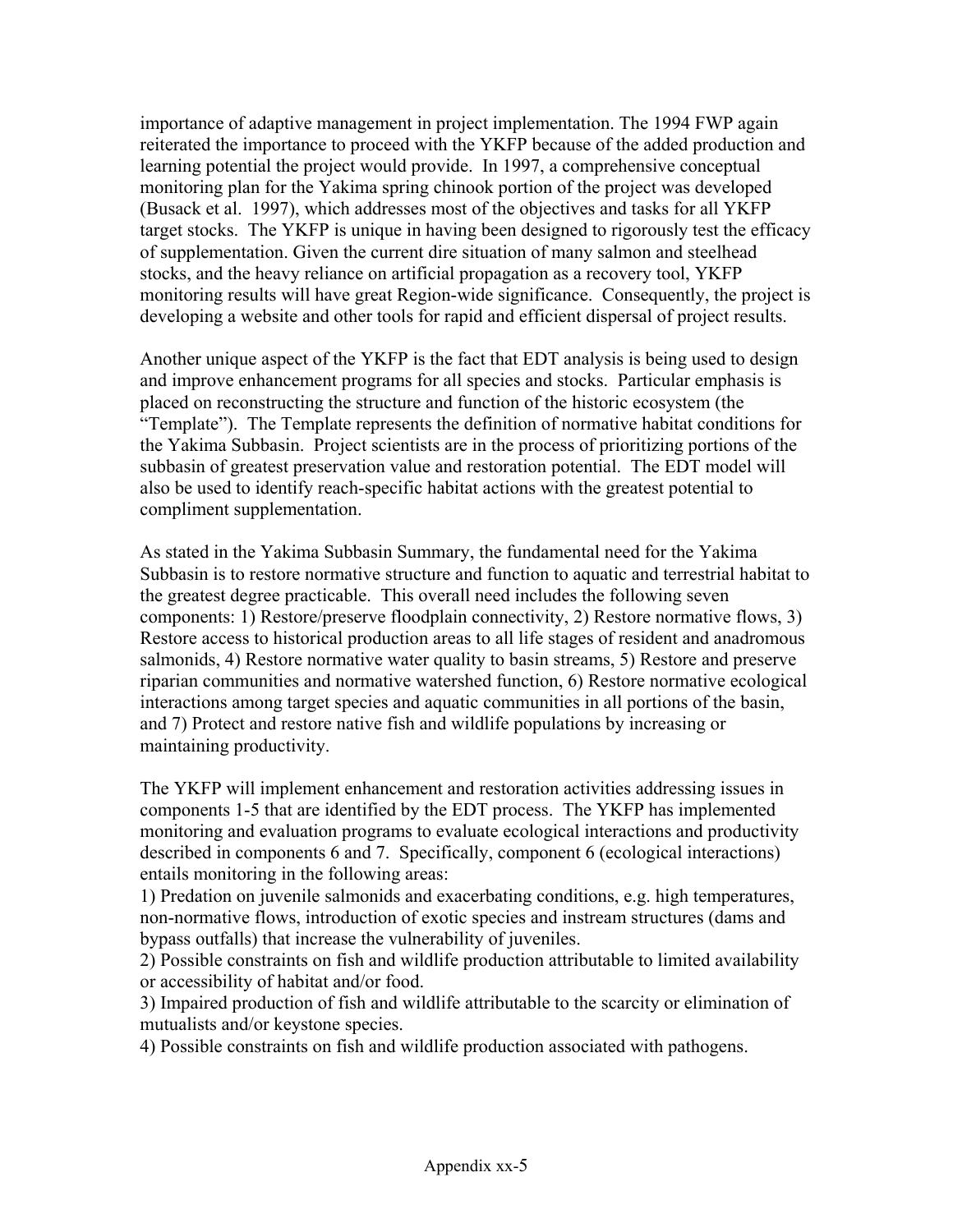Component 7 identifies the need to increase productivity of native fish and wildlife populations, and therefore implies monitoring the abundance and survival rates of targeted populations. The restoration of normative habitat conditions will substantially improve the productive capacity of the Yakima Subbasin, but will likely take many years to accomplish. Therefore there is an interim need for artificial production to increase the productivity of existing fish populations. Artificial production is also essential to restore extirpated species to the Yakima Subbasin.

#### **d. Relationships to other projects**

This project, "Yakima/Klickitat Monitoring and Evaluation", and the following four projects comprise the entirety of the YKFP: "YKFP Management, Data and Habitat", Project 198812025, "YKFP Operations and Maintenance" Project 199701325, "YKFP Design and Construction", Project 198811525 and "WDF&W Policy/Technical involvement and planning in YKFP", Project 199506425.

Except for one element, this project completely covers YKFP monitoring activities. The exception, smolt physiology monitoring, is provided by Dr. Walt Dickhoff and colleagues under Fish and Wildlife Program (FWP) project 9200200, "Physiological Assessment of Wild and Hatchery Juvenile Salmonids".

FWP habitat improvement projects (both YKFP and others) in the Yakima Subbasin relate to this project, as they will influence the quality of the aquatic environment. Project 199705100, "Yakima River Side Channel Survey" and "Yakima River Side Channel Restoration", are intended to correct one of the most serious environmental problems in the upper Yakima: the lack of fry rearing habitat provided by side channels. A series of riparian and instream flow enhancement projects targeting streams in or bordering the Yakama Nation Reservation – and therefore primarily benefiting steelhead – include project 199803400: "Re-establish Safe Access into Tributaries of the Yakima Subbasin", project 199803300 "Restore Upper Toppenish Creek Watershed", project 199705300 "Toppenish /Simcoe instream flow restoration and assessment", project 199901300 "Ahtanum Creek Watershed Assessment", and project 199603501 "Satus Creek Watershed Restoration". Projects, ("Upper Yakima Tributary Irrigation Improvement") and 5510900 ("Teanaway River Instream Flow Restoration") both attempt to restore adult and juvenile passage to upper Yakima tributaries dewatered or blocked by irrigation diversions. The Teanaway project is especially important because an acclimation site will be located on the North Fork of the Teanaway River. Finally, projects 9105700 and 9200900 provide funds for the WDFW Yakima screen shop and the Yakima Project Office of the Bureau of Reclamation (BOR) to build and maintain screens on irrigation diversions and to maintain fisheries monitoring and enhancement facilities (fish ladders, the Chandler and Roza smolt traps, the Roza adult trap, etc.) owned by the BOR.

#### **e. Project history** (for ongoing projects)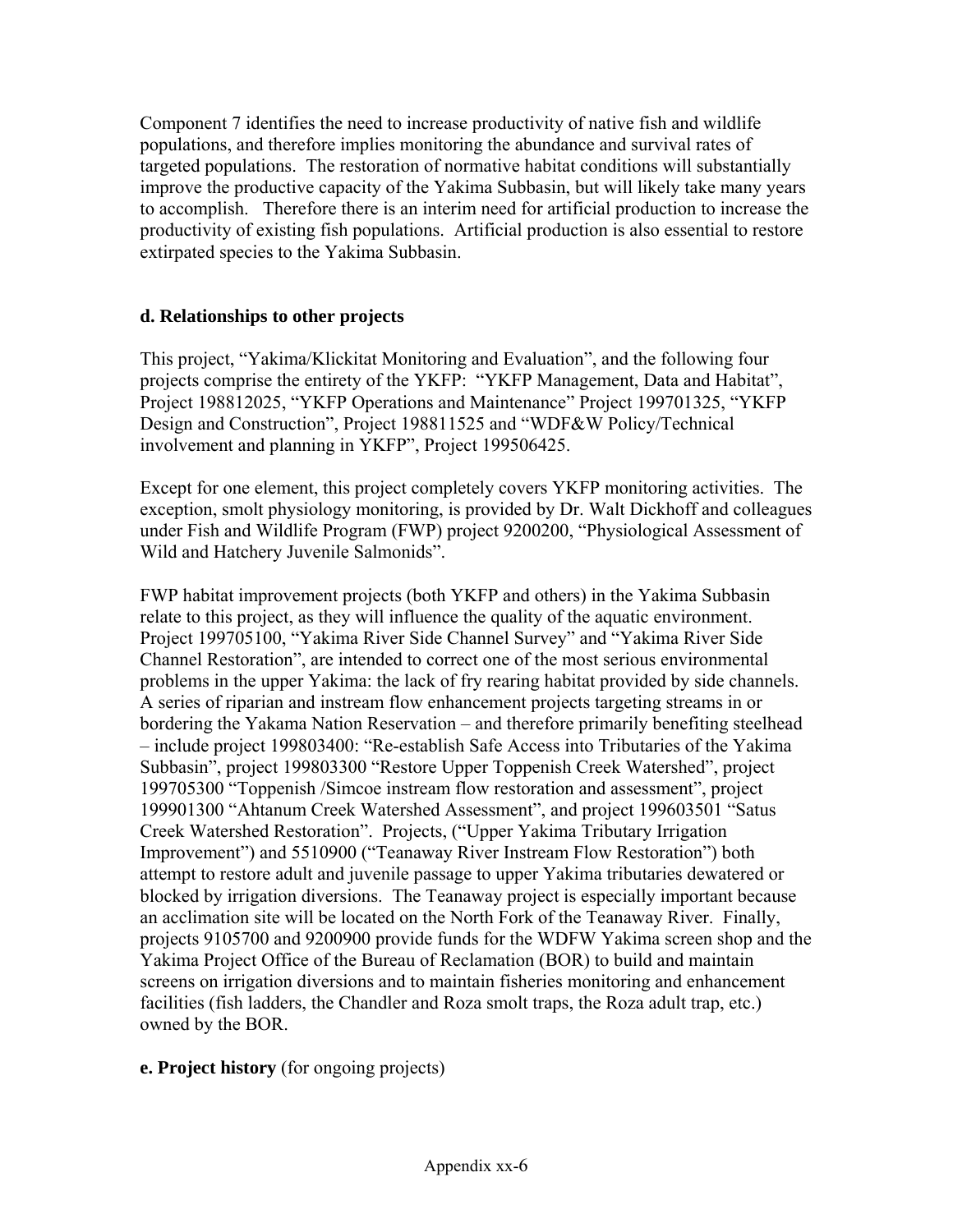**YKFP M&E** is now a consolidation of nine earlier YKFP monitoring projects. The old project numbers and titles are listed below. All objectives and tasks in the current YKFP M&E Project are covered in the summary below. For the sake of clarity, we have included the current objective and task number along with the previous project number and title. The project history and accomplishments are summarized for each of the current objectives and tasks.

#### **f. Proposal objectives, tasks and methods**

| Although the project entails only four fundamental objectives, there are 37 sub-objectives which<br>we have termed tasks to accommodate the structure of this document. These 37 sub-objectives<br>and associated hypotheses/assumptions are summarized in the table below. Every sub-objective<br>will result in one or more of the following: a BPA report, a paper in a refereed journal, a complete<br>monitoring procedure including functional facilities and analytical techniques. |                                                                                                                                                                                                                                                                                                                                                                                                                                                                                                                                                                                                                                                                                                                                                                                                                                                                                                                                                                                                                                                                                                                                                                  |  |
|--------------------------------------------------------------------------------------------------------------------------------------------------------------------------------------------------------------------------------------------------------------------------------------------------------------------------------------------------------------------------------------------------------------------------------------------------------------------------------------------|------------------------------------------------------------------------------------------------------------------------------------------------------------------------------------------------------------------------------------------------------------------------------------------------------------------------------------------------------------------------------------------------------------------------------------------------------------------------------------------------------------------------------------------------------------------------------------------------------------------------------------------------------------------------------------------------------------------------------------------------------------------------------------------------------------------------------------------------------------------------------------------------------------------------------------------------------------------------------------------------------------------------------------------------------------------------------------------------------------------------------------------------------------------|--|
| OBJ.                                                                                                                                                                                                                                                                                                                                                                                                                                                                                       | Task, Hypothesis/Assumption, and Method                                                                                                                                                                                                                                                                                                                                                                                                                                                                                                                                                                                                                                                                                                                                                                                                                                                                                                                                                                                                                                                                                                                          |  |
| 1.                                                                                                                                                                                                                                                                                                                                                                                                                                                                                         | <b>Objective: Natural Production:</b> Develop methods of detecting indices of increasing<br>natural production, as well as methods of detecting a realized increase in natural<br>production, with specified statistical power.                                                                                                                                                                                                                                                                                                                                                                                                                                                                                                                                                                                                                                                                                                                                                                                                                                                                                                                                  |  |
| 1.a                                                                                                                                                                                                                                                                                                                                                                                                                                                                                        | Task: Modeling: Design complementary supplementation/habitat enhancement programs<br>for coho, spring $&$ fall chinook $&$ steelhead in the Yakima and Klickitat Subbasins.<br><b>Hypothesis:</b> Ecosystem Diagnosis and Treatment computer modeling accurately<br>integrates habitat quantity, quality, and life history data to evaluate alternative<br>enhancement strategies. Modeling can continue to be used throughout the Project to model<br>the statistical power of reproductive success study designs, domestication study designs,<br>treatment/control experimental designs, etc.<br>Rationale: To design complementary supplementation/habitat enhancement programs for<br>targeted stocks.<br>Methods: To diagnose the fundamental environmental factors limiting natural production,<br>and to estimate relative improvements in production attributable to alternative<br>enhancement strategies, by using the "Ecosystem Diagnosis and Treatment" (EDT) model.<br>Continue to model statistical power associated with proposed monitoring plans such as<br>reproductive success, genetic risk assessment, adult sub-sampling frequency, etc. |  |
| 1.b                                                                                                                                                                                                                                                                                                                                                                                                                                                                                        | Task: Fall chinook survival study: Determine optimal locations within the lower Yakima<br>Basin for increasing natural production of fall chinook, and to guide location of future<br>acclimation/release sites.<br><b>Hypothesis:</b> The relative survival of PIT tagged wild juvenile fall chinook from candidate<br>supplementation areas to the lower Yakima accurately reflects natural production potential<br>of the candidate areas.<br>Rationale: Determine areas in the lower Yakima where potential for increased natural<br>production of fall chinook is greatest (future acclimation/release sites).<br>Methods: Determine the feasibility of collecting naturally produced fall chinook juveniles<br>to mark with PIT tags to estimate relative survival between groups. Relative productivity<br>among reaches is indexed by relative fry-to-smolt survival.                                                                                                                                                                                                                                                                                    |  |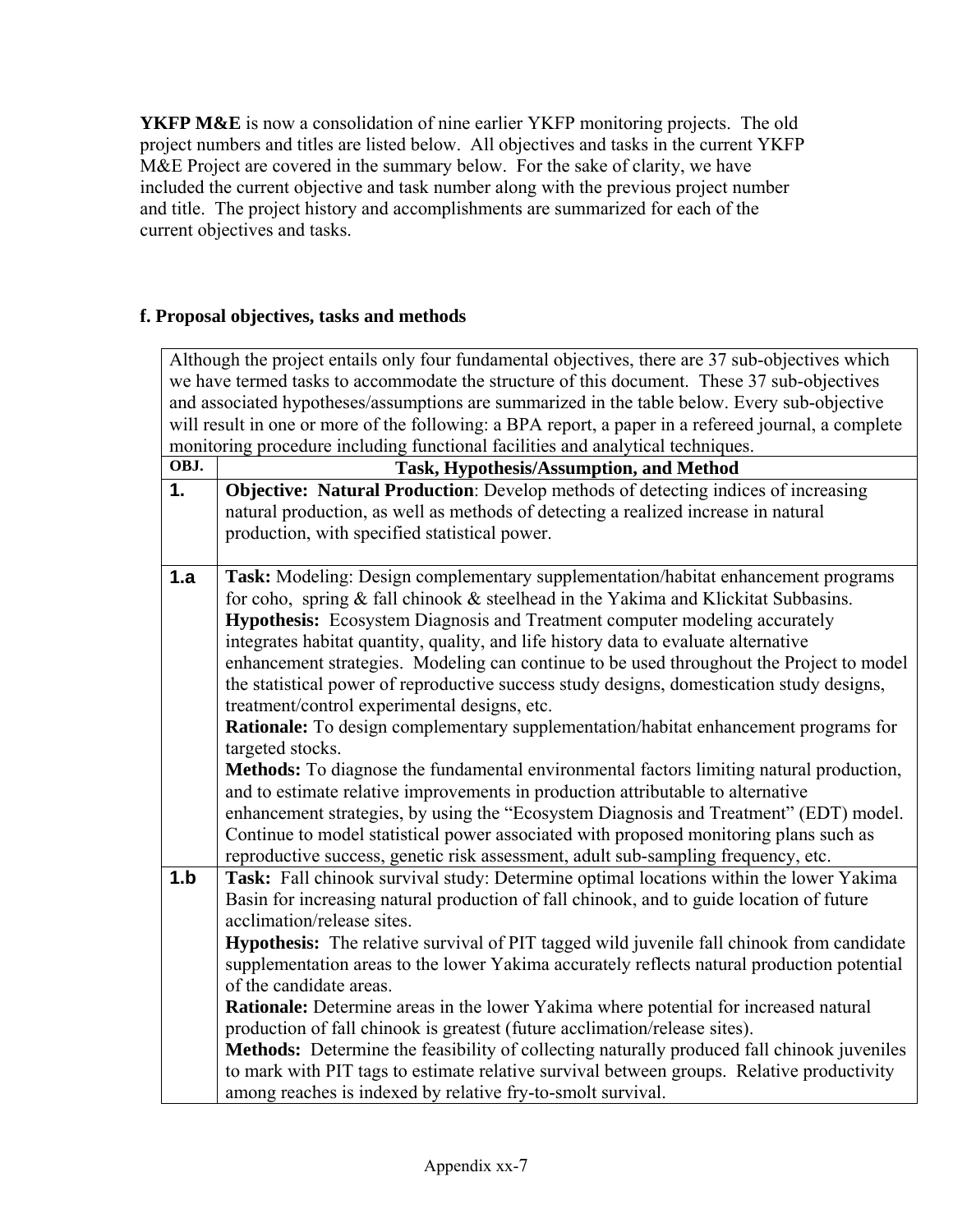| 1.c | Task: Juvenile spring chinook micro-habitat utilization: Monitor microhabitat utilization                                        |
|-----|----------------------------------------------------------------------------------------------------------------------------------|
|     | of juvenile spring chinook salmon. Future deviations in use will suggest carrying capacity                                       |
|     | problems.                                                                                                                        |
|     | Hypothesis: Changes in patterns of microhabitat utilization with supplementation will                                            |
|     | reflect spring chinook seeding in the upper Yakima.                                                                              |
|     | <b>Rationale:</b> Estimate the baseline microhabitat utilization patterns of juvenile spring                                     |
|     | chinook salmon. Even if supplementation were perfect, producing smolts and adults                                                |
|     | identical to wild fish in every way, the project could fail if existing production actually                                      |
|     | represented the carrying capacity of the Yakima Subbasin. A post-supplementation change                                          |
|     | in patterns of microhabitat use is one of the indices that will be used to monitor "carrying                                     |
|     | capacity constraints".                                                                                                           |
|     | Methods: Under excessive densities, a significant proportion of early spring chinook parr                                        |
|     | might be displaced into sub-optimal microhabitats. Accordingly, we will monitor the                                              |
|     | relative incidence of parr in "typical" (baseline) and "atypical" microhabitats as a function                                    |
|     | of estimated egg deposition and spawning escapement. Snorkelers will mark the location                                           |
|     | of spring chinook focal positions and measure associated physical parameters.                                                    |
| 1.d | Task: Hatchery spring chinook juvenile marking: Estimate hatchery spring chinook smolt                                           |
|     | survival to Chandler & mainstem dams using PIT-tags, and smolt-to-adult survival (release                                        |
|     | to Yakima mouth) using CWTs.                                                                                                     |
|     | Hypothesis: H <sub>0</sub> : Survival of SNT-reared fish does not exceed survival of OCT-reared                                  |
|     | fish. Current release numbers of juvenile spring chinook assumes that OCT smolt-to-adult                                         |
|     | survival rates will be 0.2% or higher. Under these circumstances it will be possible to                                          |
|     | detect a 50% effect size with 90% probability, alpha = $10\%$ .                                                                  |
|     | <b>Rationale:</b> To evaluate hatchery treatments in terms of relative smolt survival to                                         |
|     | Chandler, McNary and John Day using PIT tags, and relative smolt-to-adult survival (to                                           |
|     | Roza Dam) using multiple body-implanted CWT's, and colored elastomer in multiple body<br>locations denoting treatment replicates |
|     | Methods: To estimate differences in smolt survival by treatment (OCT/SNT), acclimation                                           |
|     | site, and raceway, we will PIT-tag, ad-clip & CWT (snout) 40,000 parr, enough to detect                                          |
|     | survival differences at John Day with specified power ( $\alpha$ =.05 $\beta$ =.1, effect size=50%).                             |
|     | 400,000 fish will be ad-clipped and CWT'ed in multiple body areas to uniquely code                                               |
|     | treatment, acclimation site, and raceway. Returning adults will be interrogated at Roza                                          |
|     | using hand-held CWT detectors to determine smolt-to-adult survival by group, and will                                            |
|     | then be released to spawn. Power for smolt-to-adult survival estimates is the same as for                                        |
|     | smolt survival. CWT'ed fish will also be recovered in spawning ground surveys (see task                                          |
|     | 1.q). Statistical analysis by ANOVA.                                                                                             |
| 1.e | Task: Roza juvenile wild/hatchery smolt PIT tagging: Capture, PIT-tag and release wild                                           |
|     | and hatchery spring chinook to estimate relative wild/hatchery smolt survival to Chandler                                        |
|     | and the McNary Dam.                                                                                                              |
|     | <b>Hypothesis:</b> Survival of hatchery fish is high enough to result in an increase in natural                                  |
|     | origin recruits.                                                                                                                 |
|     | <b>Rationale:</b> Relative hatchery/wild smolt survival to Chandler and McNary is a critical                                     |
|     | mechanistic element of project evaluation.                                                                                       |
|     | <b>Methods:</b> Roza Canal fish bypass will be used to capture wild and hatchery spring                                          |
|     | chinook smolts, which will be PIT-tagged and released on site. Analysis by binomial                                              |
|     | techniques.                                                                                                                      |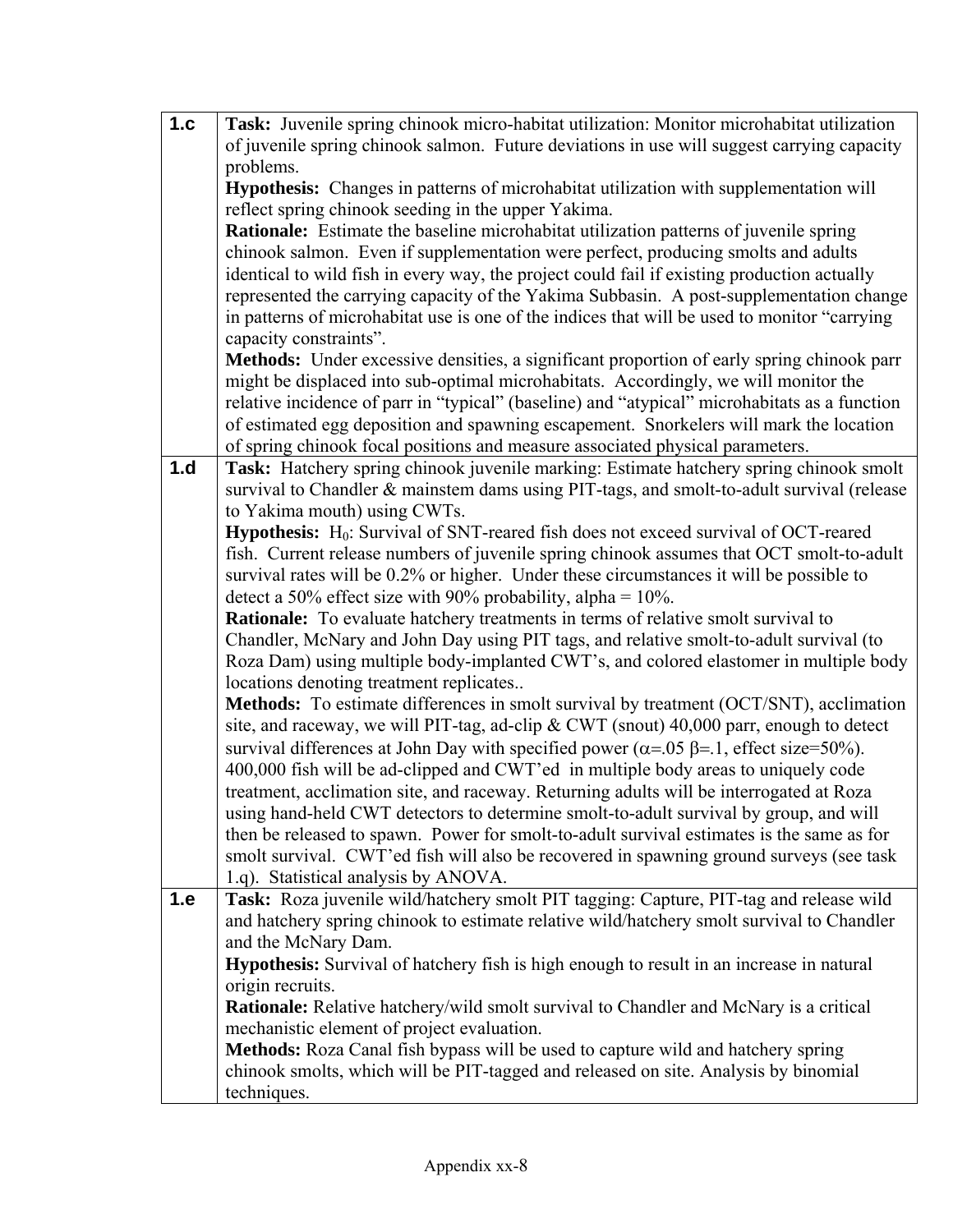| 1.f  | Task: Wild/hatchery survival and enumeration (Chandler Juvenile Monitoring                     |
|------|------------------------------------------------------------------------------------------------|
|      | Facility): Refine operational and analytical procedures used in estimating hatchery and wild   |
|      | smolt passage at Chandler smolt trap.                                                          |
|      | <b>Hypothesis:</b> A stable relationship exists between smolt entrainment and hydraulic        |
|      | variables at Prosser Dam, and stock-specific proportions of smolt outmigrants can              |
|      | accurately be estimated by electrophoretic and/or micro satellite DNA techniques.              |
|      | <b>Rationale: 1.</b> ) As referenced in the Spring Chinook Monitoring Plan, (Busack et al.     |
|      | 1997), Chandler is an essential element of M&E for Yakima stocks. Information wholly or        |
|      | partly collected at Chandler includes annual smolt production and outmigration timing,         |
|      | egg-to-smolt and smolt-to-adult survival rates, and relative smolt survival rates (to          |
|      | Chandler) between hatchery treatment groups (e.g., OCT v SNT) and between hatchery             |
|      | groups and marked groups of wild smolts. This information is used to determine whether         |
|      | post-supplementation changes in production and survival rates are consistent with a            |
|      | population for which natural production is increasing. This data can be gathered for all       |
|      | anadromous salmonids within the basin and is stock-specific for spring chinook                 |
|      | (electrophoretic mixed stock analysis). 2.) To refine smolt passage estimates (future and      |
|      | historical) by increasing the precision of passage estimators and correcting for any bias      |
|      | associated with the estimators.                                                                |
|      | Methods: 1.) Chandler is operated continuously except for brief periods of canal               |
|      | maintenance. Species-specific relationships between canal diversion and smolt                  |
|      | entrainment rates have been developed, and daily passage is estimated as the ratio of raw      |
|      | catch to entrainment (total production is the sum over the season). A subsample of smolts      |
|      | are bio-sampled each day and all PIT-tagged fish are interrogated as they enter the facility.  |
|      | Smolt-to-adult survival for wild fish is estimated as the ratio of brood year returns to brood |
|      | year smolt production. Brood year returns are estimated (for example) for spring chinook       |
|      | as the sum of the number of jacks the year after outmigration, the number of age 4 fish two    |
|      | years after outmigration, and so on. Annual age composition is estimated by analyzing          |
|      | scales from spawning ground carcasses and adults sampled at the Roza adult trap, and total     |
|      | returns are estimated as the sum of Prosser counts and below-Prosser harvest. 2.)              |
|      | Replicated releases of PIT-tagged smolts are used to make a series of entrainment rate         |
|      | estimates. Logistic regression is then used to express entrainment as a function of one or     |
|      | more hydraulic variables (e.g., percent discharge diverted into the canal) characterizing      |
|      | flow conditions at Prosser Dam at the time of release. These flow/entrainment                  |
|      | relationships will be used to estimate future smolt production, to revise historical estimates |
|      | of smolt production, and to generate confidence intervals for both.                            |
| 1.g. | Task: Fall chinook optimal rearing treatment: Develop an accelerated rearing treatment to      |
|      | enable early out migration and increase overall smolt survival.                                |
|      | Hypothesis: The survival of hatchery fall chinook can be increased to levels consistent        |
|      | with an increase in natural production.                                                        |
|      | <b>Rationale:</b> Determine if hatchery fall chinook smolt survival can be increased by        |
|      | accelerated incubation and rearing.                                                            |
|      | Methods: Incubate and rear control and accelerated groups at the Prosser Hatchery on           |
|      | river water and warmer well water, respectively. PIT-tag fish to evaluate relative survival    |
|      | McNary Dam; differentially pelvic-clip fish to estimate relative smolt-to-adult survival.      |
|      | Analysis by logistic analysis of variance.                                                     |
| 1.h  | Task: Yakima coho stock and date of release study: Determine optimal location, date, and       |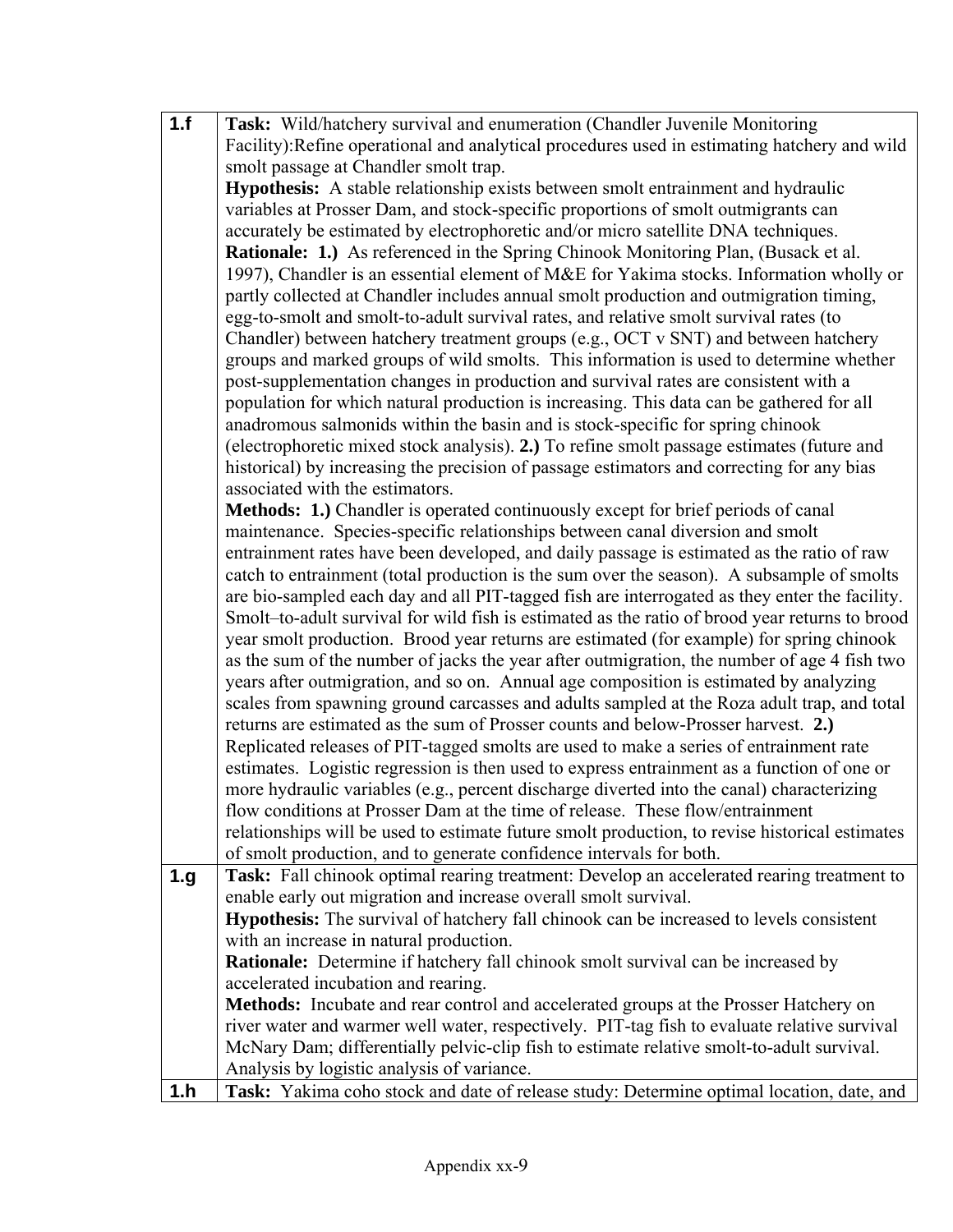|     | stock of release for Yakima coho re-introduction efforts.                                                              |
|-----|------------------------------------------------------------------------------------------------------------------------|
|     | Hypothesis: The survival of a suitable stock of hatchery coho can be increased to levels                               |
|     | sufficient to establish a naturalized population.                                                                      |
|     | Rationale: To determine the optimal date and place of release for Yakima coho re-                                      |
|     | introduction feasibility tests.                                                                                        |
|     | Methods: A replicated factorial design is used to test for survival differences between                                |
|     | release location (upper Yakima and Naches Subbasins) & release date (May 7 and May                                     |
|     | 31). Release date will have two replicates per drainage. Release groups will be PIT tagged                             |
|     | to evaluate smolt survival to Chandler and McNary. Beginning in 2000, coho smolts will                                 |
|     | also be CWT'ed to monitor smolt-to-adult survival. CWTs will be recovered during                                       |
|     | broodstock collection. Statistical analysis by logistic analysis of variance.                                          |
| 1.i | Task: Yakima spring chinook juvenile behavior: Determine differences in hatchery &                                     |
|     | wild spring chinook smolt behavior closely related to survival.                                                        |
|     | Hypothesis: Analysis of relative behavior in hatchery and wild fish at release will indicate                           |
|     | which behaviors are correlated to survival.                                                                            |
|     | <b>Rationale:</b> To quantify behavioral differences between wild, OCT & SNT smolts, and to                            |
|     | correlate those behaviors with smolt survival.                                                                         |
|     | Methods: Observe (direct and video) hatchery (OCT and SNT) and wild spring chinook                                     |
|     | collected at Roza and Prosser dams in a controlled environment. Response variables will                                |
|     | include: water column position, position to overhead cover and substrate, use of different                             |
|     | cover types, latency to normalized behavior and feeding, time required to adopt wild                                   |
|     | behavior. Analysis by principal component analysis and ANOVA.                                                          |
| 1.1 | Task: Yakima hatchery spring chinook juvenile morphometric and coloration studies:                                     |
|     | Determine whether significant differences in body shape and coloration exist between                                   |
|     | hatchery spring chinook at release.                                                                                    |
|     | Hypothesis: Analysis of differences in coloration and morphology between OCT, SNT,                                     |
|     | and wild smolts at release will indicate which characteristics are correlated to survival.                             |
|     | <b>Rationale:</b> One of the fundamental hypotheses of employing a SNT rearing treatment is                            |
|     | to produce hatchery fish that resemble wild fish in color and body shape. This task                                    |
|     | estimates morphometric/coloration differences between OCT & SNT spring chinook                                         |
|     | juveniles.                                                                                                             |
|     | Methods: OCT and SNT fish will be photographed and truss measurements taken from                                       |
|     | the photographs will be used to characterize body shape. Color differences will be                                     |
|     | estimated from photographs taken just at release. Statistics: linear discriminant and                                  |
| 1.k | principle component analysis.<br>Task: Yakima hatchery/wild spring chinook smolt physiology studies: Determine whether |
|     | significant physiological differences exist among wild, OCT and SNT Yakima spring                                      |
|     | chinook smolts during rearing, at release, and at Chandler and at John Day Dam.                                        |
|     | <b>Hypothesis:</b> Analysis of physiological differences (lipid content, ILGF-1, gill-ATPase,                          |
|     | thyroxin, condition factor) between OCT, SNT, and wild smolts at release and after a                                   |
|     | substantial outmigration period will indicate which characteristics are tightly linked to                              |
|     | survival.                                                                                                              |
|     | <b>Rationale:</b> To compare OCT, SNT and wild spring chinook in terms of physiological                                |
|     | smolt quality.                                                                                                         |
|     | Methods: Monitor plasma concentrations of thyroxin & insulin-like growth hormone, %                                    |
|     | body lipid, gill ATP-ase, growth rate and condition factor for OCT, SNT and wild fish as                               |
|     |                                                                                                                        |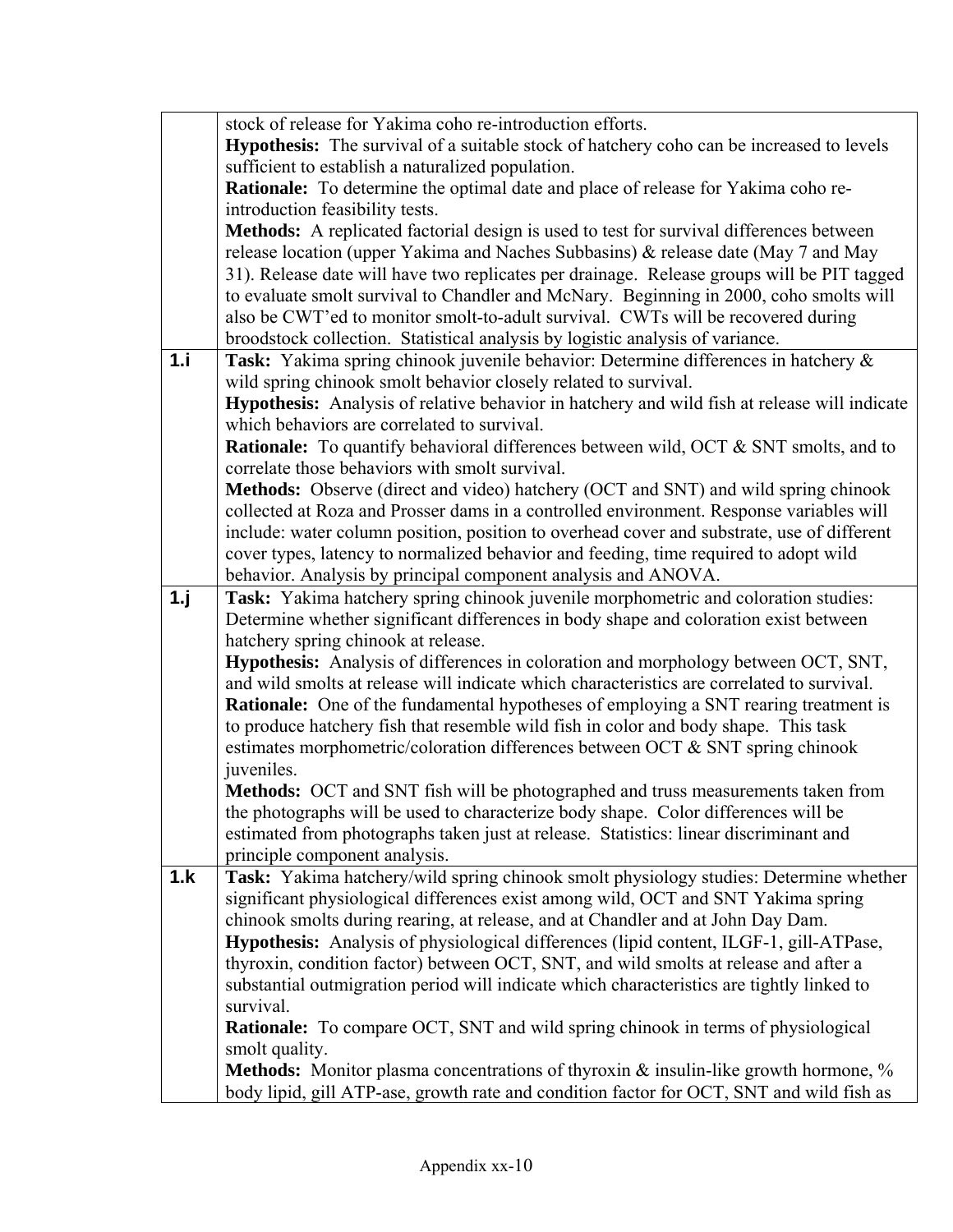|     | pre-smolts and as (PIT-tagged) outmigrants collected at Roza, Chandler & McNary.<br>Statistical analysis by ANOVA.                                                                                                                                                                                                                                                                                                                                                                                                                                                                                                                                                                                                                                                                                                                                                                                                                                                                                                                                                                                                                                                                                                                                                                                                              |
|-----|---------------------------------------------------------------------------------------------------------------------------------------------------------------------------------------------------------------------------------------------------------------------------------------------------------------------------------------------------------------------------------------------------------------------------------------------------------------------------------------------------------------------------------------------------------------------------------------------------------------------------------------------------------------------------------------------------------------------------------------------------------------------------------------------------------------------------------------------------------------------------------------------------------------------------------------------------------------------------------------------------------------------------------------------------------------------------------------------------------------------------------------------------------------------------------------------------------------------------------------------------------------------------------------------------------------------------------|
| 1.1 | Task: Adult salmonid enumeration at Prosser Dam: Estimate the total number of adult<br>salmonids returning to the Yakima Basin by species (spring and fall chinook, coho and<br>steelhead), including return of externally marked fish.<br>Hypothesis: Water clarity will allow videographic species-specific passage estimates of<br>specified precision.<br>Rationale: To estimate passage of jacks and adults at Prosser, Roza and Cowiche Dams<br>(spring and fall chinook, coho and steelhead), including passage of externally marked fish,<br>and to collect biotic and abiotic data for each run.<br>Methods: Use time-lapse video recorders (VHS) and cameras in viewing windows in all<br>ladders at Prosser Roza & Cowiche Dams. Extract data from tapes. Monitor passage at<br>Prosser and Roza year-round (for all species); monitor passage at Cowiche only Sept. 15 -<br>Dec. 31 (for coho).                                                                                                                                                                                                                                                                                                                                                                                                                     |
| 1.m | Task: Adult salmonid enumeration and broodstock collection at Roza and Cowiche dams:<br>Estimate the total number of adult salmonids returning to the upper Yakima (Roza), and<br>the total number of adult coho returning to the Naches (Cowiche).<br><b>Hypothesis:</b> Water clarity will allow videographic species-specific passage estimates of<br>specified precision at Cowiche (coho only) and Roza (coho and steelhead). Additionally,<br>flows at Cowiche Dam force all coho to use the ladder. It will be economically possible to<br>modify the Cowiche Dam ladder to collect coho broodstock.<br><b>Rationale:</b> To estimate the upper Yakima spawning escapement at Roza Dam for spring<br>chinook, steelhead and coho; to estimate spawning escapement of hatchery spring chinook<br>by experimental group (treatment\acc site\raceway) at Roza; and to estimate passage of<br>externally marked fish at Roza.<br>Methods: From September 15 to March 31 monitor passage videographically. From<br>April 1 to September 14, estimate passage of steelhead and spring chinook, and collect<br>spring chinook broodstock, by operating the adult trap. All CWT'ed spring chinook will<br>be electronically diverted to a holding tank and interrogated with a hand-held CWT<br>detector and a PIT-tag detector. |
| 1.n | Task: Spawning ground surveys (redd counts): Monitor spatial and temporal redd<br>distribution in the Yakima Subbasin (spring chinook, Marion Drain fall chinook, coho,<br>Satus/Toppenish steelhead), and collect carcass data.<br><b>Hypothesis:</b> Redd counts accurately reflect potential egg deposition and age distribution<br>from carcass recovery can be used to estimate age structure.<br>Rationale: To describe spatial and temporal redd distribution for Yakima spring chinook,<br>coho, fall chinook (Marion Drain), and steelhead (Satus/Toppenish), and to collect<br>demographic data from carcasses.<br><b>Methods:</b> Periodic foot and/or boat surveys are conducted within the geographic range for<br>each species (increasing for Yakima coho as acclimation sites are relocated upriver and<br>returns increase). Redds are individually marked during each survey and carcasses are<br>sampled for marks and to collect data on egg retention, age (analysis of scale samples),<br>sex, and length.                                                                                                                                                                                                                                                                                                |
| 1.o | Task: Natural Spawning Observations: Characterize wild spring chinook reproductive<br>behavior (adults and precocials) to serve as a baseline for future comparisons between<br>hatchery & wild reproductive behavior.                                                                                                                                                                                                                                                                                                                                                                                                                                                                                                                                                                                                                                                                                                                                                                                                                                                                                                                                                                                                                                                                                                          |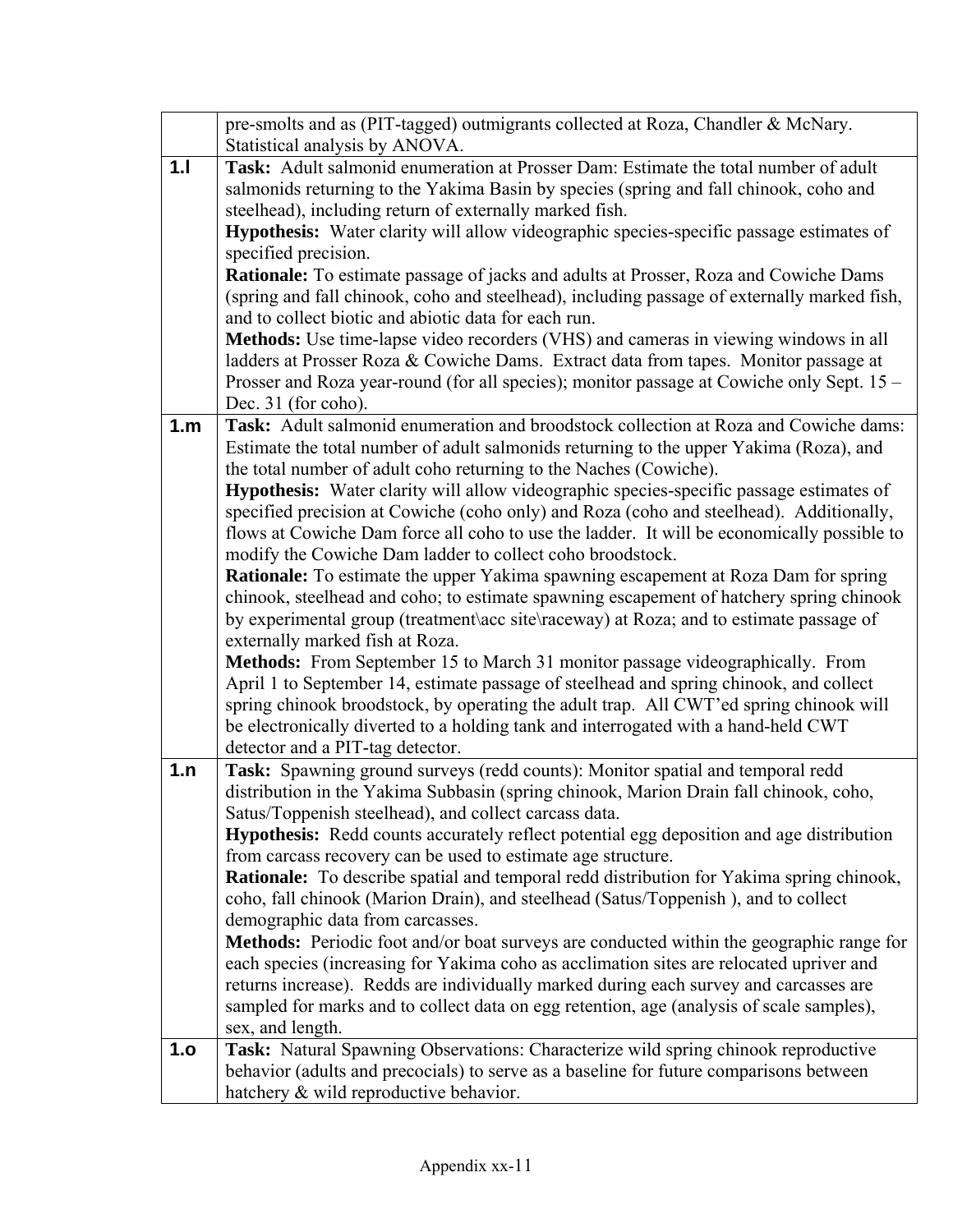|     | Hypothesis: Deviations from overall baseline behavioral patterns will indicate phenotypic            |
|-----|------------------------------------------------------------------------------------------------------|
|     | and genotypic impacts from supplementation.                                                          |
|     | Rationale: Detailed observations will allow scientists to characterize typical wild spring           |
|     | chinook reproductive behavior to serve as a baseline for evaluations of hatchery fish                |
|     | behavior.                                                                                            |
|     | Methods: Before returns of hatchery adults in began in 2001, field activities will focus on          |
|     | observation and description of naturally spawning spring chinook in the upper Yakima and             |
|     | Naches Rivers. Knowledge of natural variation (within-year and between-year) in                      |
|     | behavioral repertoires and the frequency of individual behaviors provide the basis for a             |
|     | power analysis of future studies to detect hatchery/wild differences in reproductive                 |
|     | behavior. The presence and behavior of precocial males associated with spawning females              |
|     | is also recorded. Beginning with 2001 returns and continuing for at least two cycles,                |
|     | first-generation hatchery adults will be observed in the natural environment. Behavior,              |
|     | micro-habitat preferences, spawn timing, etc. of hatchery and wild spawners will be                  |
|     | compared in the upper Yakima River. Observations will be recorded on audiotape and                   |
|     | underwater video recordings.                                                                         |
| 1.p | Task: Yakima spring chinook residuals/precocials studies: Monitor abundance and                      |
|     | distribution of wild and hatchery residual and precocial spring chinook salmon.                      |
|     | Hypothesis: Supplementation does not significantly change the abundance and                          |
|     | distribution of residual/precocial spring chinook.                                                   |
|     | Rationale: Estimate the baseline abundance of residual and precocial spring chinook and              |
|     | determine the sampling effort needed to detect post-supplementation changes.                         |
|     | <b>Methods:</b> 1) <u>Residuals</u> – Direct counts of juvenile chinook that did not migrate as $1+$ |
|     | smolts will be made by snorkeling index areas. Selected individuals will be captured and             |
|     | examined for sexual maturity (examination of gonads) and age (scale samples). 2)                     |
|     | Precocials - Snorkelers will count precocial spring chinook on active redds within index             |
|     | areas to assess supplementation-induced abundance changes. Sampling effort for                       |
|     | monitoring abundance precocial abundance after supplementation will be based on 1998                 |
|     | observations.                                                                                        |
| 1.q | Task: Relative hatchery/wild reproductive success: Determine whether spawning                        |
|     | behavioral and reproductive success of wild and hatchery-origin spring chinook are                   |
|     | comparable, and estimate reproductive success of hatchery coho in a natural stream.                  |
|     | <b>Hypothesis: Spring Chinook:</b> Ho: Wild- and hatchery-origin spring chinook adult                |
|     | reproductive competency are equivalent when compared in a controlled-flow spawning                   |
|     | channel. It is assumed that the artificial spawning channel will not cause deviant                   |
|     | reproductive behavior, and can therefore be used to assess relative hatchery/wild                    |
|     | reproductive success for spring chinook throughout the Yakima Subbasin. Coho: Ho:                    |
|     | Reproductive success of hatchery coho spawning in certain areas of the Yakima Subbasin               |
|     | is high enough to support a naturalized population.                                                  |
|     | <b>Rationale:</b> The reproductive competence of hatchery-reared adults is a major uncertainty       |
|     | surrounding supplementation. This task addresses that question directly for Yakima spring            |
|     | chinook and coho. Hatchery- and wild-origin spring chinook will be compared in a                     |
|     | controlled-flow spawning channel to determine whether their behavior and reproductive                |
|     | effectiveness differs significantly.                                                                 |
|     | <b>Methods:</b>                                                                                      |
|     | 1) Spring chinook: DNA-typed wild and hatchery spring chinook adults and jacks                       |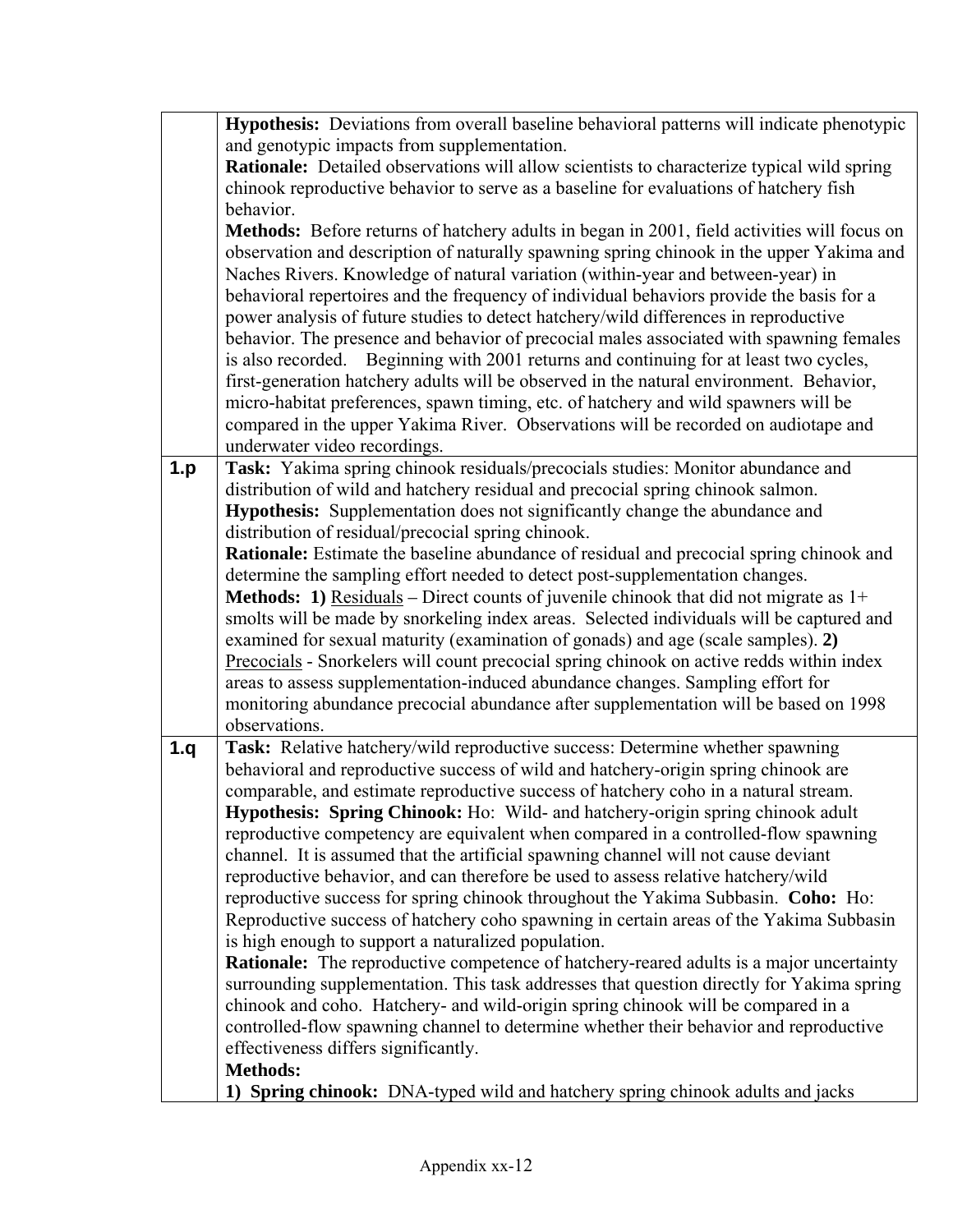|     | collected at Roza Dam and precocial males will be tagged with individually numbered                                                                                                 |
|-----|-------------------------------------------------------------------------------------------------------------------------------------------------------------------------------------|
|     | disk-tags and placed into Cle Elum spawning channel. Eleven pairs of size-matched wild-                                                                                             |
|     | and hatchery-origin females (22 total females) will be placed in each of two 45m channel                                                                                            |
|     | sections. A similar number of size-matched pairs of males will be introduced. In addition,                                                                                          |
|     | five pairs of size-matched jacks will be included. Phenotypic and morphological traits will                                                                                         |
|     | be collected and ethological characterizations of the reproductive behavior of individual                                                                                           |
|     | fish will be made. The number of progeny produced by each male and female will be                                                                                                   |
|     | estimated by trapping post-emergent fry and identifying their parentage via DNA analysis.                                                                                           |
|     | Reproductive efficiency will be determined for discrete WxW, HxW and HxH matings.                                                                                                   |
|     | Visual observations will be recorded on audio tape and, where possible, underwater video                                                                                            |
|     | recordings will also be made. Statistical analysis will be by ANOVA.                                                                                                                |
|     | 2) Coho: We will identify optimal reaches and tributaries for natural coho production, and                                                                                          |
|     | for future acclimation/release sites, by comparing existing, tributary- and reach-specific                                                                                          |
|     | substrate composition data with coho reproductive performance under controlled                                                                                                      |
|     | conditions. Controlled matings will be conducted in a semi-natural channel not subject to                                                                                           |
|     | extreme flow fluctuations. This channel will be sub-divided into segments with substrate                                                                                            |
|     | composed of various proportions of fine particles. Groups of hatchery coho will be                                                                                                  |
|     | allowed to spawn in each segment. Weirs will be installed between segments in order to                                                                                              |
|     | capture emergent fry, and mean egg-to-fry survival will be estimated for each segment.                                                                                              |
|     | Observed egg-to-fry survival rates will be compared to expected rates for wild coho in                                                                                              |
|     | order to assess the bias attributable to hatchery ancestry of the donor stock. Bias adjusted                                                                                        |
|     | relationships between percent fines and egg-to-fry survival will then be applied to the                                                                                             |
|     | existing data for potential coho spawning areas throughout the basin. Estimated egg-to-fry                                                                                          |
|     | survival values for potential spawning areas will be incorporated into the EDT model to                                                                                             |
|     | identify the most promising areas for coho re-introduction, and for locating future                                                                                                 |
|     | acclimation/release facilities.                                                                                                                                                     |
| 1.r | Task: Yakima spring chinook gamete quality monitoring: Estimate sex-specific fertility,                                                                                             |
|     | in-hatchery mortality, incidence of monstrosities and fry emergence timing for upper                                                                                                |
|     | Yakima spring chinook from a subsample of eggs.                                                                                                                                     |
|     | <b>Hypothesis:</b> $H_0$ : Supplementation will not change gamete quality.                                                                                                          |
|     | <b>Rationale:</b> The following demographic variables for the upper Yakima spring chinook                                                                                           |
|     | population will be monitored: age-specific mean fecundity, the length- and weight-<br>fecundity relationship, egg size, total reproductive effort, female size (weight and length), |
|     | fertility, in-hatchery egg-to-fry survival, occurrence of monstrosities, emergence patterns,                                                                                        |
|     | and fry size vs. female size relationship.                                                                                                                                          |
|     | Methods: Adult female traits and egg size will be measured at the time of spawning.                                                                                                 |
|     | Fertility, in-hatchery mortality and monstrosities will be measured on a subsample of eggs                                                                                          |
|     | collected from individual females and incubated in separate isolettes. Emergence timing of                                                                                          |
|     | fry from individual females will be measured by placing eyed eggs into incubation                                                                                                   |
|     | containers with substrate and an outlet with a catch basin. Fry will be counted as they                                                                                             |
|     | volitionally exit the rearing containers on a daily basis. Hatchery returns will be sampled                                                                                         |
|     | in the same manner in 2002 and beyond and compared to their wild counterparts.                                                                                                      |
|     | Statistical analysis will include ANOVA, ANCOVA and linear regression.                                                                                                              |
| 1.S | Task: Scale analysis: Determine age and stock composition of juvenile and adult                                                                                                     |
|     | salmonid stocks and predator species in the Yakima basin.                                                                                                                           |
|     | Hypothesis: H <sub>0</sub> : Supplementation activities will not change the age structure of YKFP                                                                                   |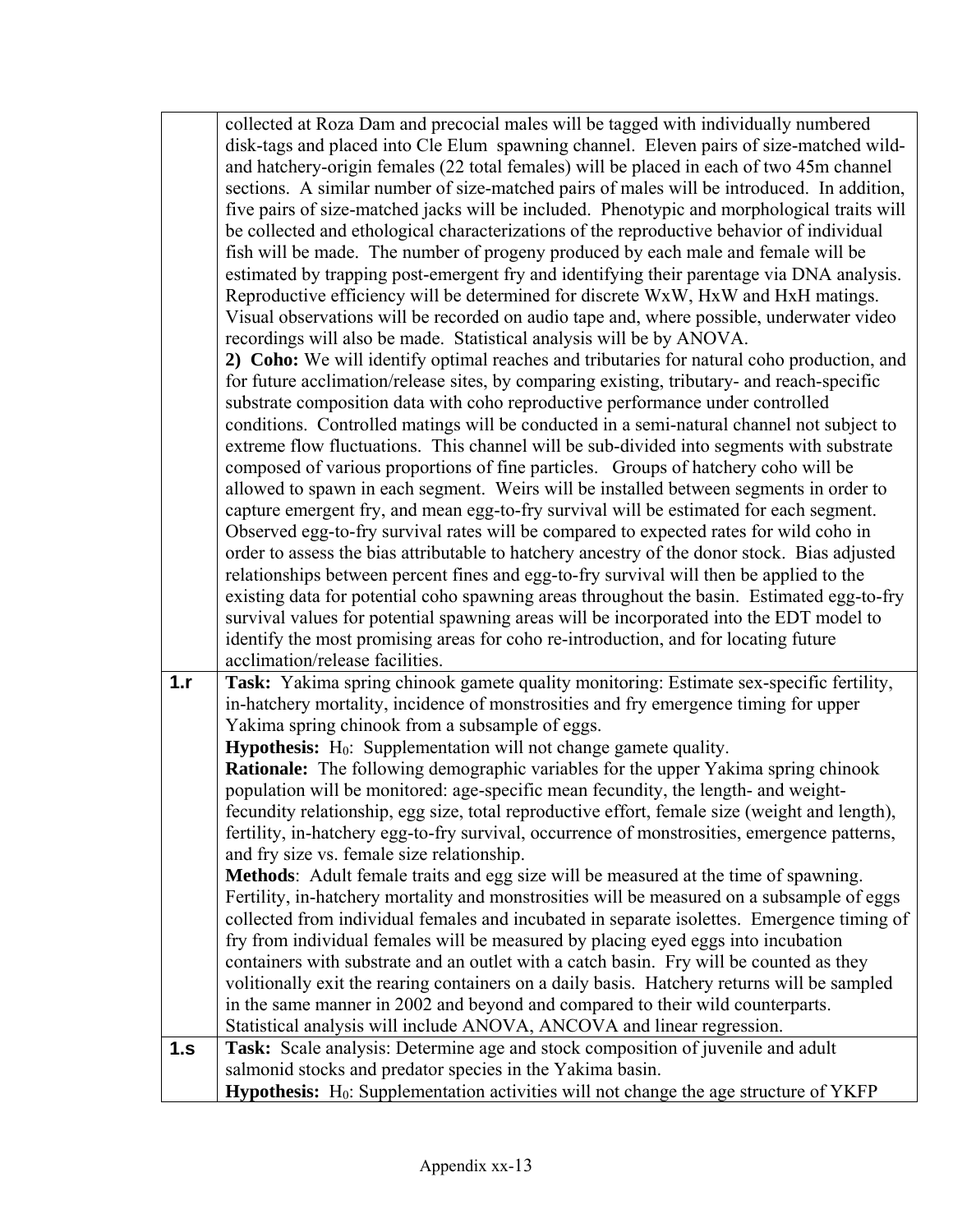|     | target stocks. Naturalized coho can reliably be distinguished from hatchery coho using          |
|-----|-------------------------------------------------------------------------------------------------|
|     | scale analysis.                                                                                 |
|     | Rationale: 1. Spring chinook. To determine age and stock composition of juvenile and            |
|     | adult salmonid stocks in the Yakima Subbasin. Age structure of naturally produced upper         |
|     | Yakima spring chinook will be monitored to ensure that the age structure does not change        |
|     | as the result of supplementation.                                                               |
|     | 2. Coho. So long as it is feasible to mark 100% of the hatchery coho, scale analysis to         |
|     | determine origin type will be unnecessary. During the period 2000-2003, we expect to            |
|     | mark 100% of all hatchery coho released in the Yakima. However, the prospects for               |
|     | marking all hatchery coho beyond 2003 are not known. It is therefore prudent to develop         |
|     | techniques using scale analysis to differentiate between hatchery and wild origin coho.         |
|     | 3. Yakima River Predators. Potential predator fish control projects are likely to be more       |
|     | feasible when most of the predatory impact is confined to several older age classes. We         |
|     | are collecting this information against the possibility of a need to implement a predator       |
|     |                                                                                                 |
|     | control program in the future.                                                                  |
|     | <b>Methods: 1. Spring Chinook:</b> We will determine age distribution by scale analysis.        |
|     | Genetic data needs to be analyzed on a brood year basis, and the age structure of the           |
|     | population is itself an important genetic characteristic. Thus, aging the broodstock scales     |
|     | samples collected at the time of trapping will provide a baseline and be used to augment        |
|     | the biochemical genetic data. 2. Coho: We will use scale analysis to determine the              |
|     | proportion of hatchery vs. wild smolt and adult Yakima coho production. Juvenile coho           |
|     | scales will be randomly collected at Chandler. Estimates of the proportion of hatchery and      |
|     | wild smolts will be applied to the estimated smolt out migration. Adult coho scales will be     |
|     | collected at the broodstock collection facilities to estimate the proportion of hatchery/wild   |
|     | escapement. Estimates of the proportion of hatchery and wild adults will be applied to          |
|     | estimated adult returns. 3. Yakima River Predators: Collect scale samples from                  |
|     | piscivorous fishes collected while performing task 4b (See below).                              |
| 1.t | Task: Fish health monitoring: Monitor the disease status of Yakima Basin hatchery               |
|     | juveniles and broodstock, and determine pre-supplementation incidence of pathogens in           |
|     | wild Yakima spring chinook.                                                                     |
|     | <b>Hypothesis:</b> Disease related mortalities at the Cle Elum Hatchery can be kept at          |
|     | negligible levels.                                                                              |
|     | <b>Rationale:</b> There are two objectives to this element: to monitor the physiological health |
|     | and disease status of hatchery fish in the Yakima basin (both juveniles and adult               |
|     | broodstock), and to establish a baseline data set describing existing levels of pathogens in    |
|     | wild spring chinook prior to introduction of hatchery fish.                                     |
|     | Methods: Approximately 200 hatchery juveniles will be sacrificed at regular intervals and       |
|     | examined for disease and incidence of pathogens. All adult broodstock will also be              |
|     | examined for pathogens upon spawning at the hatchery. The work will follow USFWS                |
|     | protocols and laboratory analyses will be conducted at a USFWS fish health laboratory. In       |
|     | addition, approximately 200 wild spring chinook smolts will be fully screened according to      |
|     | standard USFWS protocols at a USFWS fish health lab. This work will utilize fish already        |
|     | collected for ongoing Chandler Smolt Trap calibration work (electrophoretic stock               |
|     | identification).                                                                                |
| 1.u | Task: Habitat inventory, aerial videos and ground truthing: Measure critical                    |
|     | environmental variables by analyzing data extracted from aerial videos and verified by          |
|     |                                                                                                 |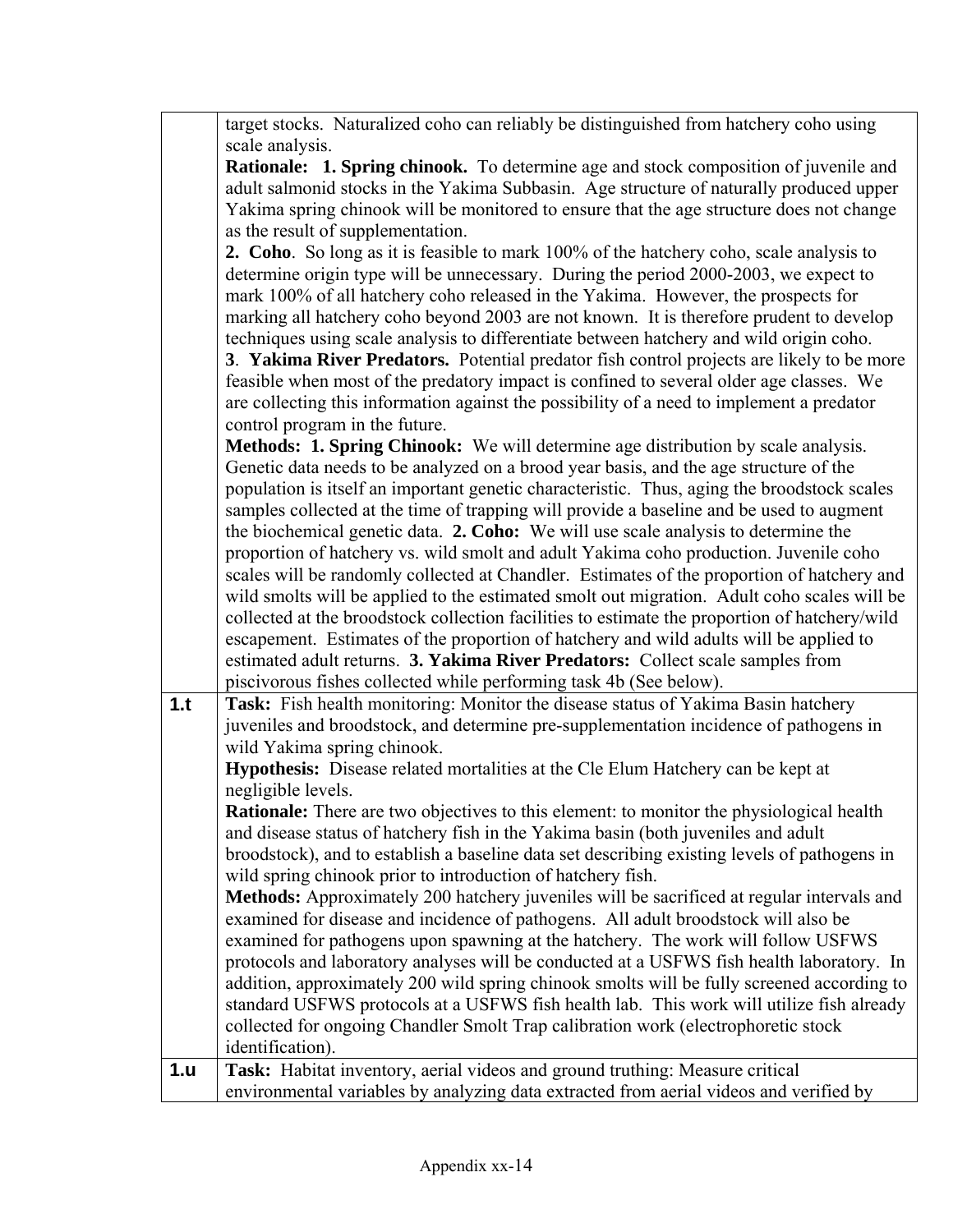|      | ground observations.                                                                                                                            |
|------|-------------------------------------------------------------------------------------------------------------------------------------------------|
|      | <b>Hypothesis:</b> A significant proportion of the inter-annual variability in salmon and                                                       |
|      | steelhead productivity is attributable to fluctuations in key environmental factors inside the                                                  |
|      | subbasin that can be measured by aerial videography and hydrological data.                                                                      |
|      | Rationale: To measure a number of environmental variables by analyzing data extracted                                                           |
|      | from periodic aerial videos.                                                                                                                    |
|      | Methods: Aerial videos of the Yakima Subbasin will be conducted and analyzed. The                                                               |
|      | habitat conditions (e.g. area of "watered" side channels, LWD, pool/riffle ratio, etc.) from                                                    |
|      | the videos will be checked by dispatching technicians to specific areas to verify that                                                          |
|      | conditions are in fact as they appear on video.                                                                                                 |
| 1. v | Task: Out-of-basin environmental monitoring: Obtain and utilize information regarding                                                           |
|      | mainstem and marine environmental and harvest-related impacts on all Yakima                                                                     |
|      | anadromous salmonids.                                                                                                                           |
|      | <b>Hypothesis:</b> A significant proportion of the inter-annual variability in salmon and                                                       |
|      | steelhead productivity is attributable to fluctuations in key environmental factors in the                                                      |
|      | mainstem Columbia and ocean.                                                                                                                    |
|      | <b>Rationale:</b> To obtain and utilize information from outside sources, regarding                                                             |
|      | environmental and harvest-related impacts on all anadromous salmonids occurring outside                                                         |
|      | the Yakima Subbasin.                                                                                                                            |
|      | Methods: The method entails communicating (telephone, E-mail and occasional face-to-                                                            |
|      | face meetings) with various state and federal agencies, other research programs, hatcheries,                                                    |
|      | and university researchers and collecting information regarding out of basin environmental                                                      |
|      | and harvest-related impacts on anadromous stocks.                                                                                               |
|      |                                                                                                                                                 |
| 1.w  | Task: Sediment impacts on habitat: Monitor stream sediment loads associated with the                                                            |
|      |                                                                                                                                                 |
|      | operation of dams and other anthropogenic factors (e.g., logging, agriculture and road<br>building) affecting streams in the Yakima Subbasin.   |
|      | Hypothesis: Salmon and steelhead production can be limited by anthropogenic sediment                                                            |
|      | loading.                                                                                                                                        |
|      | Rationale: To monitor stream sediment loads associated with the operation of dams and                                                           |
|      | other anthropogenic factors (e.g., logging, agriculture and road building) that can increase                                                    |
|      | sediment loads in streams utilized by all salmonids in the Yakima Subbasin.                                                                     |
|      | Methods: Excessive sediment loads can play a critical role in egg-to-fry survival, and can                                                      |
|      | depress survival and productivity of many other life stages of salmonids. Representative                                                        |
|      | gravel samples will be collected from throughout an impacted reach. Each sample will be                                                         |
|      | analyzed to estimate the percentage of fines or small particles present. The state TFW                                                          |
|      | program guidelines on sediments will then be used to specify the impacts estimated                                                              |
|      | sedimentation levels have had on salmonid egg-to-smolt survival. These impacts would be                                                         |
|      | incorporated in analyses of impacts of "extrinsic" factors on natural production.                                                               |
| 1.x  | Task: Yakima hatchery spring chinook predator avoidance training: Determine efficacy of                                                         |
|      | exposing Yakima hatchery spring chinook to predators prior to release in terms of                                                               |
|      | increasing survival to Chandler Juvenile Monitoring Facility.                                                                                   |
|      | <b>Hypothesis:</b> $H_0$ : Predator avoidance training will have no impact on smolt survival.                                                   |
|      | Rationale: Hatchery fish have been shown to be more susceptible to predation than wild                                                          |
|      | counterparts, and it has been suggested that hatchery fish lack skills required to avoid                                                        |
|      | predators (Wiley et al. 1993; Maynard et al. 1995).<br>Method: Predator avoidance training will consist of introducing a hungry predator into a |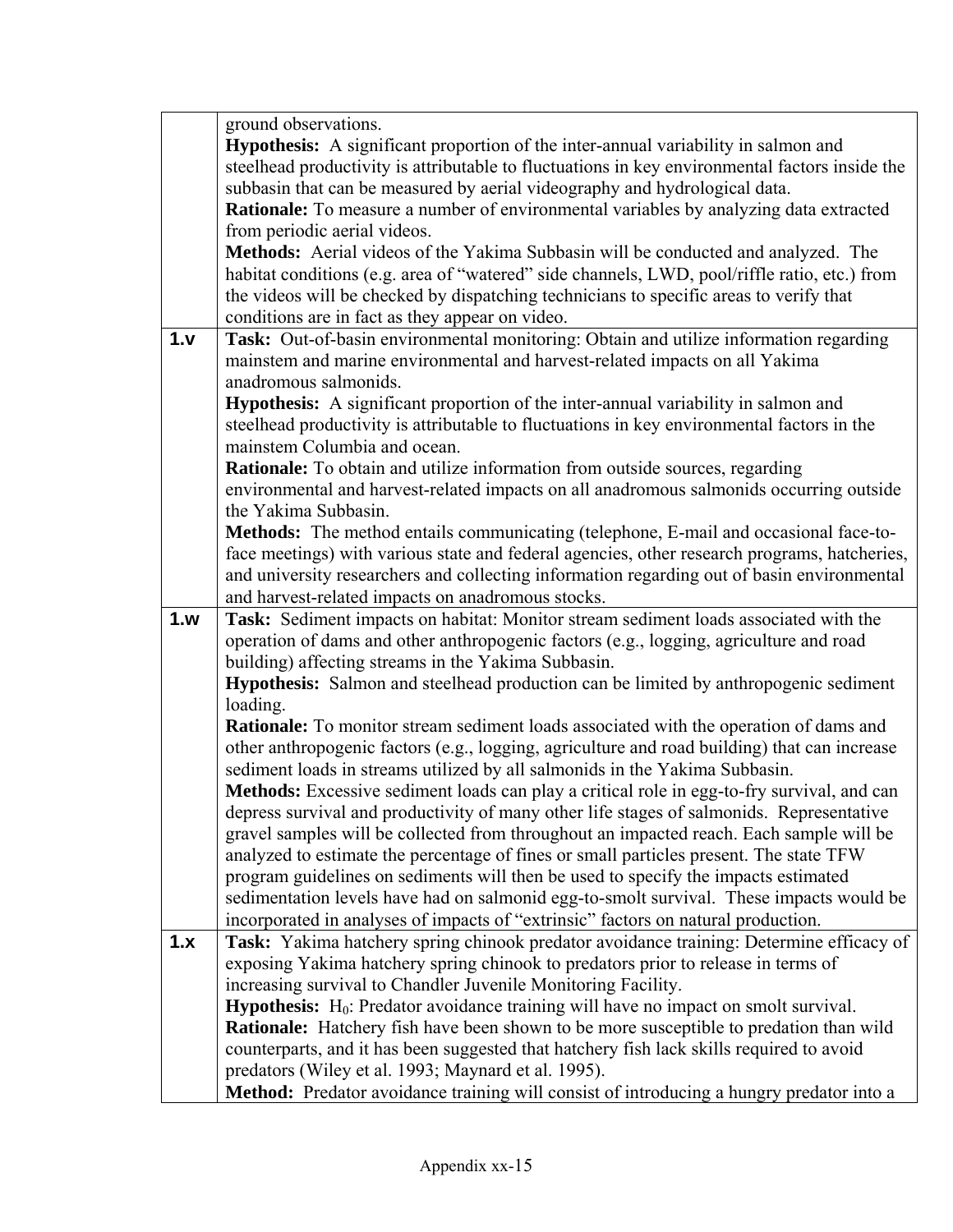|     | cage submerged in a raceway 3 times per week for 3 weeks prior to release. The predator<br>will be allowed to feed for a predetermined interval. The design will entail dividing PIT-<br>tagged SNT fish randomly into control and treatment groups. Survival for both groups will<br>be estimated at Chandler and McNary.                                                                                                                                                                                                                                                                                                                                                                                                                                                                                                                                                                                                                                                                                                                                                                                                                                                                                                                                                                                                                                                                                                                                                                                                                                                          |
|-----|-------------------------------------------------------------------------------------------------------------------------------------------------------------------------------------------------------------------------------------------------------------------------------------------------------------------------------------------------------------------------------------------------------------------------------------------------------------------------------------------------------------------------------------------------------------------------------------------------------------------------------------------------------------------------------------------------------------------------------------------------------------------------------------------------------------------------------------------------------------------------------------------------------------------------------------------------------------------------------------------------------------------------------------------------------------------------------------------------------------------------------------------------------------------------------------------------------------------------------------------------------------------------------------------------------------------------------------------------------------------------------------------------------------------------------------------------------------------------------------------------------------------------------------------------------------------------------------|
| 1.y | Task: Biometrical support: Provide the services of a half-time PH.D. level biometrician<br>for the project.                                                                                                                                                                                                                                                                                                                                                                                                                                                                                                                                                                                                                                                                                                                                                                                                                                                                                                                                                                                                                                                                                                                                                                                                                                                                                                                                                                                                                                                                         |
| 2.  | Objective: Harvest: Develop methods to detect increases in harvest of YKFP targeted<br>stocks.                                                                                                                                                                                                                                                                                                                                                                                                                                                                                                                                                                                                                                                                                                                                                                                                                                                                                                                                                                                                                                                                                                                                                                                                                                                                                                                                                                                                                                                                                      |
| 2.a | Task: Out-of-basin harvest monitoring: Estimate group- and stock-specific harvest of<br>hatchery and wild anadromous salmonids outside of the Yakima Subbasin.<br>Hypothesis: H <sub>0</sub> : Supplementation will not increase out-of-basin harvest.<br>Rationale: To develop a database to track the contribution of target stocks to out-of-basin<br>fisheries.<br>Methods: Coordinate with agencies responsible for harvest management (WDFW,                                                                                                                                                                                                                                                                                                                                                                                                                                                                                                                                                                                                                                                                                                                                                                                                                                                                                                                                                                                                                                                                                                                                  |
|     | ODFW, USFWS, CRITFIC, etc.) to estimate the harvest of target stocks.                                                                                                                                                                                                                                                                                                                                                                                                                                                                                                                                                                                                                                                                                                                                                                                                                                                                                                                                                                                                                                                                                                                                                                                                                                                                                                                                                                                                                                                                                                               |
| 2.b | Task: In-basin harvest: Estimate group- and stock-specific harvest of hatchery and wild<br>anadromous salmonids within the Yakima Subbasin.<br><b>Hypothesis:</b> H <sub>0</sub> : Supplementation will not increase harvest in the Yakima Subbasin.<br>Rationale: To develop a database to track the contribution of target stocks to in-basin<br>fisheries.<br>Methods: Monitor tribal subsistence and sport fisheries on the Yakima rivers at<br>designated locations. Fish will be interrogated for various marks. This information will be                                                                                                                                                                                                                                                                                                                                                                                                                                                                                                                                                                                                                                                                                                                                                                                                                                                                                                                                                                                                                                     |
|     | used along with other adult contribution data (i.e. broodstock, dam counts, spawner ground<br>surveys) to determine overall project success.                                                                                                                                                                                                                                                                                                                                                                                                                                                                                                                                                                                                                                                                                                                                                                                                                                                                                                                                                                                                                                                                                                                                                                                                                                                                                                                                                                                                                                        |
| 3.  | <b>Objective: Genetics:</b> Develop methods of detecting significant pre- & post-<br>supplementation genetic changes in targeted stocks as reflected by changes in extinction<br>risk, within-stock genetic variability, between-stock genetic variability, and domestication.                                                                                                                                                                                                                                                                                                                                                                                                                                                                                                                                                                                                                                                                                                                                                                                                                                                                                                                                                                                                                                                                                                                                                                                                                                                                                                      |
| 3.a | Task: DNA data collection and analysis: Augment DNA microsatellite baselines of all<br>Yakima chinook stocks for monitoring within- and between population genetic variability.<br>Hypothesis: Continued DNA screening of known populations within the Yakima Basin<br>will allow detection of changes in within- and between-population genetic variability with<br>specified precision.<br><b>Rationale:</b> Continued genetic monitoring via DNA microsatellites is needed for genetic<br>monitoring, reproductive success monitoring, and possibly other monitoring areas as well<br>such a domestication selection analysis.<br><b>Methods:</b> Tissues from chinook salmon will be analyzed according to protocols being<br>refined at the WDFW Genetics Lab. Approximately 12 variable loci will be analyzed from<br>all adult broodstock collected for Cle Elum Hatchery, from fry exiting the controlled-flow<br>spawning channel, and from adults sampled at Roza Dam prior to being released for<br>natural spawning. The work will be done at the WDFW Genetics Lab. We plan to do this<br>annually at least through the first cycle of adult returns from the hatchery. This will give<br>us a mating-by-mating measure of reproductive success, and allow very precise estimation<br>of effective size of the population. DNA analysis has supplanted allozyme work for adult<br>spring chinook, and may well provide a non-lethal approach for sampling juveniles at<br>Chandler smolt collection facility. DNA use is in lace for steelhead and will be included in |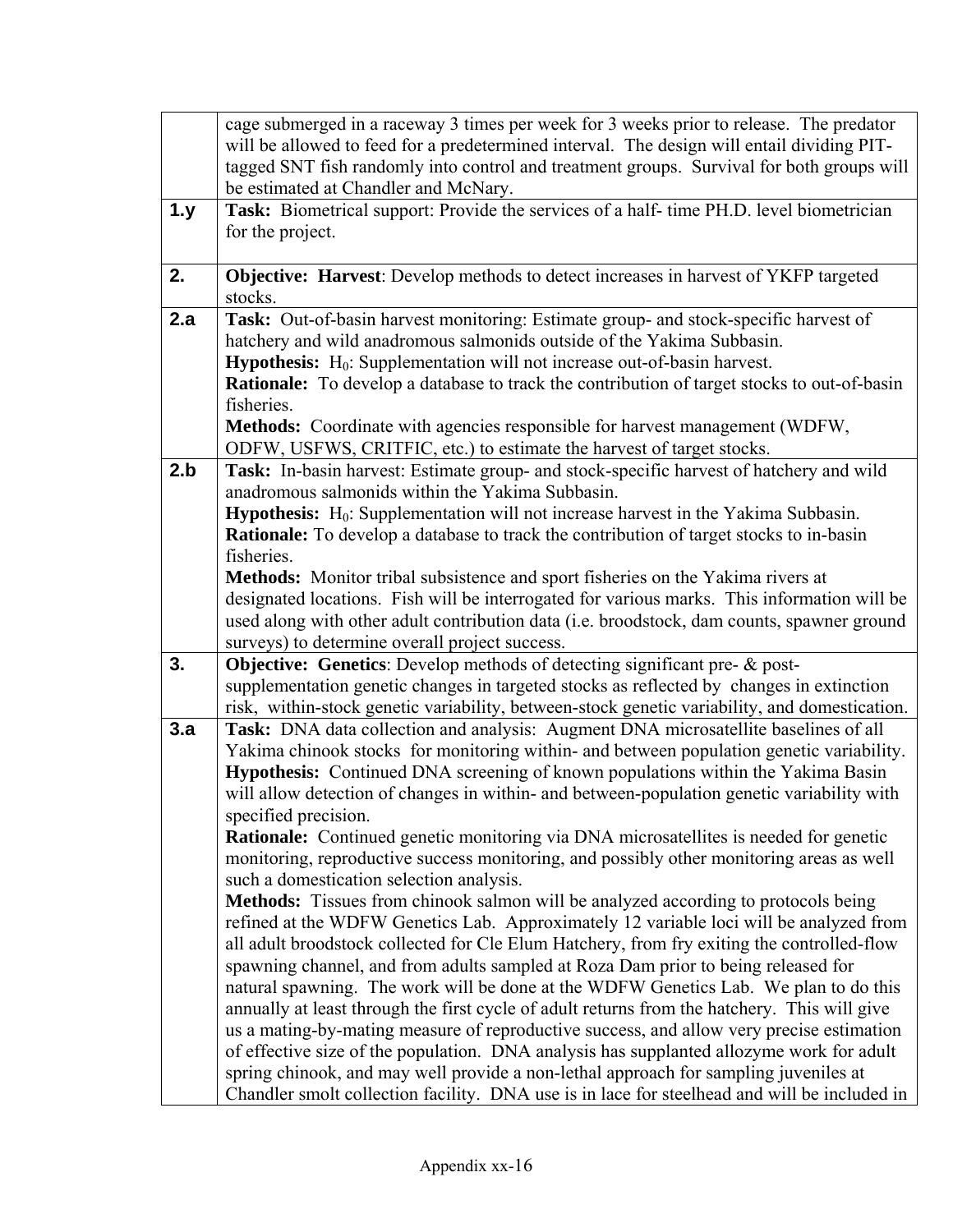|     | steelhead monitoring plans as they are developed.                                                                                                                                                                                                                                                                                                                                                                                                                                                                                                                                                                                                                                                                                                                                                                                                                                                                                                                                                                                                                                                                                                                                                                                                                                                                                                                                                                                                      |
|-----|--------------------------------------------------------------------------------------------------------------------------------------------------------------------------------------------------------------------------------------------------------------------------------------------------------------------------------------------------------------------------------------------------------------------------------------------------------------------------------------------------------------------------------------------------------------------------------------------------------------------------------------------------------------------------------------------------------------------------------------------------------------------------------------------------------------------------------------------------------------------------------------------------------------------------------------------------------------------------------------------------------------------------------------------------------------------------------------------------------------------------------------------------------------------------------------------------------------------------------------------------------------------------------------------------------------------------------------------------------------------------------------------------------------------------------------------------------|
| 3.b | Task: Stray recovery on Naches and American spawning grounds: Determine the extent<br>of gene flow from the supplemented Upper Yakima stock into the Naches and American<br>River stocks.                                                                                                                                                                                                                                                                                                                                                                                                                                                                                                                                                                                                                                                                                                                                                                                                                                                                                                                                                                                                                                                                                                                                                                                                                                                              |
|     | Hypothesis: Spawning ground recovery of strays will be complete enough to support<br>estimation of maximum levels of gene flow with specified precision using DNA                                                                                                                                                                                                                                                                                                                                                                                                                                                                                                                                                                                                                                                                                                                                                                                                                                                                                                                                                                                                                                                                                                                                                                                                                                                                                      |
|     | microsattelite analysis.<br>Rationale: To determine the extent of gene flow from the supplemented Upper Yakima<br>stock into the Naches and American River stocks.                                                                                                                                                                                                                                                                                                                                                                                                                                                                                                                                                                                                                                                                                                                                                                                                                                                                                                                                                                                                                                                                                                                                                                                                                                                                                     |
|     | Methods: Upper Yakima fish on the American and Naches spawning grounds will be<br>counted during normal spawning ground surveys and compared to the total run to estimate<br>the maximum rate of gene flow. DNA baselines for American River and Naches spring<br>chinook will be developed by analysis of tissue collected during spawning surveys. DNA<br>analysis will then be incorporated to monitor possible impacts on population diversity<br>resulting from straying.                                                                                                                                                                                                                                                                                                                                                                                                                                                                                                                                                                                                                                                                                                                                                                                                                                                                                                                                                                         |
| 3.c | Task: Yakima spring chinook domestication: develop a domestication selection study for<br>Upper Yakima spring chinook involving HxH and WxW matings that is sufficiently<br>powerful to detect significant effects.                                                                                                                                                                                                                                                                                                                                                                                                                                                                                                                                                                                                                                                                                                                                                                                                                                                                                                                                                                                                                                                                                                                                                                                                                                    |
|     | <b>Hypothesis:</b> A domestication monitoring plan can be designed and carried out that will<br>detect domestication selection impacts at several traits of interest with specified precision.<br>Rationale: To develop a domestication selection study for upper Yakima spring chinook<br>that is sufficiently powerful to detect effects but also does not violate broodstock                                                                                                                                                                                                                                                                                                                                                                                                                                                                                                                                                                                                                                                                                                                                                                                                                                                                                                                                                                                                                                                                        |
|     | composition rules.<br>Methods: Just prior to the time of this writing, a meeting of peer scientists with expertise<br>in genetics and reproductive ecology was convened to begin problem definition and<br>attempt to identify research approaches. Two major threads of thought were identified.<br>Several scientists supported an approach that would maintain lines of pure wild and pure<br>hatchery fish to afford the opportunity to observe and measure traits diverging under<br>presumed domestication selection. A second dominant approach would measure<br>comparative performance of a suite of fitness traits in a controlled population made up of<br>hatchery- and wild-origin adults. Parentage would be tracked using DNA markers. During<br>2001, project scientists with collaboration from peer scientists will develop a menu of<br>feasible domestication selection monitoring plans. The approach taken will probably<br>involve measurement of a suite of traits in the progeny of hatchery and wild matings,<br>focusing initially on first generation effects. Ideally these test groups will be compared in<br>wild and hatchery environments. Size of study will be determined by power analysis and<br>by modeling the genetic effects of modifying broodstock rules to allow hatchery fish to be<br>used as broodstock. This work will be augmented by pre- and post-supplementation<br>comparisons of various traits. |
| 4.  | Objective: Ecological Interactions: Develop methods to assess ecological impacts of<br>supplementation on non-target taxa, and impacts of strong interactor taxa on productivity                                                                                                                                                                                                                                                                                                                                                                                                                                                                                                                                                                                                                                                                                                                                                                                                                                                                                                                                                                                                                                                                                                                                                                                                                                                                       |
| 4.a | of targeted stocks.<br>Task: Avian predation index: Develop methods to index impact of avian predation on<br>annual smolt production of Yakima Subbasin salmon and steelhead.                                                                                                                                                                                                                                                                                                                                                                                                                                                                                                                                                                                                                                                                                                                                                                                                                                                                                                                                                                                                                                                                                                                                                                                                                                                                          |
|     | Hypothesis: Avian predators are capable of significantly depressing smolt production and                                                                                                                                                                                                                                                                                                                                                                                                                                                                                                                                                                                                                                                                                                                                                                                                                                                                                                                                                                                                                                                                                                                                                                                                                                                                                                                                                               |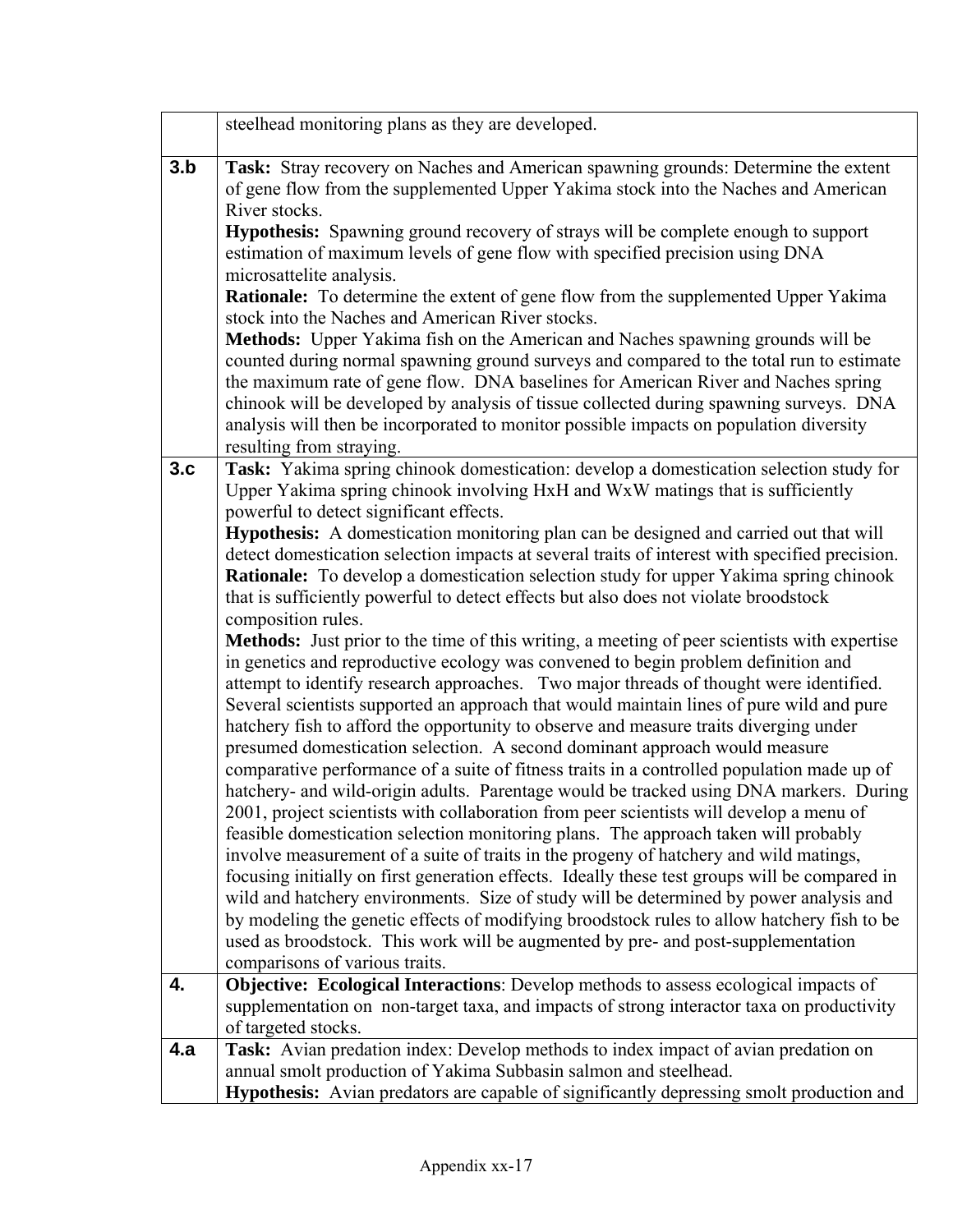|     | accurate methods of indexing avian predation across years can be developed.                       |  |  |  |  |  |
|-----|---------------------------------------------------------------------------------------------------|--|--|--|--|--|
|     | <b>Rationale:</b> The loss of wild spring chinook salmon juveniles to various types of avian      |  |  |  |  |  |
|     | predators has long been suspected as a significant constraint on production and could limit       |  |  |  |  |  |
|     | the success of supplementation. The index will consist of two main components; 1) an              |  |  |  |  |  |
|     | index of bird abundance and 2) an index of consumption.                                           |  |  |  |  |  |
|     | Methods: An index will be calculated for each major bird predator. Methods to determine           |  |  |  |  |  |
|     | the feasibility of accomplishing these two components will be tested. Piscivorous birds           |  |  |  |  |  |
|     | will be counted from either an inflatable raft, driftboat, or jetsled depending upon water        |  |  |  |  |  |
|     | conditions. Shortly after or during bird censuses a consumption index will be developed.          |  |  |  |  |  |
|     | Observational and direct methods will be attempted to determine which methods are most            |  |  |  |  |  |
|     | appropriate for each bird species. Birds that swallow their prey above water (e.g., heron)        |  |  |  |  |  |
|     | might be evaluated using behavioral observations and those that swallow their prey                |  |  |  |  |  |
|     | underwater (e.g., merganser) might be evaluated using direct methods such as stomach              |  |  |  |  |  |
|     | content examination.                                                                              |  |  |  |  |  |
| 4.b | Task: Fish predation index: Develop methods to index impact of piscivorous fish on                |  |  |  |  |  |
|     | annual smolt production of Yakima Subbasin salmon and steelhead.                                  |  |  |  |  |  |
|     | <b>Hypothesis:</b> Fish predators are capable of significantly depressing smolt production and    |  |  |  |  |  |
|     | simple and accurate methods of indexing fish predation across years can be developed.             |  |  |  |  |  |
|     | Rationale: Develop an index of the mortality rate of upper Yakima spring chinook                  |  |  |  |  |  |
|     | attributable to piscivorous fish in the lower Yakima River. This index will be used to            |  |  |  |  |  |
|     | estimate the contribution of in-basin predation to fluctuations in hatchery and wild smolt-       |  |  |  |  |  |
|     | to-adult survival rate.                                                                           |  |  |  |  |  |
|     | Methods: The abundance of all major piscivorous fish species will be estimated during the         |  |  |  |  |  |
|     | smolt outmigration in representative reaches of the lower Yakima, and predator-specific           |  |  |  |  |  |
|     | smolt consumption data will be gathered in the same reaches. From this data, reach-               |  |  |  |  |  |
|     | specific Predation Indices will be calculated. Estimates of salmonids consumption take            |  |  |  |  |  |
|     | into account water temperature, mean weight of predator, mean number of salmonids in              |  |  |  |  |  |
|     | each predator s gut, and mean weight of prey items at ingestion in the gut contents. These        |  |  |  |  |  |
|     | variables are used in the following equation (Ward et al. 1995) to estimate the predation         |  |  |  |  |  |
|     | index. Results from representative study reaches will be extrapolated from the Yakima             |  |  |  |  |  |
|     | Confluence to Roza Dam.                                                                           |  |  |  |  |  |
| 4.c | Task: Indirect predation: Determine the impact of the abundance of hatchery smolts on             |  |  |  |  |  |
|     | the survival of commingled smolts (wild and hatchery) via alterations in the behavior of          |  |  |  |  |  |
|     | non-salmonid predators.                                                                           |  |  |  |  |  |
|     | <b>Hypothesis:</b> $H_0$ : Survival does not differ for groups of outmigrants that are or are not |  |  |  |  |  |
|     | commingled with hatchery smolts.                                                                  |  |  |  |  |  |
|     | Rationale: The release of hatchery salmonids may enhance or decrease the survival of              |  |  |  |  |  |
|     | wild salmonid smolts by altering the functional or numerical response of predators. For           |  |  |  |  |  |
|     | example, predators may increase consumption of wild fish by switching prey preferences            |  |  |  |  |  |
|     | from invertebrates to fish, or may be attracted to areas where hatchery fish are released.        |  |  |  |  |  |
|     | Conversely, large numbers of hatchery fish may confuse or satiate predators resulting in          |  |  |  |  |  |
|     | enhanced survival of wild fish.                                                                   |  |  |  |  |  |
|     | <b>Methods:</b> To investigate this interaction, a series of release-specific environmental       |  |  |  |  |  |
|     | variables will be regressed on the Chandler to McNary survival rates of a large number of         |  |  |  |  |  |
|     | groups of PIT tagged smolts. These smolts will have been released well above Chandler,            |  |  |  |  |  |
|     | and the test groups will "define themselves": viz., be defined after the fact, as they are        |  |  |  |  |  |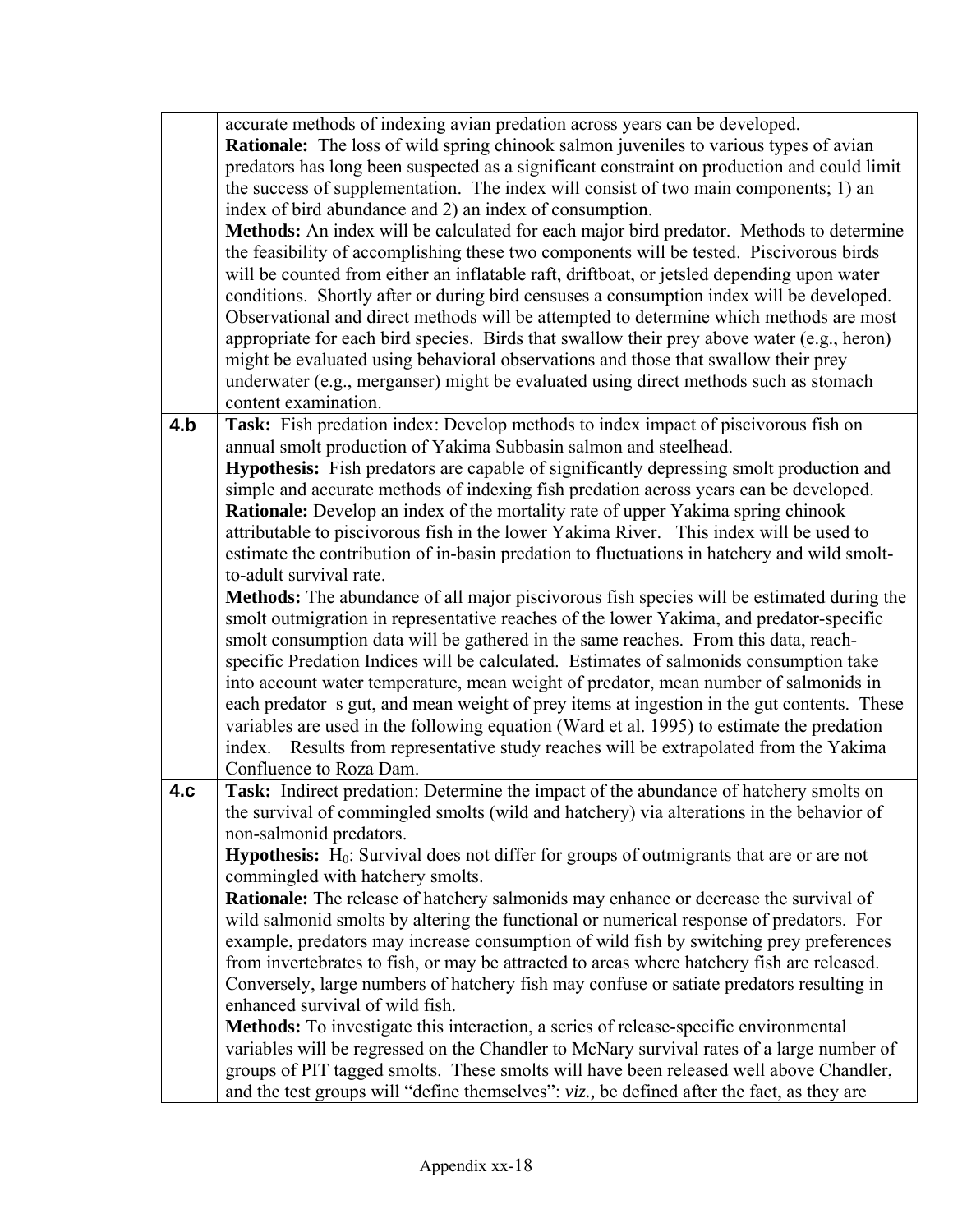|     | detected at Chandler. A test group will consist of the minimum number of fish estimated          |  |  |  |  |  |
|-----|--------------------------------------------------------------------------------------------------|--|--|--|--|--|
|     | to estimate survival to McNary with specified power. One of the independent                      |  |  |  |  |  |
|     | environmental parameters will be the weighted mean number of hatchery smolts passing             |  |  |  |  |  |
|     | Chandler while test group was passing; others will include discharge, temperature and            |  |  |  |  |  |
|     | turbidity in the lower Yakima and McNary pool, and the weighted mean smolt passage               |  |  |  |  |  |
|     | index at McNary. A significant correlation coefficient for the "hatchery smolt abundance"        |  |  |  |  |  |
|     | variable will be taken as evidence consistent with indirect predation. Corroborating             |  |  |  |  |  |
|     | evidence will be sought in observations of predator congregations at Chandler, Horn              |  |  |  |  |  |
|     | Rapids Dam, and other lower Yakima predation "hot spots", and in consumption rates               |  |  |  |  |  |
|     | observed in predatory fish and birds.                                                            |  |  |  |  |  |
| 4.d | Task: Yakima River spring chinook competition/prey index: Determine whether space                |  |  |  |  |  |
|     | competition or limited prey abundance restricts production of upper Yakima spring                |  |  |  |  |  |
|     | chinook smolts.                                                                                  |  |  |  |  |  |
|     | <b>Hypothesis:</b> Space and food competition can limit upper Yakima spring chinook              |  |  |  |  |  |
|     | production. Supplementation can increase spring chinook fry abundance enough to deplete          |  |  |  |  |  |
|     | prey & diminish spring chinook productivity                                                      |  |  |  |  |  |
|     | <b>Rationale:</b> The abundance of prey may limit the number of spring chinook salmon            |  |  |  |  |  |
|     | juveniles that can be produced in the upper Yakima basin. For example, spring chinook            |  |  |  |  |  |
|     | salmon may compete with one another for a limited amount of food, which may increase in          |  |  |  |  |  |
|     | density-dependent mortality rates.                                                               |  |  |  |  |  |
|     | Methods: We will monitor stomach fullness of spring chinook salmon parr during the               |  |  |  |  |  |
|     | summer and fall in three index areas over time. Stomach fullness will be calculated by           |  |  |  |  |  |
|     | dividing the dry weight of the stomach contents by the total body weight or other relevant       |  |  |  |  |  |
|     | denominator. Full stomachs will suggest that adequate food is available and that food is         |  |  |  |  |  |
|     | not limiting spring chinook production.                                                          |  |  |  |  |  |
| 4.e | Task: Non-Target Taxa of Concern (NTTOC) monitoring: Determine the impact of spring              |  |  |  |  |  |
|     | chinook supplementation on the abundance, distribution or size structure of 16 NTTOC in          |  |  |  |  |  |
|     | the Yakima basin.                                                                                |  |  |  |  |  |
|     | <b>Hypothesis:</b> $H_0$ : Spring chinook supplementation will not depress the stock status of   |  |  |  |  |  |
|     | NTTOC below specified levels.                                                                    |  |  |  |  |  |
|     | <b>Rationale:</b> To determine if the spring chinook supplementation program is impacting the    |  |  |  |  |  |
|     | abundance, distribution, or size structure of non-target taxa of concern (NTTOC).                |  |  |  |  |  |
|     | Method: We will compare pre- and post-supplementation data to determine potential                |  |  |  |  |  |
|     | impacts. Field efforts will include backpack and drift boat electrofishing, smolt counts at      |  |  |  |  |  |
|     | CJMF, and snorkeling. We will use NTTOC stock status (abundance, size structure, and             |  |  |  |  |  |
|     | distribution) monitoring, interactions index monitoring, and interactions experiments to         |  |  |  |  |  |
|     | evaluate changes for 16 NTTOC.                                                                   |  |  |  |  |  |
| 4.f | Task: Pathogen sampling: Determine the impacts of pathogens on supplementation                   |  |  |  |  |  |
|     | success and supplementation impacts on the incidence of pathogens in wild Yakima spring          |  |  |  |  |  |
|     | chinook smolts.                                                                                  |  |  |  |  |  |
|     | Hypothesis: H <sub>0</sub> : Spring chinook supplementation will not increase the incidence of   |  |  |  |  |  |
|     | pathogens in wild smolts and inriver pathogens will not limit the success of the                 |  |  |  |  |  |
|     | supplementation project.                                                                         |  |  |  |  |  |
|     | <b>Rationale:</b> In order to determine if supplementation increases the incidence of pathogens, |  |  |  |  |  |
|     | we will monitor levels of pathogens compared to a baseline data set describing existing          |  |  |  |  |  |
|     | levels of pathogens in wild spring chinook prior to introduction of hatchery fish.               |  |  |  |  |  |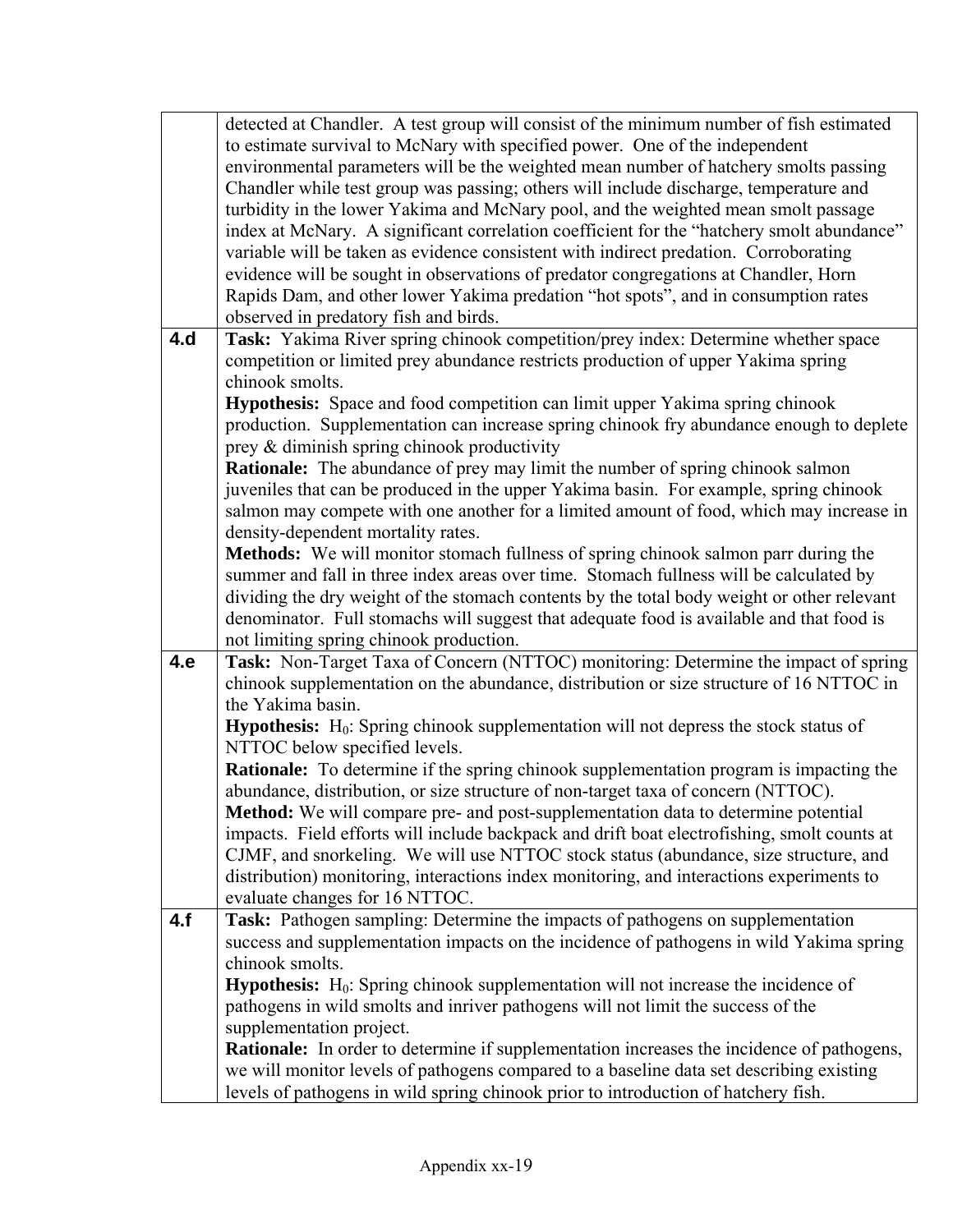**Method:** We will collect approximately 200 wild spring chinook smolts at CJMF throughout the migration period and later examine for fish pathogens using standard fish health screening protocols at a the WDFW fish health laboratory to calculate a fish pathogen index.

#### **g. Facilities and equipment**

Anadromous salmonids in the Yakima Subbasin can probably be monitored more thoroughly than in any other river in the Pacific Northwest. Full implementation of this project will increase monitoring power even further. All adults and jacks are enumerated via video monitoring at Prosser Dam in the lower Yakima, as well as Roza Dam on the middle Yakima, where the entire upper Yakima spring chinook run passes up a ladder and down a flume in an adult collection facility. Therefore, "intrusive" (hands-on) monitoring of all upper Yakima hatchery and wild adults can be conducted at Roza, allowing the detection of marked fish that cannot be identified on video. The right-bank ladder/denil/trap complex at Prosser Dam confers a similar capability. Stock-specific counts of migrating smolts can be made at the Chandler Juvenile Monitoring Facility (also located at Prosser Dam), which is equipped with two PIT-tag detectors. The project has four mobile PIT-tagging stations and trained tagging crews. Smolts can be collected at Roza Dam (and at two other dams between Roza and Prosser), so that survival and outmigration timing data can be estimated from tagged fish released above Prosser. The project also has a number of portable PIT-tag detectors, allowing the enumeration of tagged or untagged smolts and juveniles in virtually any portion of the basin. Undeveloped but potential adult and smolt monitoring facilities also exist at Horn Rapids Dam (Wanawish) on the extreme lower Yakima, at Easton Dam on the extreme upper Yakima, and Cowiche Dam on the lower Naches.

The state-of-the-art hatchery at Cle Elum and associated acclimation sites have a capacity to produce 810,000 spring chinook smolts that can be segregated into experimental rearing treatments from the eyed egg stage through release. An addition to the hatchery has an experimental spawning channel for evaluating differences in reproductive success and associated behaviors of hatchery and wild fish. The hatchery and Chandler juvenile monitoring facility also includes facilities for juvenile behavior studies. The project has hatcheries at Prosser Dam and Marion Drain capable of rearing multiple treatment groups of fall chinook and coho. The Prosser Dam adult trap and the Prosser hatchery are currently being used to collect returning adults in an effort to develop locally adapted fall chinook and coho broodstocks.

The project has within itself (WDFW genetics lab) or through the auspices of collaborating entities (UW genetics lab) the facilities and personnel to conduct state-ofthe-art allozyme and microsatellite DNA analyses. Similarly, the project has made arrangements with other entities (NMFS, USFWS) to conduct comprehensive physiological and pathological analyses of hatchery and wild fish.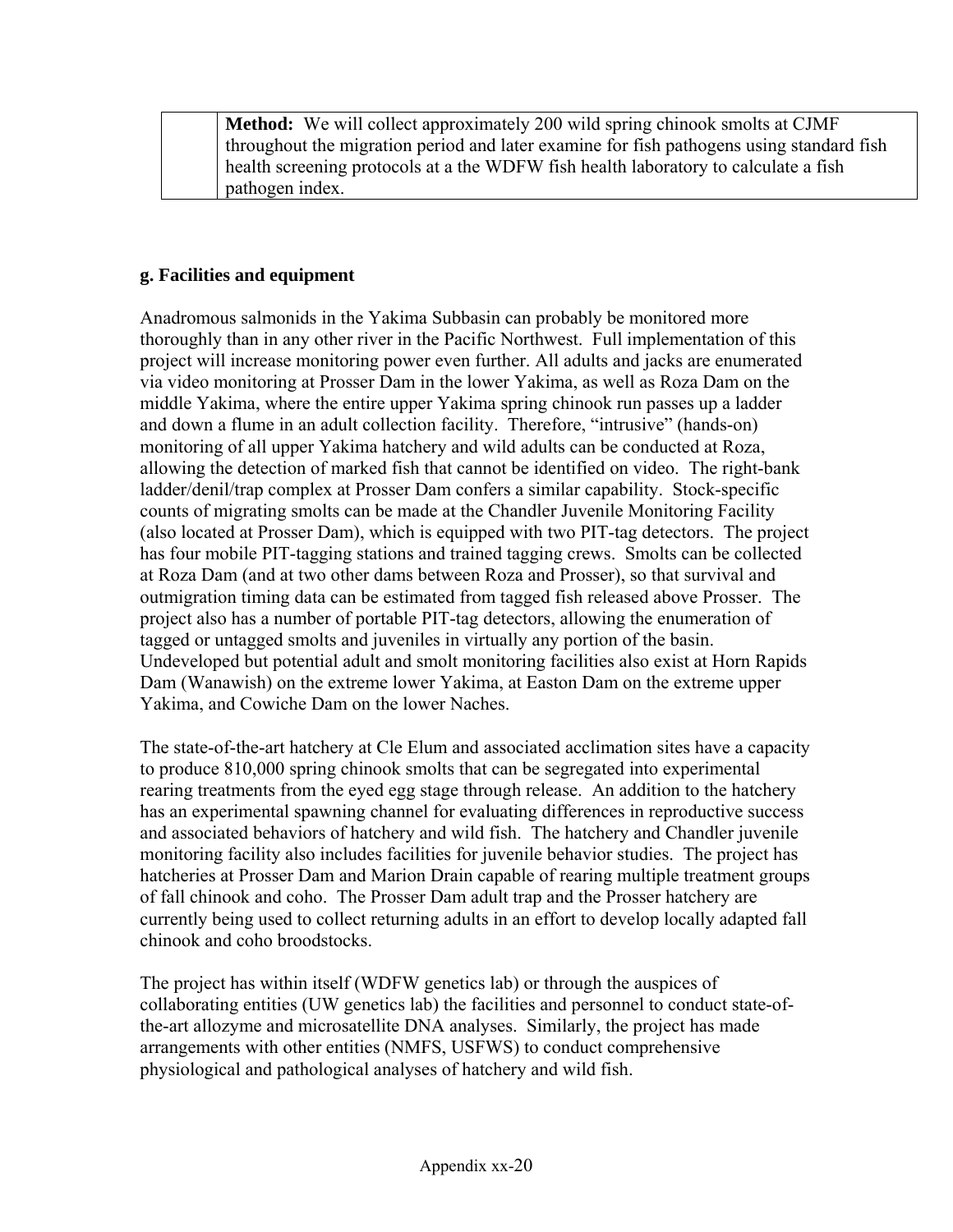#### **h. References**

Anonymous. 1990. Yakima Subbasin Plan.

- Berejikian, B.A., E.P. Tezak, S.L. Schroder, C.M. Knudsen, and J.J. Hard. 1997. Reproductive behavioral interactions between wild and captively reared coho salmon (Oncorhynchus kisutch). ICES Journal of Marine Science 54:1040-1050.
- Bilby, R. E., B. K. Fransen, and P. A. Bisson. 1996. Incorporation of nitrogen and carbon from spawning coho salmon into the trophic system of small streams: Evidence from stable isotopes. Canadian Journal of Fisheries and Aquatic Sciences 53:164-173.
- BPA (Bonneville Power Administration). 1993. Yakima /Klickitat Fisheries Project Planning Status Report.
- Busack, C. 1990. Yakima/Klickitat Production Project genetic risk assessment. In Yakima/Klickitat Production Project preliminary design report, Appendix A. Report, DOE/BP-00245-2. Bonneville Power Administration, Portland, OR.
- Busack, C.A., and K.P. Currens. 1995. Genetic risks and hazards in hatchery operations: Fundamental concepts and issues. American Fisheries Society Symposium 15: 71-80.
- Busack, C., and C. Knudsen. A production-function based model of supplementation. Transactions of the American Fisheries Society (in press).
- Busack, C, C. Knudsen, A. Marshall, S. Phelps, and D. Seiler. 1991.Yakima Hatchery Experimental Design. Progress Report, DOE/BP-00102. Bonneville Power Administration, Portland, OR.
- Busack, C., B. Watson, T. Pearsons, C. Knudsen, S. Phelps, M. Johnston. 1997. Yakima Fisheries Project Spring Chinook Supplementation Monitoring Plan. Report, DOE/BP-64878-1. Bonneville Power Administration, Portland, OR.
- Chilcote, M.W., S.A. Leider, and J.J. Loch. 1986. Differential reproductive success of hatchery and wild summer-run steelhead under natural conditions. Transactions of the American Fisheries Society 115: 726-735.
- Collis, K., R.E. Beaty, and B.R. Crain. 1995. Changes in catch rate and diet of northern squawfish associated with the release of hatchery-reared juvenile salmonids in a Columbia River reservoir. North American Journal of Fisheries Management 15: 346-35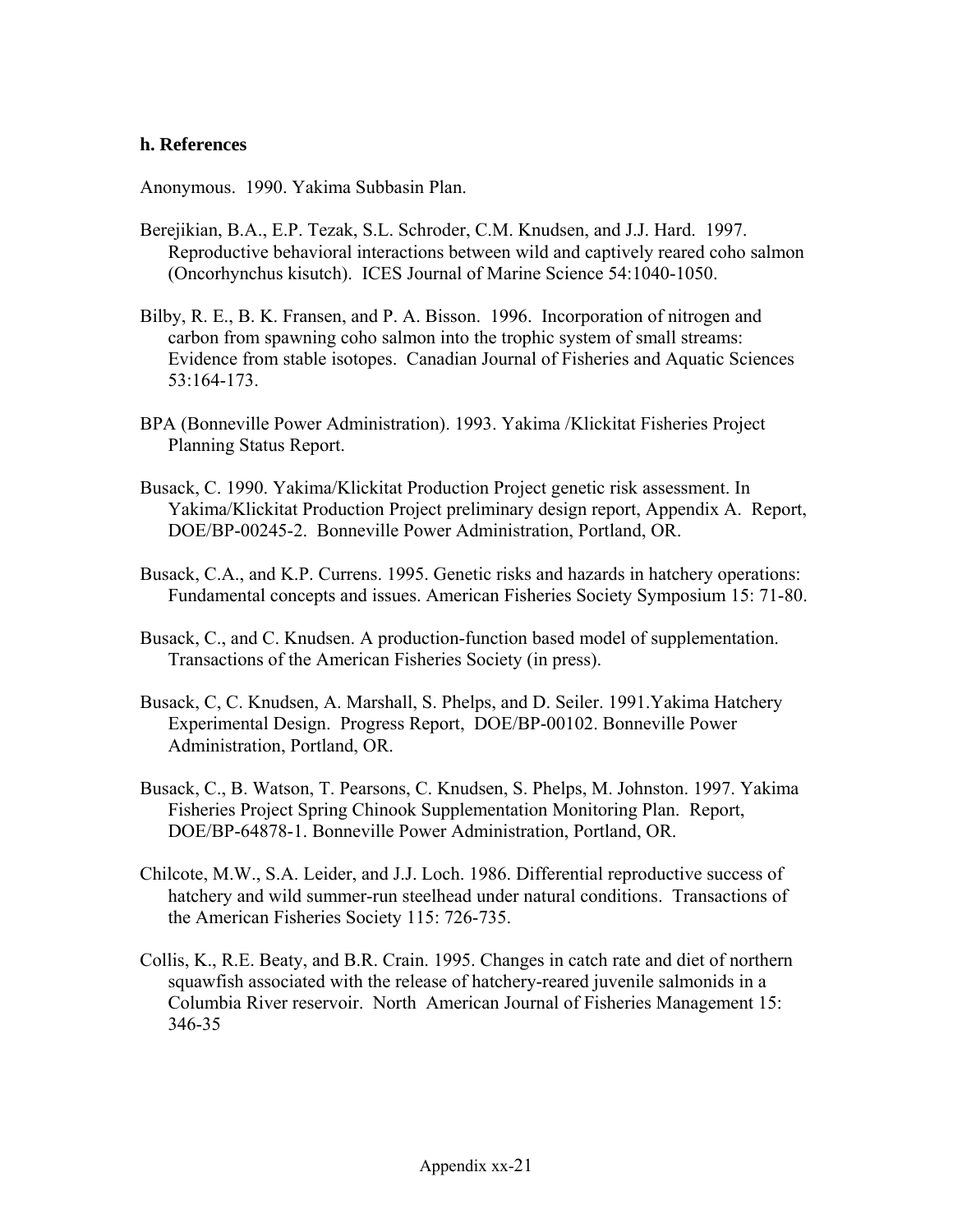- CRITFC (Columbia River Intertribal Fish Commission). 1995. Wy-Kan-Ush-Mi Wa-Ksih-Wit (Spirit of the Salmon). Columbia River Anadromous Fish Restoration Plan of the Nez Perce, Umatilla, Warm Springs and Yakama Tribes.
- Currens, K.P., and C. Busack. 1995. A framework for assessing genetic vulnerability. Fisheries 20:24-31.
- Dunnigan J.L., and L.L. Lamebull. 2000. Lower Yakima River Predatory Fish Monitoring: 1999 Annual Report. Bonneville Power Administration, Portland, Oregon.
- Fast, D.E., J. Hubble, M. Kohn, and B. Watson. 1991. Yakima River spring chinook enhancement study. Final report, DOE/BP-39461-9. Bonneville Power Administration, Portland, OR.
- Fleming, I.A., and M.R. Gross. 1992. Reproductive behavior of hatchery and wild coho salmon (Oncorhynchus kisutch): Does it differ? Aquaculture 103:101-121.
- Hillman, T.W. 1989. Spatial interaction of juvenile chinook salmon and the redside shiner. Pages 209-247 in Don Chapman Consultants Inc., Summer and winter ecology of juvenile chinook salmon and steelhead trout in the Wenatchee River, Washington.
- Hillman, T. W. and J. W. Mullan. 1989. Effect of hatchery releases on the abundance and behavior of wild juvenile salmonids. Pages 265-285 in Don Chapman Consultants Inc., Summer and winter ecology of juvenile chinook salmon and steelhead trout.
- Hindar, K., N. Ryman, and F. Utter. 1991. Genetic effects of cultured fish on natural fish populations. Canadian Journal of Fisheries and Aquatic Sciences 48:945-957.
- Hoffmann, A., C. Busack, and C. Knudsen. 1994. Experimental designs for testing differences in survival among salmonid populations. Report, DOE/BP-00029-3. Bonneville Power Administration, Portland OR.
- ISAB (Independent Scientific Advisory Board). 1998. Review of salmonid artificial production in the Columbia River Basin as a scientific basis for Columbia River production programs. Northwest Power Planning Council, November, 1998.
- Johnston, J. H., and N. H. Ringler. 1979. The occurrence of blow fly larvae (Diptera: Calliphoridae) on salmon carcasses and their utilization as food by juvenile salmon and trout. The Great Lakes Entomologist 12:137-140.
- Kapuscinski, A.R., and L.M. Miller. 1993. Genetic hatchery guidelines for the Yakima/Klickitat fisheries project. Public review draft. Unpublished report to Yakima/Klickitat Fisheries Project.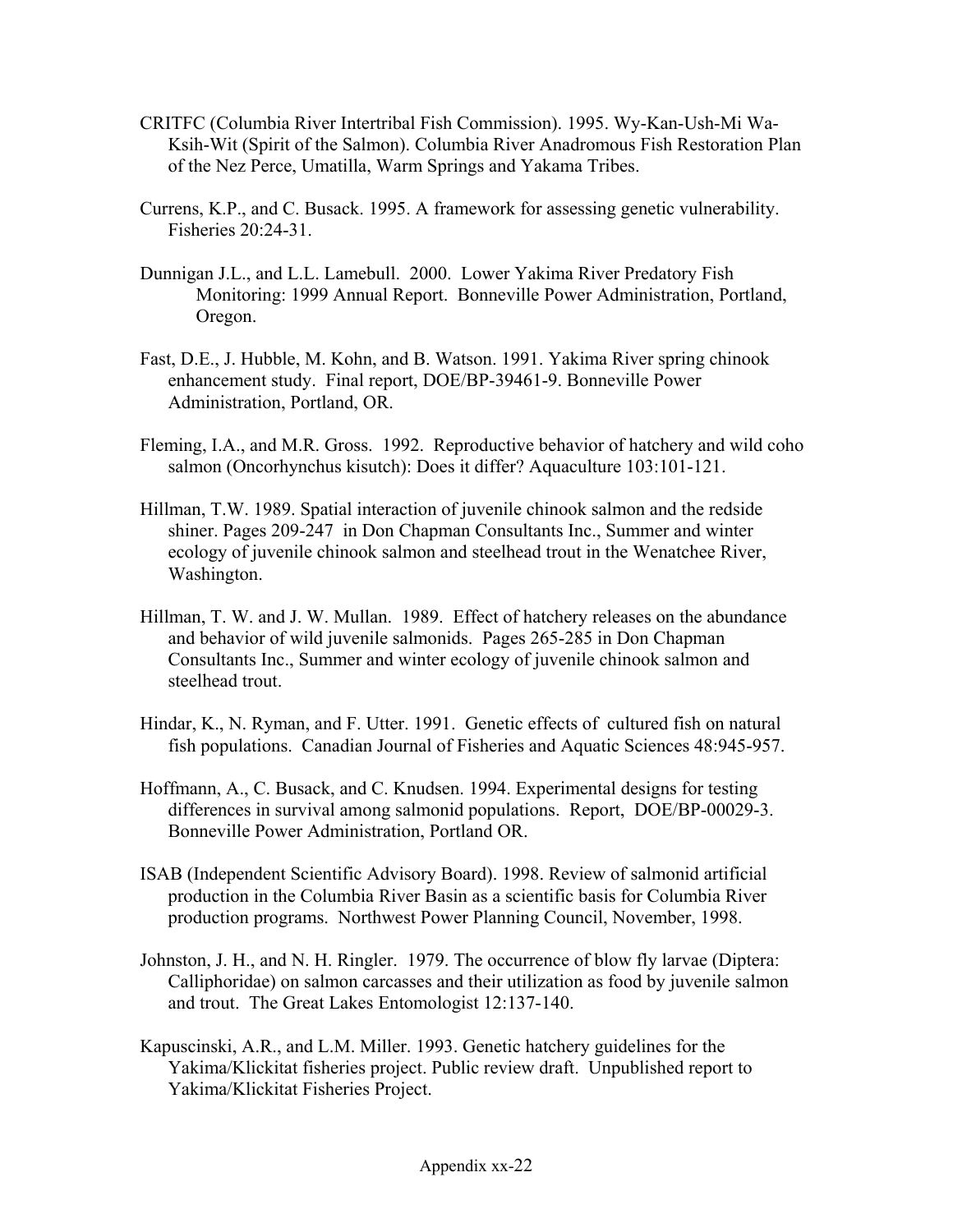Levy, S. 1997. Pacific salmon bring it all back home. BioScience 47:657-660.

- Maynard, D.J., T.A. Flagg, and C.V.W. Mahnken. 1995. A review of seminatural culture strategies for enhancing the postrelease survival of anadromous salmonids. American Fisheries Society Symposium 15: 307-316.
- McIntyre, J.D., R.R. Reisenbichler, J. Emlen, R.L. Wilmot, and J.E. Finn.1988. Predation of Karluk River sockeye salmon by coho salmon and char. Fishery Bulletin 86:611-616.
- McMichael, G.A., A. Fritts, and J.L. Dunnigan. 1998. Lower Yakima River predatory fish census: feasibility study 1997. Bonneville Power Administration annual project report. Portland OR.
- Michael, J. H. 1995. Enhancement effects of spawning pink salmon on stream rearing juvenile coho salmon: managing one resource to benefit another. Northwest Science 69:228-233.
- Miller, W.H., T.C. Coley, H.L. Burge, and T.T. Kisanuki. 1990. Analysis of salmon and steelhead supplementation: emphasis on unpublished reports  $\&$  present programs. Project 88-100, U.S. Department of Energy, Bonneville Power Administration, Portland, OR.
- Mullan, J.W. 1983. Overview of Artificial and Natural Propagation of Coho Salmon (*Onchorhynchus kisutch*) on the Mid-Columbia River. Fisheries Assistance Office, U.S. Fish and Wildlife Service, Leavenworth, Washington. December 1983.
- Mullan, J.W. 1986. Determinants of sockeye salmon abundance in the Columbia River, 1880s-1982: a review and synthesis. Biological Report 86(12), September 1986, U.S. Fish and Wildlife Service, Fisheries Assistance Office, Leavenworth, Washington.
- Mullan, J. W., A. Rockhold, and C. R. Chrisman. 1992. Life histories and precocity of chinook salmon in the mid-Columbia River. The Progressive Fish-Culturist 54:25- 28.
- Neeley, D. 1992. Compiled analyses of 1991-92 entrainment/survival studies at Chandler smolt trap. Unpublished reports to the Post Release Survival Task Team of the Yakima Fisheries Project.
- Neeley, D. 2001. Annual report: Outmigration year 2000. Part 2. Chandler Certification and Calibration (Spring Chinook and Coho). Report to Bonneville Power Administration and the Yakima/Klickitat Fisheries Project. April 12, 2001.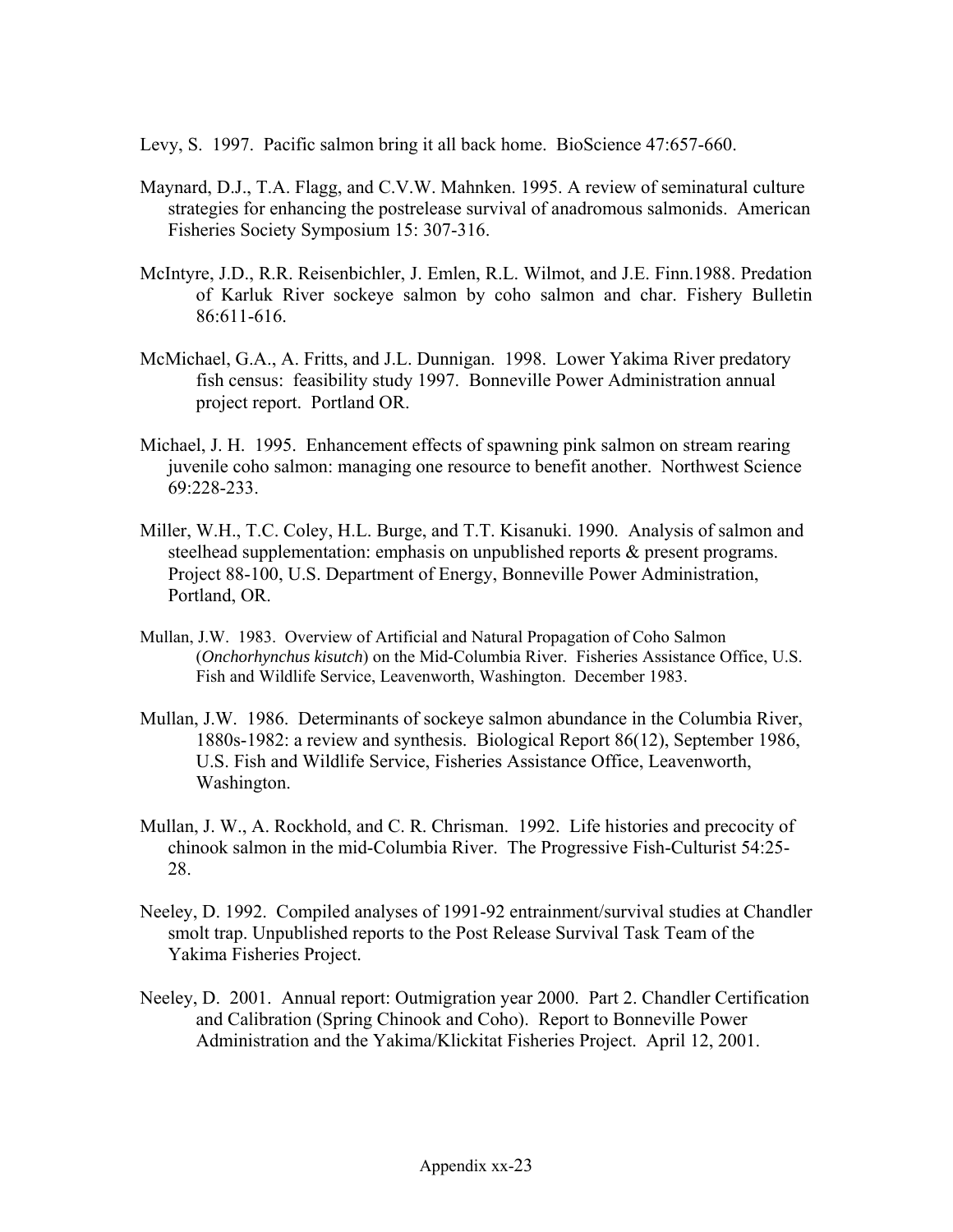- Nickelson, T.E., M.F. Solazzi, and S.L. Johnson. 1986. Use of hatchery coho salmon (Oncorhynchus kisutch) presmolts to rebuild wild populations in Oregon coastal streams. Canadian Journal of Fisheries and Aquatic Sciences 43:2443-2449.
- NPPC (Northwest Power Planning Council). 1994. Columbia River Basin Fish and Wildlife Program. Adopted Nov. 15, 1982, amended Dec. 14, 1994. Northwest Power Planning Council, Portland, OR.
- Pearsons, T. N., G. A. McMichael, E. L. Bartrand, M. Fischer, J. T. Monahan, and S. A. Leider. 1993. Yakima Species Interactions Study. Annual Report, DOE/BP-01483- 3. Bonneville Power Administration, Portland, OR.
- Pearsons, T. N., G. A. McMichael, S. W. Martin, E. L. Bartrand, J. A. Long, and S. A. Leider. 1996. Yakima River Species Interactions Studies. Annual Report, DOE/BP-99852-3. Bonneville Power Administration, Portland, OR.
- Peery, C. A., and T. C. Bjornn. 1996. Small-scale investigations into chinook salmon supplementation strategies and techniques: 1992-1994. Idaho Cooperative Fish and Wildlife Unit, Technical Report 96-3.
- Peterman, R.M. 1987. Review of the components of recruitment of Pacific salmon. Pages 417-429 in M.J. Dadswell, R.J. Klauda, C.M. Moffitt, R.L. Saunders, R.A. Rulifson and J.E. Cooper, eds. Common strategies of anadromous and catadromous fishes.
- RASP (Regional Assessment of Supplementation Planning). 1992. Supplementation in the Columbia River Basin, Parts 1-5. Report, Bonneville Power Administration.
- Reeves, G.H., F.H. Everest, and J.D. Hall. 1987. Interactions between the redside shiner (*Richardsonius balteatus*) and the steelhead trout (Salmo gairdneri) in western Oregon: the influence of water temperature. Canadian Journal of Fisheries and Aquatic Sciences 44(9): 1603-1613.
- Reisenbichler, R.R.. 1997. Genetic factors contributing to declines of anadromous salmonids in the Pacific Northwest. Pages 223-244 in D.J. Stouder, P.A. Bisson, and R.J. Naiman, eds. Pacific Salmon & their Ecosystems: Status and Future Options. Chapman.
- Sandford, B.P., and T.E. Ruehle. 1996. Juvenile salmonid PIT-tag studies at Prosser dam and Chandler canal fish collection facility, Yakima River, 1991 and 1992. Final Report. DOE/BP-07099-2. Bonneville Power Administration, Portland, OR.
- Schroder, S.L. and C.M. Knudsen. 1996. Review of fish marking and tagging procedures suitable for the NATURES program. Pages 128-166 in D.J. Maynard, T.A. Flagg and C.V.W. Mahnken, eds. Development of a Natural Rearing System to Improve Supplemental Fish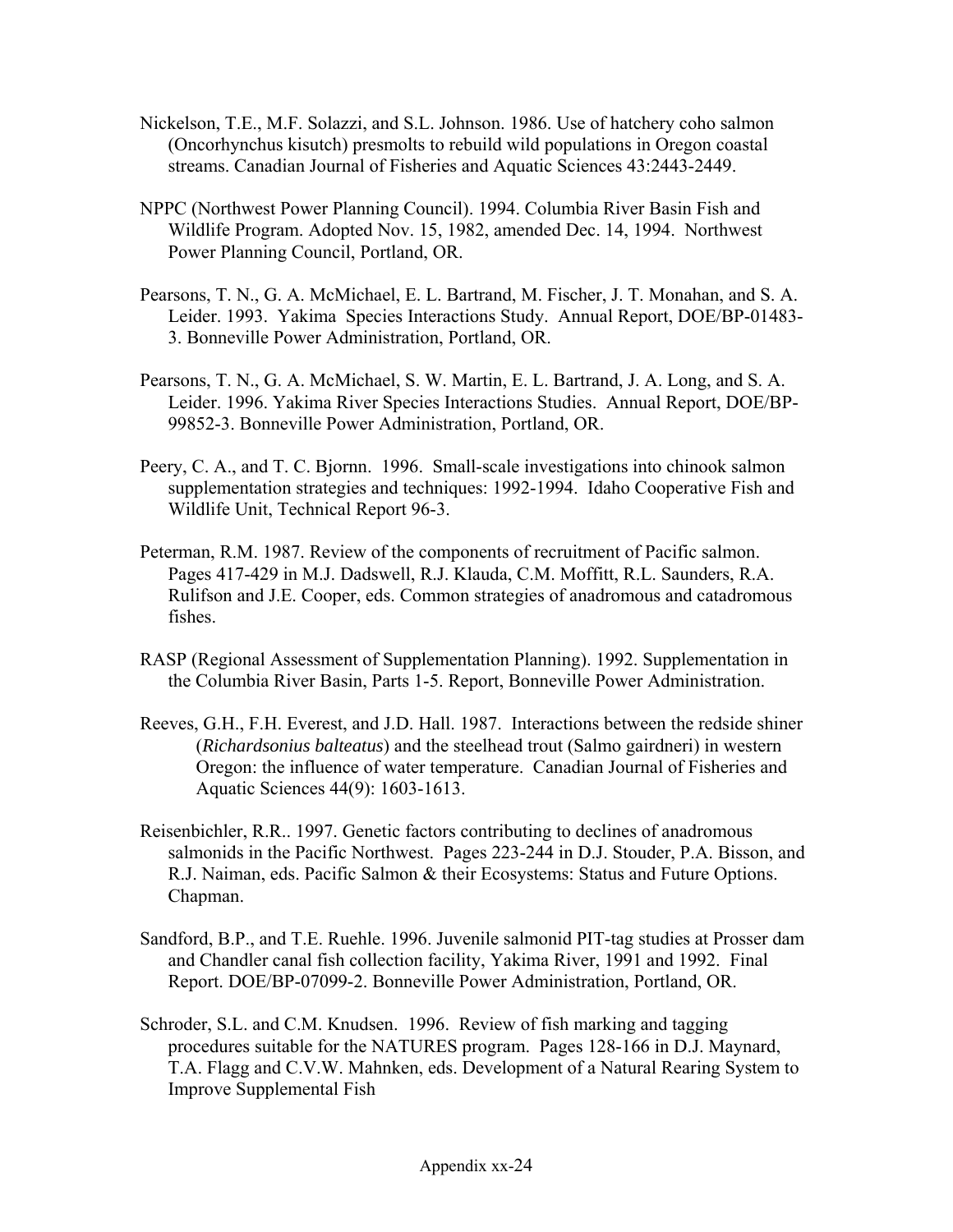- Shively, R.S., P.P. Poe, and S.T. Saunter. 1996. Feeding response by northern squawfish to a hatchery release of juvenile salmonids in the Clearwater River, Idaho. Transactions of the American Fisheries Society 125: 230-236.
- Shoals, W.H., and R.J. Hillock. 1979. An evaluation of rearing fall-run chinook salmon, Oncorhynchus tshawytscha, to yearlings at Feather River Hatchery, with a comparison of returns from hatchery and downstream releases. California Fish and Game 64: 239.
- Smoker, W.A. 1956. Evaluation to the potential salmon and steelhead production of the Yakima River to the commercial and recreational fisheries. Washington Department of Fisheries. Report Number 01, 136.
- Steward, C.R. and T.C. Bjornn. 1990. Supplementation of salmon and steelhead stocks with hatchery supplementation: A synthesis of published literature. U.S. Department of Energy, Bonneville Power Administration, Project 88-100. Portland, OR.
- Swain, D.P., and B.E. Riddell. 1990. Variation in agonistic behavior between newly emerged juveniles from hatchery and wild populations of coho salmon, Oncorhynchus kisutch. Canadian Journal of Fisheries and Aquatic Sciences 47: 566- 571.
- Tabor, R. A., R. S. Shively, and T. P. Poe. 1993. Predation on juvenile salmonids by smallmouth bass and northern squawfish in the Columbia River near Richland, Washington. North American Journal of Fisheries Management 13:831-838.
- Waples, R.S. 1991. Genetic interactions of hatchery and wild salmonids: lessons from the Pacific Northwest. Canadian Journal of Fisheries and Aquatic Sciences 48(Supplement 1): 124-133.
- Waples, R.S., G.A. Winans, F.M. Utter, and C. Mahnken. 1990. Genetic monitoring of Pacific salmon hatcheries. NOAA Technical Report NMFS 92.
- Ward, D. L., J. H. Petersen, and J. J. Loch. 1995. Index of predation on juvenile salmonids by northern squawfish in the lower and middle Columbia River and in the lower Snake River. Transactions of the American Fisheries Society 124:321-334.
- Watson, B.D. 1993. Proposed natural production objectives for upper Yakima spring chinook under the Yakima/Klickitat Fisheries Project. Internal YFP report.
- Williams et al. 1996. Return to the river: restoration of salmonid fishes in the Columbia River ecosystem. Idependent Scientific Review Group, Northwest Power Planning Council, 10 September, 1996.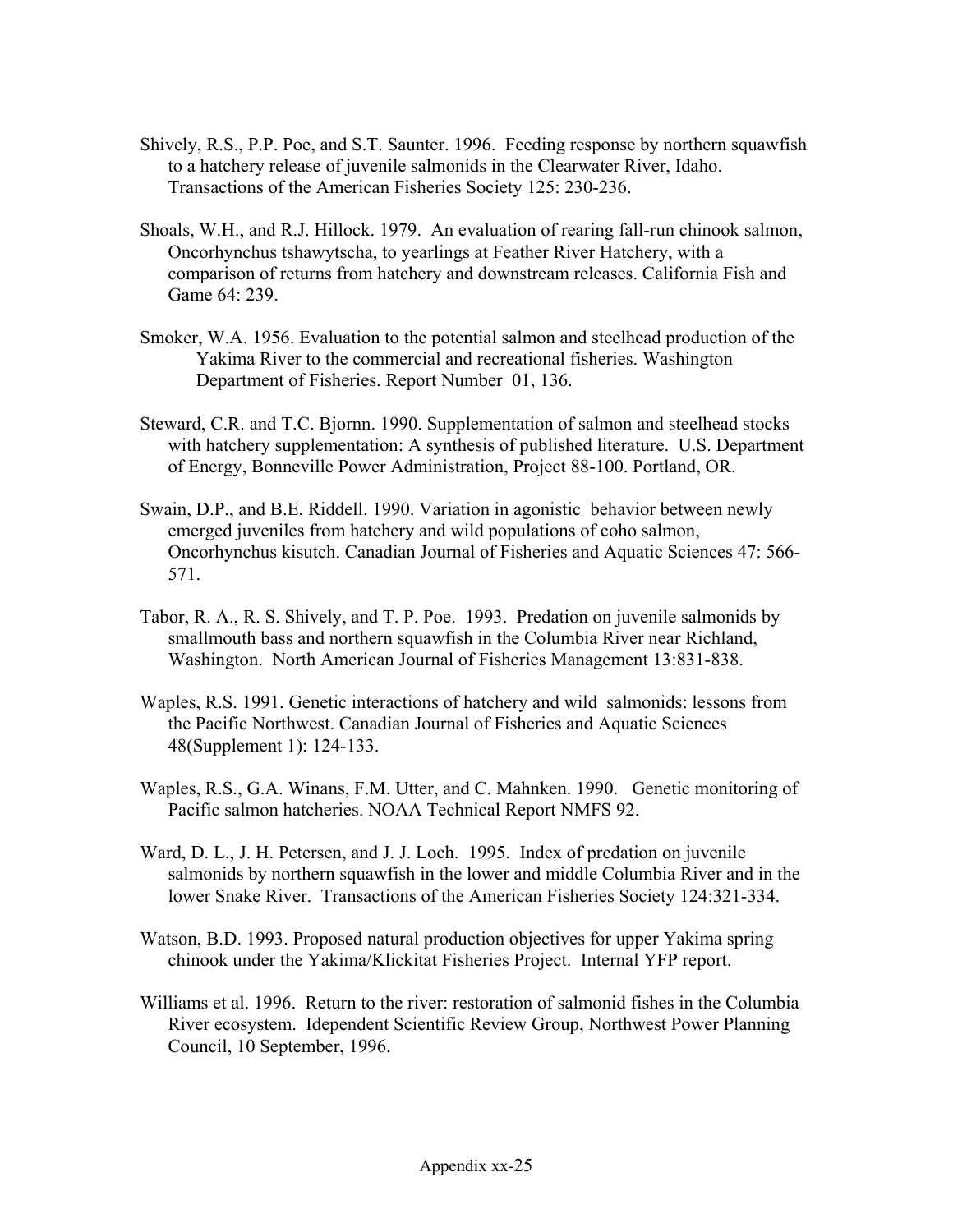Wood, C. C. 1987. Predation of juvenile Pacific salmon by the common merganser (*Mergus merganser*) on eastern Vancouver Island. I: Predation during the seaward migration. Canadian Journal of Fisheries and Aquatic Sciences 44:941- 949.

# **Appendix X Part B.**

# **Design for Domestication Monitoring of the Yakima Spring Chinook Supplementation Program**

**Yakima/Klickitat Fisheries Project Monitoring Implementation Planning Team** 

**Revised February 7, 2004** 

#### Introduction

We propose to evaluate to evaluate the domesticating effects of supplementation, and compare the intensity of domestication incurred under supplementation as practiced in the YKFP spring chinook program at the Cle Elum Supplementation Research Facility (CESRF) to that incurred under a more conventional regime of continuous hatchery culture. The primary design consists of comparing three lines- a wild control line, a supplemented line, and a hatchery control line- for 13 adult and 17 juvenile traits. Traits vary in frequency of evaluation from annually to once per generation. Details on the traits are presented in the Trait, Protocol and Analysis Overview section. The YKFP spring chinook supplementation program began with broodstock collection in 1997. The first adult (4-year olds) return was in 2001. The formal domestication research effort began in the fall of 2002, although data for evaluation of many of the traits began in 1997.

Experimental Lines and General Hypotheses

A. *Supplementation line (S):* the Upper Yakima spring chinook population, supplemented annually by production from 16 raceways at CESRF and associated acclimation sites at Jack Creek, Easton, and Clark Flat. Broodstock collection is at the Roza Adult Monitoring Facility (RAMF) at Roza Dam (Fig. 1). In contrast to most hatchery programs, broodstock are collected randomly throughout run, and consist of 100% natural origin fish. Other aspects of the program are as already described in numerous project documents.

B. *Wild control line (WC):* Naches River spring chinook. The Naches River spring chinook occur in the Naches arm of the Yakima basin (Fig. 1). Because they will not be supplemented during the study, they are available as wild control lines. We have determined that Naches fish can be used for 10 of 13 adult traits and 9 of 15 juvenile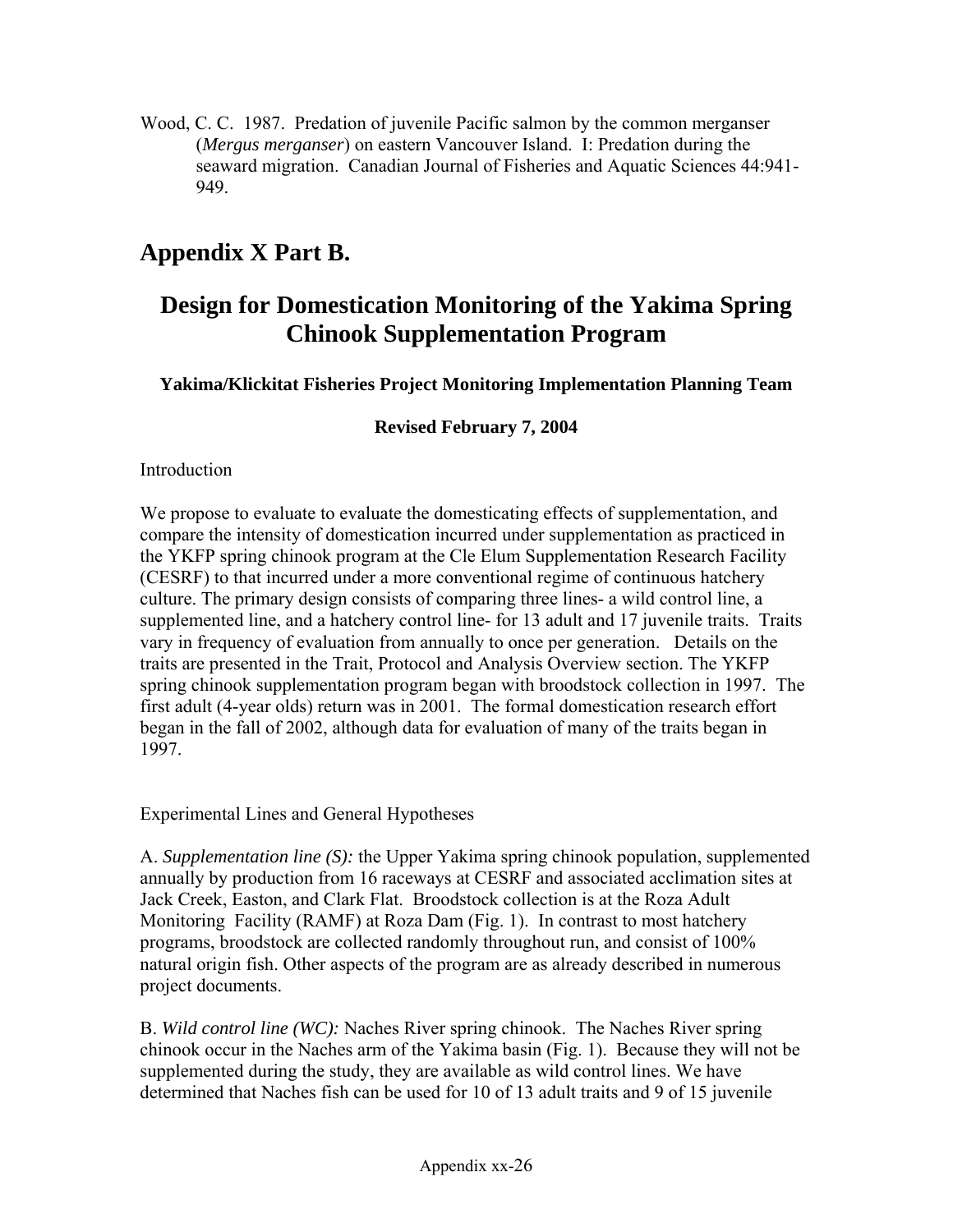traits in our design, provided we can adequately sample fish on the spawning grounds, and collect gametes from a minimum of 10 pairs per year for research. Spawning ground surveys are already routinely done. We anticipate that in the future we may also be able to sample fish can be sampled and collected at a trap at the Cowiche Dam on the lower Naches River (Fig. 1). This trap is designed to collect coho salmon, so some modifications to the trap or the dam itself may have to be made to facilitate the efficient capture of chinook.

To minimize impacts to the control population, collection of gametes from the Naches population will be minimal, semen and partial egg lots from 10-30 pairs per year, depending on run size. Gametes will be used for evaluation of some adult traits, but mainly for production of juveniles for research. Ideally this research will be done at CESRF, but because of disease considerations it may have to be done offsite.

C. *Hatchery control line (HC):* a subline of the Upper Yakima population, to be founded from returning hatchery fish, collected from throughout the run, in 2002. Two of the 18 CESRF raceways (randomly chosen each year) will be dedicated to rearing of this line. These fish will be the offspring of a minimum of 36 pairs of fish, which should provide the HC line an effective size of at least 100 per generation. A larger line of HC fish was deemed to be politically untenable because of the large number of fish that would potentially have to be removed at Roza Dam. Although larger effective size would be preferable, but this is far larger than the minimum of 50 for quantitative genetic studies deemed to be adequate by Roff (1997). Because the number of fish used to found the HC line is relatively small, the decision was made to have a single line to avoid the possibility of smaller replicate lines going extinct. HC fish will be reared and released exactly as will their supplementation line (S) counterparts. No HC fish will be allowed to spawn in the wild; any returnees in excess of broodstock needs will be removed at the Roza adult monitoring facility (RAMF, Fig. 1).

By comparing the supplemented line to both controls, we will address two key questions: 1) how much domestication is incurred by a population undergoing YKFP-style supplementation?; 2) how much less domestication is incurred under YKFP-style supplementation than would be incurred under continuous hatchery culture?. As already mentioned, because the wild control line is not an internal control we know at the outset that there will be differences in mean performance at several traits. As supplementation proceeds, if there is no discernible effect of domestication, the differences in mean trait values between the two lines should not change except for random fluctuations. If domestication does occur, however, the S line means will change, and should continue to change over generations as domestication proceeds and change directionally. The net effect will be a trend of increasing or decreasing differences between the supplemented and wild control line over generations. Comparisons between the hatchery control and supplemented lines will be somewhat different. Performance in the two lines should be equivalent initially because the hatchery control is an internal control. If domestication does not occur, performance of the two lines should remain the same except for random fluctuations and a small amount of drift due to the relatively low effective size of the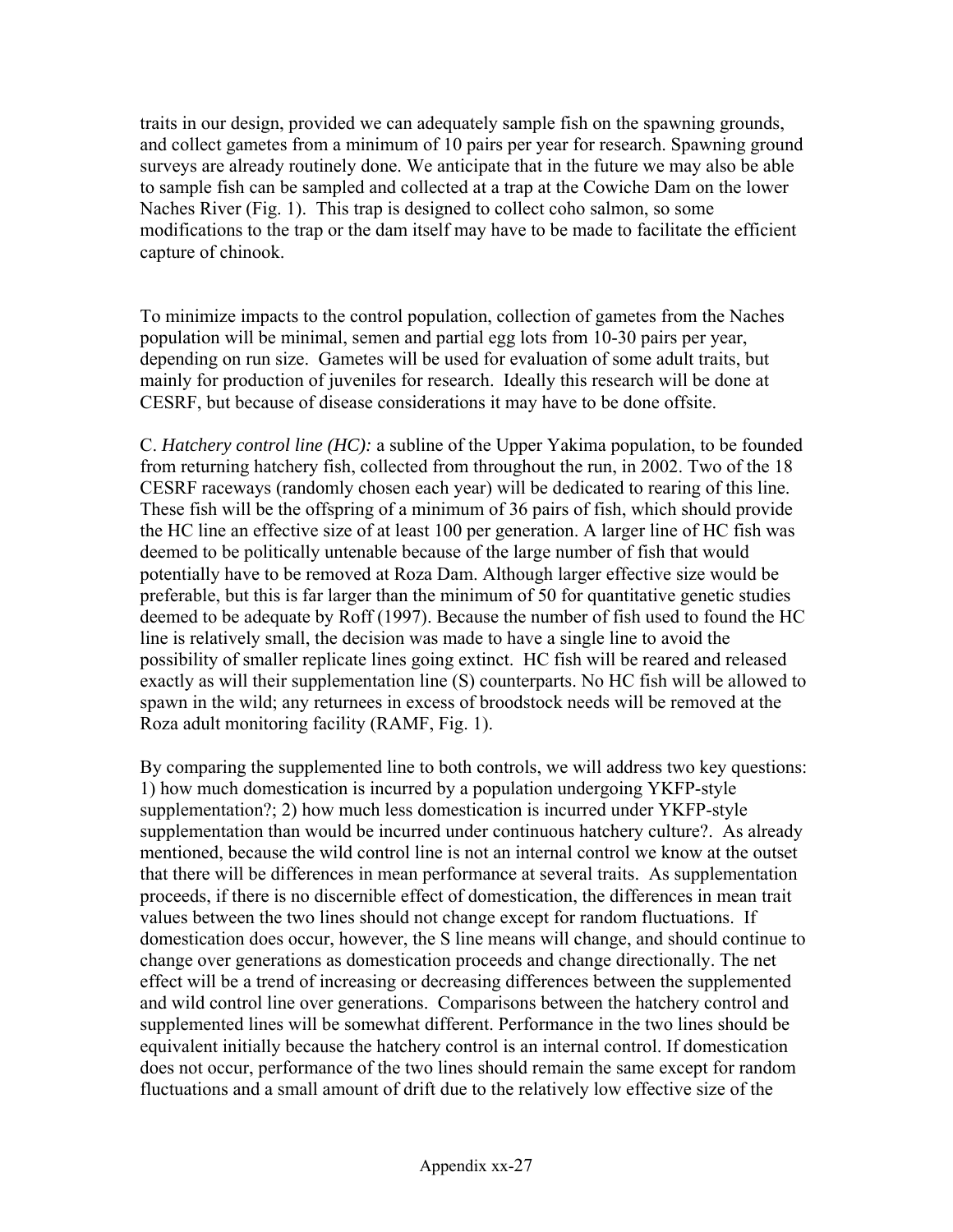hatchery control line. If domestication does occur, both lines will be affected, and the hatchery control line should be more affected. Thus performance at any trait should change in the same direction in both lines, but change should be greater in the hatchery control line. The rate at which the two lines diverge will be a reflection of the extent to which domestication can be retarded by the regular cycling of hatchery fish into the wild environment facilitated by the use of only natural-origin broodstock. Details on expectations for individual traits are found in the next section.

One critical issue regarding this design that is still under discussion is "leakage" from the H line into the S line through precocious males from the H line spawning in the wild with S-line females. If this occurs at an appreciable rate, the effect will be to increase the amount of domestication incurred by the S line. This issue raises two concerns. First, it will bias the H-S and S-W comparisons, making the supplementation treatment appear more domesticating than it is. Second, the S line will undergo more domestication than it should for the lifespan of the H line, a conservation concern. Assuming that adequate monitoring can be done of the reproductive success of H-line precocials, the first issue can be dealt with, but not the second. Work is currently underway to evaluate this risk from a variety of angles, including measures for reducing production of precocious fish.

We also intend to cryopreserve the sperm of approximately 200 presupplementation Upper Yakima males. This will give us the potential to evaluate divergence of the supplementation line from its presupplementation state. This design concept has a number of issues associated with it, but it may be desirable to do this type of work at some level at some time in the future. Storing sperm from the presupplementation population is a worthwhile gene-banking exercise anyway, and the cost is very low.

Trait, Protocol, and Analysis Overview

The following pages provide details in a standard format, one trait at a time, on the 13 adult and 17 juvenile traits we intend to evaluate with this design. Most traits will be evaluated annually in order to maximize power, but some may be done less frequently due to logistical limitations. Protocols may vary from year to year to allow collection of key baseline information some years, and experimental data in others. For many traits it is important to distinguish between S line fish of hatchery-origin and those of natural origin: we call these two "sublines" SH and SN in the write-ups. This distinction is made to allow a cleaner measure of genetic differences. Consider nearly any comparison of HC and S fish. Part of the difference in performance between SN and HC fish will be genetic, but part may also be phenotypic, due to the effect of being reared in a hatchery. If HC fish are compared to SH fish, because they share the phenotypic effect of hatchery rearing, the performance difference will be exclusively genetic. It is important to keep in mind when reading the write-ups, however, that although we call SN and SH lines in describing experimental designs, they differ only in their rearing history. Any given pair of SN and SH fish can have the same grandparents.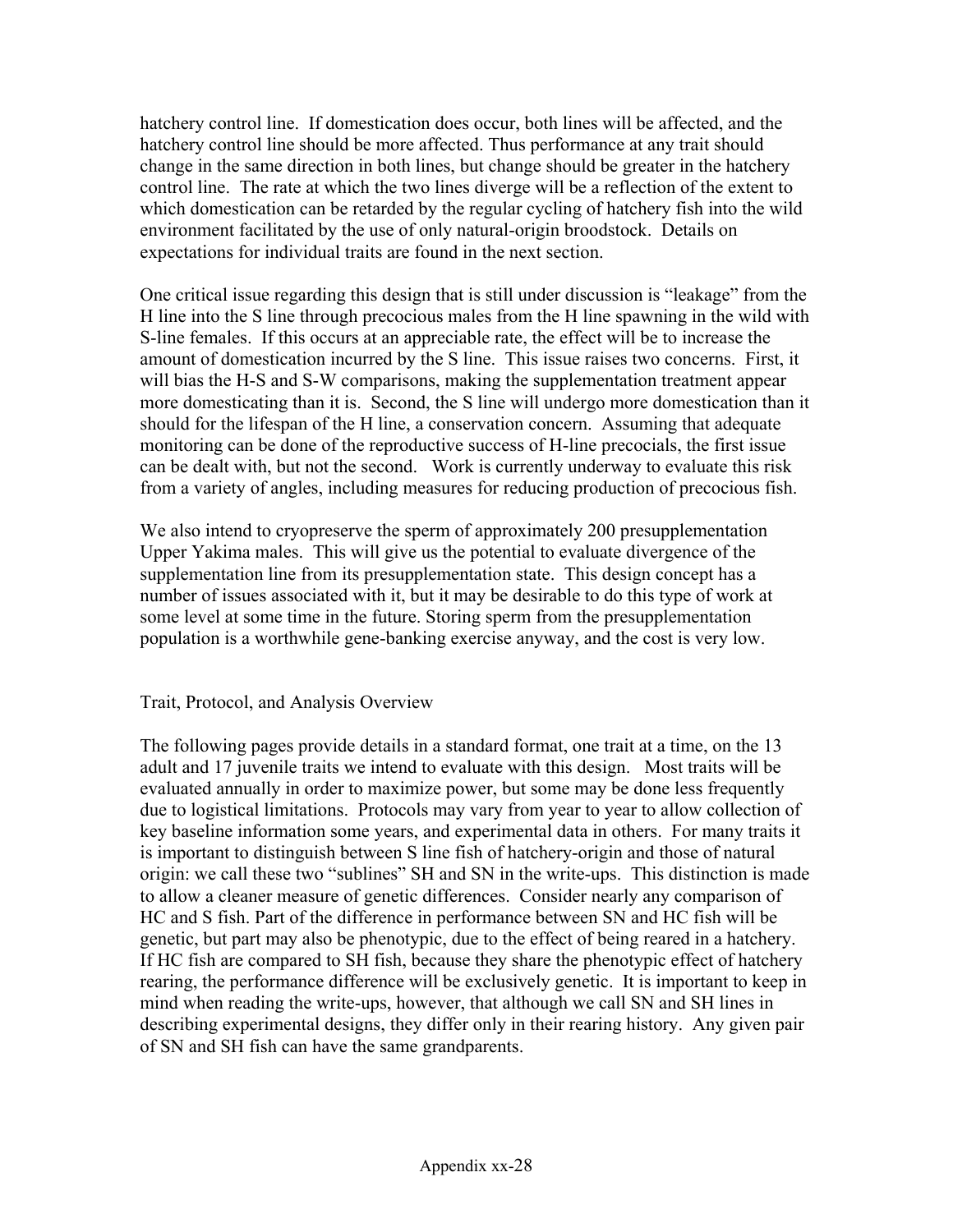Although we will make most comparisons annually, annual comparisons within a supplementation generation (slightly more than 4 years) are merely replicates. Although significant domestication effects may be detected in a single generation, we expect the big results to be trends in performance over generations, so the write-ups stress the importance of trends. Our analyses are focused on measures of central tendency (means and medians). We have not focused on variability, primarily because we have virtually no expectations based on the literature on how variability should change under domestication at individual traits. We do have a working hypothesis that variability should decline during domestication because the considerably more homogeneous environment allows directional selection to be more effective. On the other hand, relaxation of selection caused by the hatchery environment could cause an increase in phenotypic variability. Variability at traits is therefore of interest to us. We doubt we will have enough power at any trait to detect a change in variability statistically, but we may see qualitative changes that will inspire further research.

We list 13 adult traits and 15 juvenile traits to be evaluated. One juvenile trait proposed earlier has been dropped, but to prevent confusion we did not renumber the other traits: thus there is no trait J7. The number of traits can be misleading. Many of the traits are measured on the same fish with no difference in protocol except for the measurement. Thus, the "effective" number of traits in terms of logistics and cost is considerably lower. The best example of this is the set of traits A7-A9, which are all measurements of reproductive traits on the same fish. We list the measurements as separate traits because we consider them all important, and because we want to insure they are all done. Some traits require considerable effort and cost, whereas others will be measured in the course of ordinary fish culture operations. Our guiding philosophy was to take advantage of the opportunities offered by the CESRF and other facilities in the basin to measure as many traits relevant to domestication as feasible while minimizing impacts to the supplementation effort and the wild control population.

This is a living document. Our goal in this document is to provide a short but reasonably comprehensive write-up on each trait so that a reader can quickly grasp what we are doing, how and why we are doing it, and what our experimental power is. Write-ups for the individual traits vary widely in how closely they have achieved this. Although some have been extensively developed, at this point the write-up for no trait is as complete as intended. Some write-ups date back to the last comprehensive evaluation of the plan by MIPT, on 11/07/2002; others have been very recently revised. Dates on which substantive changes are made in protocol, power, or analytical approach have been made are noted in the individual write-ups.

#### Nomenclature for Experimental Groups

The key to making sense of the write-ups is understanding which groups of fish are being compared. In previous versions of the domestication monitoring plan the nomenclature system for the fish to be used in the various comparisons has caused considerable confusion. In this revision we introduce a new system that should clear the confusion. Here is the new system of codes: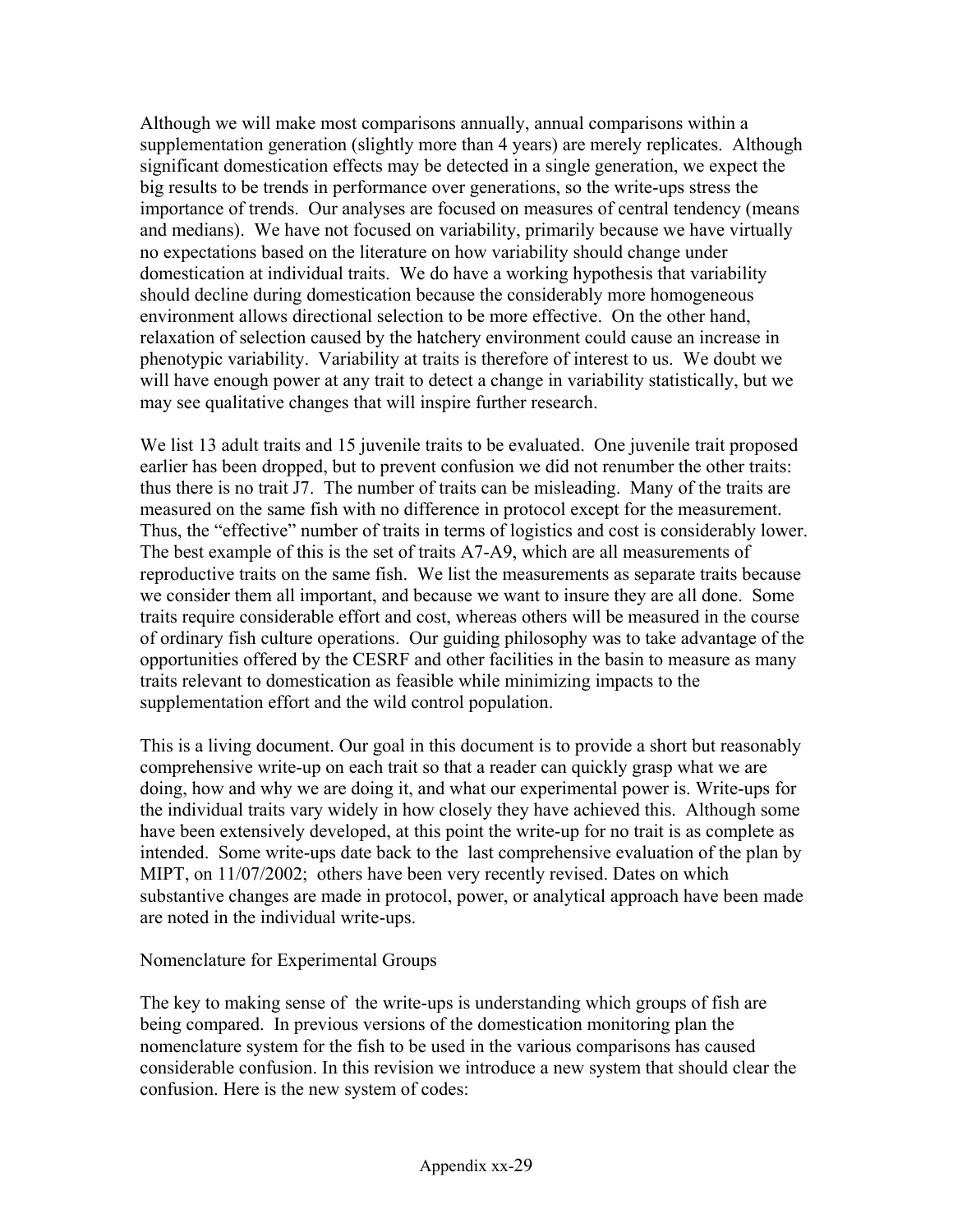SN - naturally produced fish from the supplemented line. This designation is used for both juveniles and adults. Any natural-origin fish in the Upper Yakima qualifies as an SN fish.

SH – hatchery-origin fish from the supplemented line. This designation is used for both juveniles and adults produced by the CESRF as part of its normal supplementation effort (i.e., not part of HC or any experimental production group).

 $SH_{P}$  – hatchery-origin progeny of SH adults. This designation is used only for juveniles. With the exception of the spawnings needed to start the HC line, no SH adults are ordinarily spawned at the CESRF. For some comparisons, however, it will be necessary to spawn small numbers of SH adults at CESRF. The juveniles produced from these spawnings will not be reared past early stages and will not be released.

HC- fish from the hatchery control line. This designation is used for both juveniles and adults. All HC fish are of hatchery origin. The hatchery control line was founded from first-generation hatchery returnees, so in that generation there is no distinction between SH adults and HC adults, but thereafter the disticntion is clear.

WC-natural-origin fish from the wild control line. This designation is used for both juveniles and adults. Any natural-origin fish in the Naches qualifies as an WC fish.

 $WC_{P}$  – hatchery-origin progeny of WC adults. This designation is used for juvenile fish. Small numbers of WC adults will be captured and spawned. Some of the resulting hatchery-origin progeny will be used in comparisons.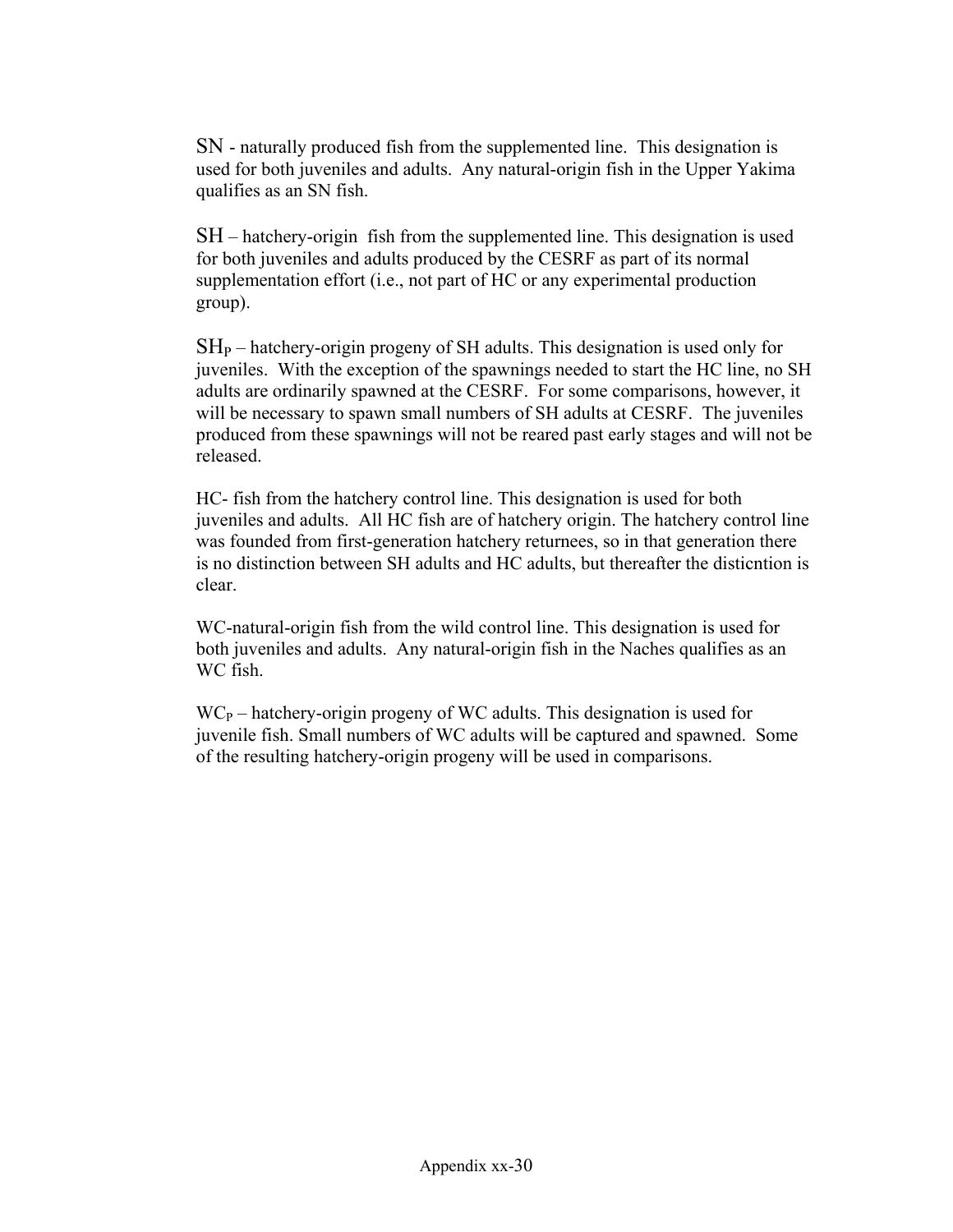#### *Trait Revised 11/07/02*

# A1. Adult Recruits/Adult-Adult Survival

**Justification** 

Supplementation success is ultimately measured as the increase in natural origin recruits produced by the population. Measuring adult-adult survival is measure of population fitness, the overall trait of key interest in domestication.

*Location(s)*

Roza and Prosser Dams, Upper Yakima, Naches, American spawning ground

Start Date

*2002* 

Frequency

#### *Annually*

Groups Compared*:* 

WC,HC,SN, SH

(Naches wild, hatchery control, natural-origin Upper Yakima, hatchery-origin fish from CESRF)

Protocol

At Prosser all adults from all populations in the basin are counted and classified as hatchery or natural, resulting in counts for hatchery origin (HC+SH) and natural origin  $(SN + America + Naches(WC))$ . At Roza SH, SN, and HC are counted and sampled for sex and age. An estimate of Naches + American abundance will be made by comparing Prosser and Roza counts after adjustment for harvest and incidental in-river mortality. Redd counts will be obtained from spawning ground surveys on the Naches and the American. Final Naches adult counts will be calculated as the product of the Naches+ American escapement and the Naches proportion of the Naches+American redd counts. Additional adjustments may be made to correct for fish/redd and sex ratio on the spawning grounds. Adult-adult survival by brood year can be estimated for WC, HC, SH, and S natural spawners (mix of SN and SH spawning in wild).

Expectations/Hypotheses

If domestication does not occur, differences in survival among all four groups will remain constant over time. Conversely, if domestication does occur we would expect HC and SH survivals to increase over time. Furthermore, HC survival should increase at a greater rate than SH. In addition, the survival of S fish spawning in the wild will decrease. *Analytical/Statistical Methods and Issues*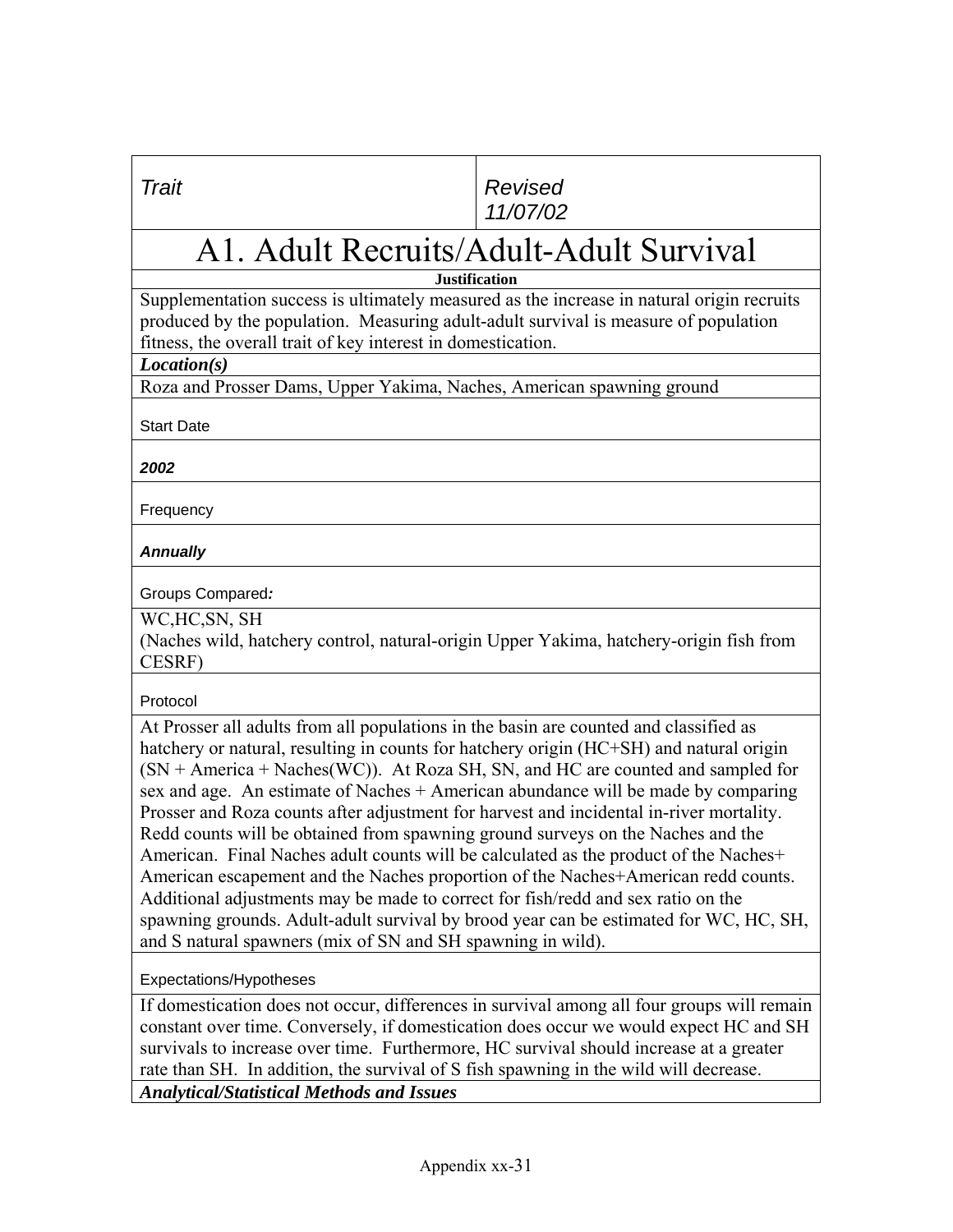Within brood years no statistical analysis will be done, as no variance estimates will be available. Over brood years analysis of covariance will be used to evaluate differences in trends. Trend analysis will take into account year-to-year environmental fluctuations and temporal autocorrelations.

*Power Analysis Completed?* 

No.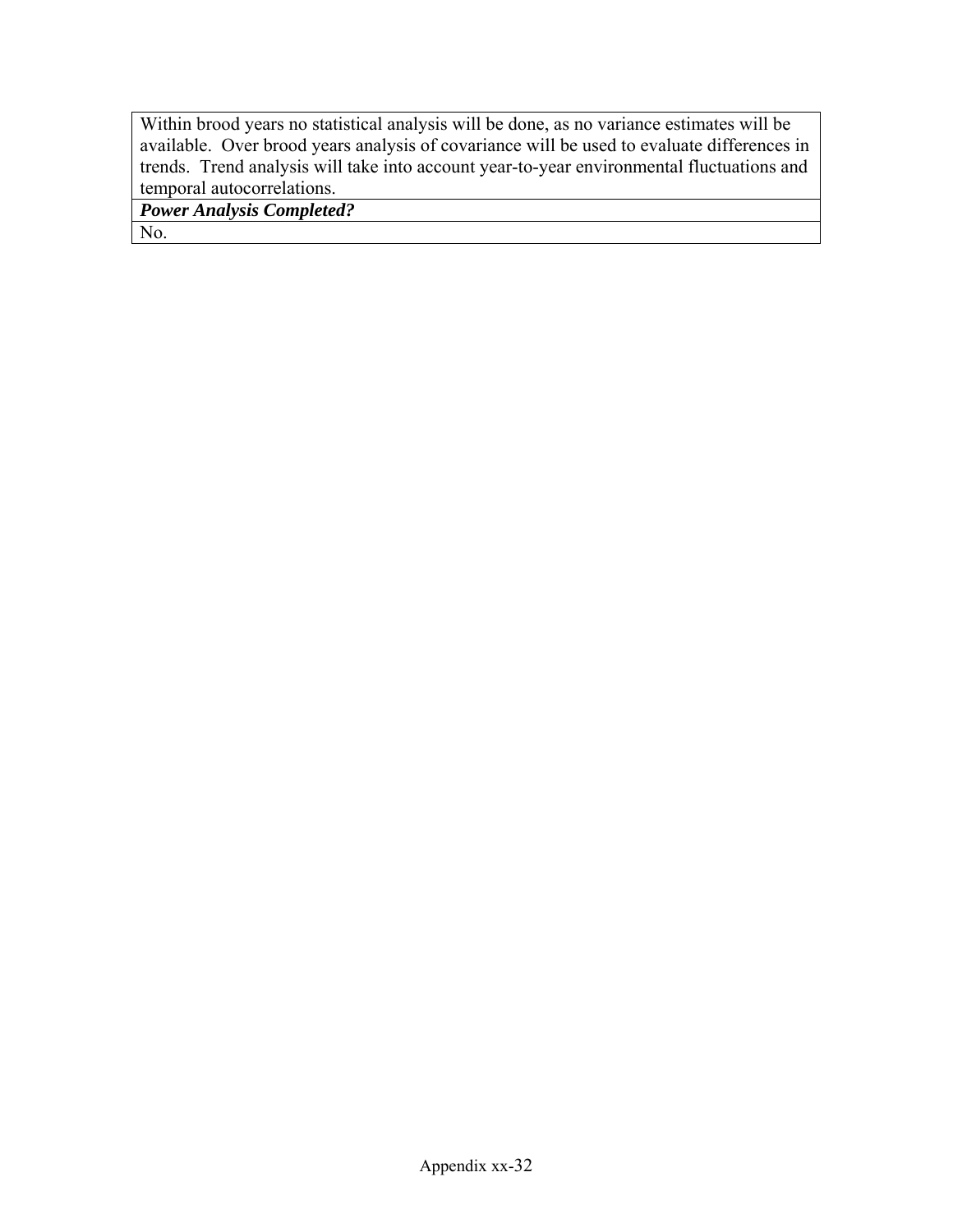| Trait                                                                                                                                                                                                                                                                                                                                                                                                                                                                                                                                                                                                                                                                                                                                                                                                                                                                    | Revised<br>11/07/02  |  |  |  |  |
|--------------------------------------------------------------------------------------------------------------------------------------------------------------------------------------------------------------------------------------------------------------------------------------------------------------------------------------------------------------------------------------------------------------------------------------------------------------------------------------------------------------------------------------------------------------------------------------------------------------------------------------------------------------------------------------------------------------------------------------------------------------------------------------------------------------------------------------------------------------------------|----------------------|--|--|--|--|
| A2. Age composition by sex                                                                                                                                                                                                                                                                                                                                                                                                                                                                                                                                                                                                                                                                                                                                                                                                                                               |                      |  |  |  |  |
|                                                                                                                                                                                                                                                                                                                                                                                                                                                                                                                                                                                                                                                                                                                                                                                                                                                                          | <b>Justification</b> |  |  |  |  |
| Location(s)                                                                                                                                                                                                                                                                                                                                                                                                                                                                                                                                                                                                                                                                                                                                                                                                                                                              |                      |  |  |  |  |
| RAMF, CESRF, Naches spawning grounds                                                                                                                                                                                                                                                                                                                                                                                                                                                                                                                                                                                                                                                                                                                                                                                                                                     |                      |  |  |  |  |
| <b>Start Date</b>                                                                                                                                                                                                                                                                                                                                                                                                                                                                                                                                                                                                                                                                                                                                                                                                                                                        |                      |  |  |  |  |
| 2002                                                                                                                                                                                                                                                                                                                                                                                                                                                                                                                                                                                                                                                                                                                                                                                                                                                                     |                      |  |  |  |  |
| Frequency                                                                                                                                                                                                                                                                                                                                                                                                                                                                                                                                                                                                                                                                                                                                                                                                                                                                |                      |  |  |  |  |
| <b>Annually</b>                                                                                                                                                                                                                                                                                                                                                                                                                                                                                                                                                                                                                                                                                                                                                                                                                                                          |                      |  |  |  |  |
| Groups Compared:                                                                                                                                                                                                                                                                                                                                                                                                                                                                                                                                                                                                                                                                                                                                                                                                                                                         |                      |  |  |  |  |
| WC,HC,SN, SH<br>(Naches wild, hatchery control, natural-origin Upper Yakima, hatchery-origin fish from<br>CESRF)                                                                                                                                                                                                                                                                                                                                                                                                                                                                                                                                                                                                                                                                                                                                                         |                      |  |  |  |  |
| Protocol                                                                                                                                                                                                                                                                                                                                                                                                                                                                                                                                                                                                                                                                                                                                                                                                                                                                 |                      |  |  |  |  |
| Requires sex and age determination of adequate samples of fish. For all fish used in the<br>hatchery (SN and HC for production, few SH for research) and for those sampled on the<br>spawning grounds as carcasses (WC), sex can be determined visually. Sex determination<br>based on visual inspection of green fish is not reliable (e.g., 30% of the fish classified at<br>Roza as males are females) so sex determination based on DNA will be used on most SH,<br>and HC fish. Age will be determined on all fish by scale analysis. Minimum target<br>sample size is 140 for WC and 200 for SH (this analysis will not be needed on SN or HC<br>fish because they will all be sexed at spawning or removal). This will provide estimates<br>of age composition with multinomial confidence intervals of $\pm 10\%$ or less at $\alpha = 0.05$<br>(Thompson 1987). |                      |  |  |  |  |
| Expectations/Hypotheses                                                                                                                                                                                                                                                                                                                                                                                                                                                                                                                                                                                                                                                                                                                                                                                                                                                  |                      |  |  |  |  |
| Hatchery fish tend to return at younger ages than naturally produced fish, so younger age                                                                                                                                                                                                                                                                                                                                                                                                                                                                                                                                                                                                                                                                                                                                                                                |                      |  |  |  |  |

structures would be expected for HC and SH relative to naturally produced fish, and these differences may be only phenotypic. If domestication does not occur, differences in age structure among all four groups will remain constant over time. If domestication does occur we would expect age structure to decrease (Reisenbichler and Rubin 1999). Because HC should be most domesticated, its age structure should decrease more, but age structure of S should decrease as well.

*Analytical/Statistical Methods and Issues*

Within years multinomial contingency tests will be used to compare age structures. Comparison of HC and SH will be especially informative for determining genetic effects.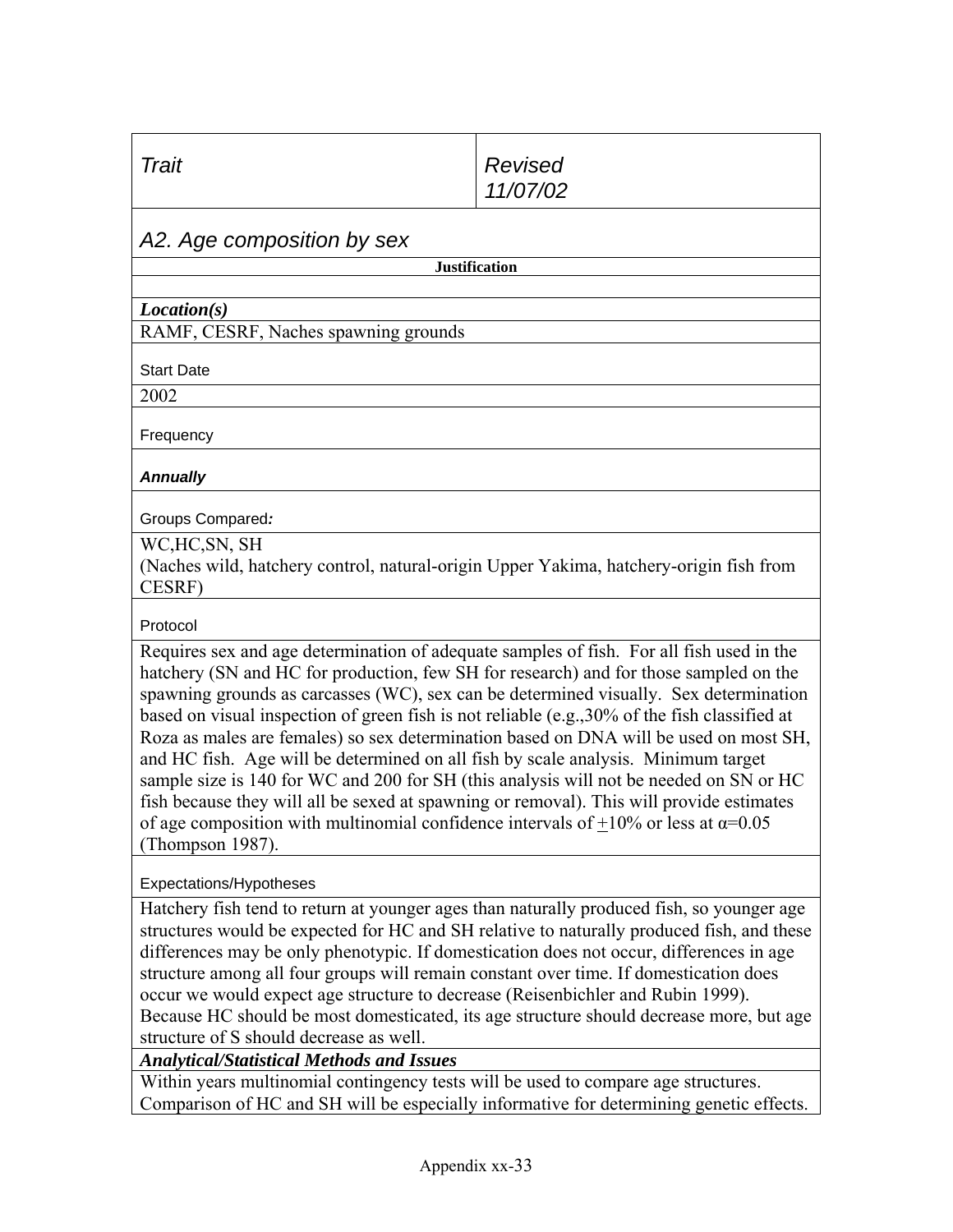Over years analysis of covariance will be used to evaluate differences in trends. Analysis will be complicated by the fact that age structure is in part a reflection of the genetic composition of the population, but can be strongly influenced by environmental fluctuations in brood-year survival.

*Power Analysis Completed?* 

### No.

#### **Literature Cited**

Bams, R.A. 1970. Evaluation of a revised hatchery method tested on pink and chum salmon fry. J. Fish. Res. Bd. Canada 27:1429-1452.

Berejikian, B.A., E.P. Tezak, L..Park, E. LaHood, S.L. Schroder, and E.Beall. 2000. Male competition and breeding success in captively reared and wild coho salmon (*Oncorhynchus kisutch*). Can. J. Fish. Aquat. Sci. 58:804-810.

Berejikian, B.A., E.P. Tezak, S.L. Schroder, C.M. Knudsen, and J.J. Hard.1997. Reproductive behavioral interactions between wild and captively reared coho salmon (*Oncorhynchus kisutch*). ICES Journal of Marine Science 54:1040-1050.

Busack, C., and A. Marshall. 1991. Genetic analysis of YFP chinook salmon stocks. Pages 2-45 in C. Busack, C. Knudsen, A. Marshall, S. Phelps, and D. Seiler. Yakima Hatchery Experimental Design. Progress Report, DOE/BP-00102. Bonneville Power Administration, Portland, OR.

Fleming, I.A. and M.R. Gross. 1989. Evolution of adult female life history and morphology in a Pacific salmon (coho: *Oncorhynchus kisutch*). Evolution 43:141-157.

Fleming, I.A. and M.R. Gross. 1992. Reproductive behavior of hatchery and wild coho salmon (*Oncorhynchus kisutch*): does it differ? Aquaculture 103:101-121.

Fleming, I.A. and M.R. Gross. 1993. Breeding success of hatchery and wild coho salmon (*Oncorhynchus kisutch*) in competition. Ecological Applications 3:230-245.

Fresh, K.L., S.L. Schroder, E.C. Volk, J.J. Grimm, and M. Mizell. In Press. Evaluation of the Cedar River sockeye salmon hatchery: Analyses of adult otolith recoveries. Wash. Dept. Of Fish and Wildlife Report to the State Legislature.

Gallinat, M., J. Bumgarner, L. Ross, and M. Varney. 2001. Tucannon River spring chinook salmon hatchery evaluation Program, 2000 Annual Report No. FPA01-05. 44 pp.

Hard, J.J., B.A. Berejikian, E.P. Tezak, S.L. Schroder, C.M. Knudsen, and L.T. Parker. 2000. Evidence for morphometric differentiation of wild and captively reared adult coho salmon: a geometric analysis. Environmental Biology of Fishes 58:61-73.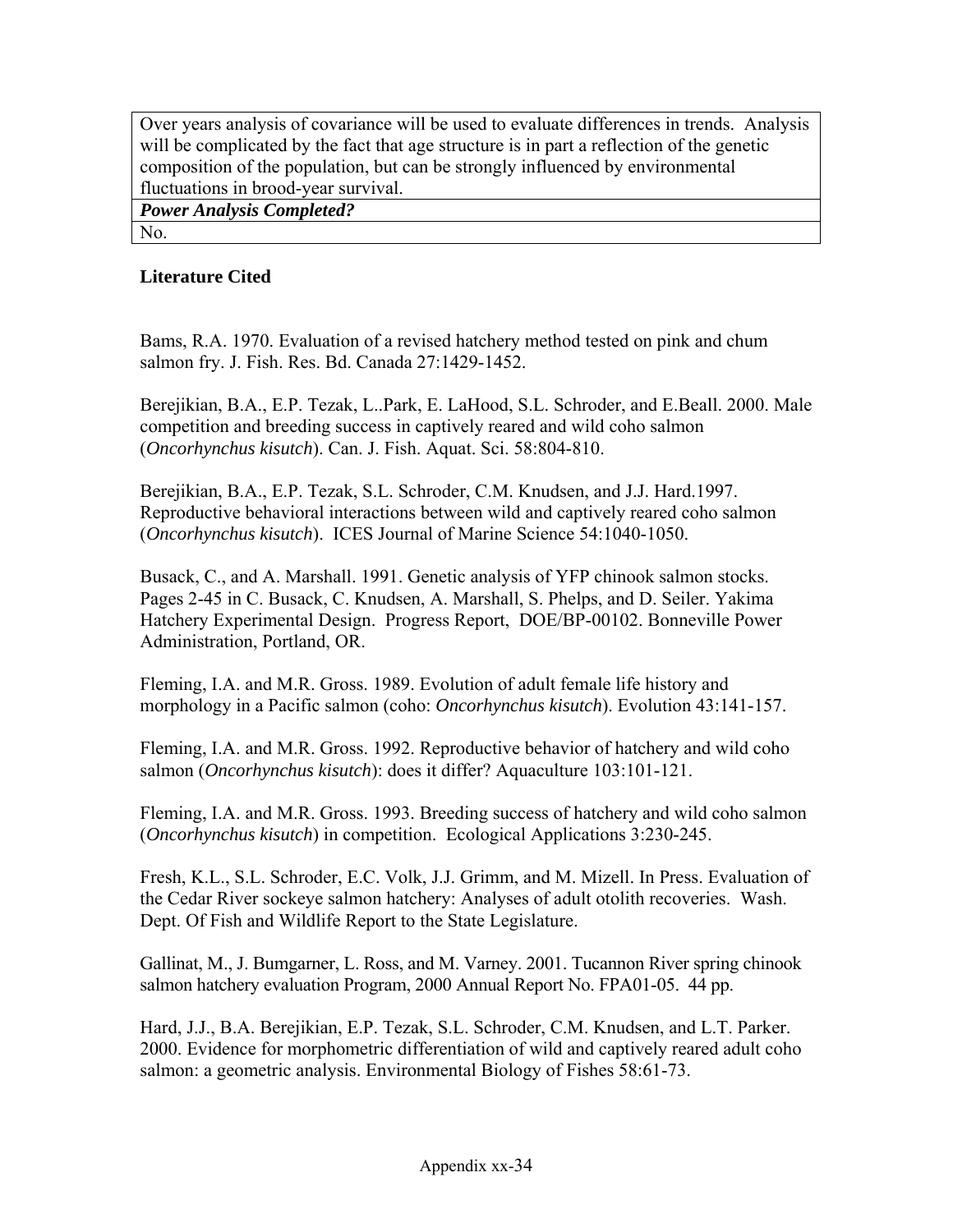Hockersmith, E., J. Vella, L. Stuehrenberg, R. Iwamoto and G. Swan 1994. Yakima River radio-telemetry study: spring chinook salmon, 1991-1992. Project Number 89-089. 98 pp.

Jonsson, N., B. Jonsson, and I. Fleming. 1996. Does early growth cause a phenotypically plastic response in egg production of Atlantic salmon? Functional Ecology 10:89-96.

Kincaid, H.L. 1976. Inbreeding in rainbow trout (*Salmo gairdneri*). J. Fish. Res. Bd. Canada 33: 2420-2426.

Knudsen, C. 1991. Scale pattern and age/length analysis of 1989 and 1990 Yakima River spring chinook. Pages 101-121 *In* Busack, C., C. Knudsen, D. Seiler, B. Hopley, A. Marshall, and S. Phelps. 1992. Yakima hatchery experimental design. DOE/BP-00102. Progress report to Bonneville Power Administration.

Knudsen, C., S. Schroder, J. Rau, M. Johnston, C. Stromm, and M. Hammlin. 2002. Monitoring phenotypic and demographic traits of Yakima River hatchery and wild spring chinook: Spawner traits. YKFP 2001 Annual Report.

Lura, H., B.T. Barlaup, and H. Sægrov. 1993. Spawning behaviour of a farmed escaped female Atlantic salmon (*Salmo salar*). J. Fish Biology 42:311-313.

Marshall, A., C. Smith, R. Brix, W. Dammer, J. Hymer, and L. LaVoy. 1995. Genetic diversity units and major ancestral lineages for chinook salmon in Washington. In Busack, C. , and J. Shaklee, eds, Genetic diversity units and major ancestral lineages for salmonid fishes in Washington. WDFW Tech. Report RAD 95-02, Olympia, WA.

Petersson, E., T. Jarvi, N.G. Steffner, and B. Ragnarsson. 1996. The effect of domestication on some life history traits of sea trout and Atlantic salmon. Journal of Fish Biology 48:776-791.

Petersson, E. and T. Jarvi. 1993. Differences in reproductive traits between sea-ranched and wild sea-trout (*Salmo trutta*) originating from a common stock. Nordic J. Freshw. Res. 68:91-97.

Petersson, E. and T. Jarvi. 1997. Reproductive behaviour of sea trout (*Salmon trutta*)— The consequences of sea-ranching. Behaviour 134:1-22.

Reisenbichler, R.R., and J.D. McIntyre. 1977. Genetic differences in growth and survival of hatchery and wild steelhead trout (*Salmo gairdneri*). Journal of the Fisheries Research Board of Canada 34: 123-128.

Reisenbichler, R.R., and S.P. Rubin. 1999. Genetic changes from artificial propagation of Pacific salmon affect the productivity and viability of supplemented populations. ICES Journal of Marine Science. 56:459-466.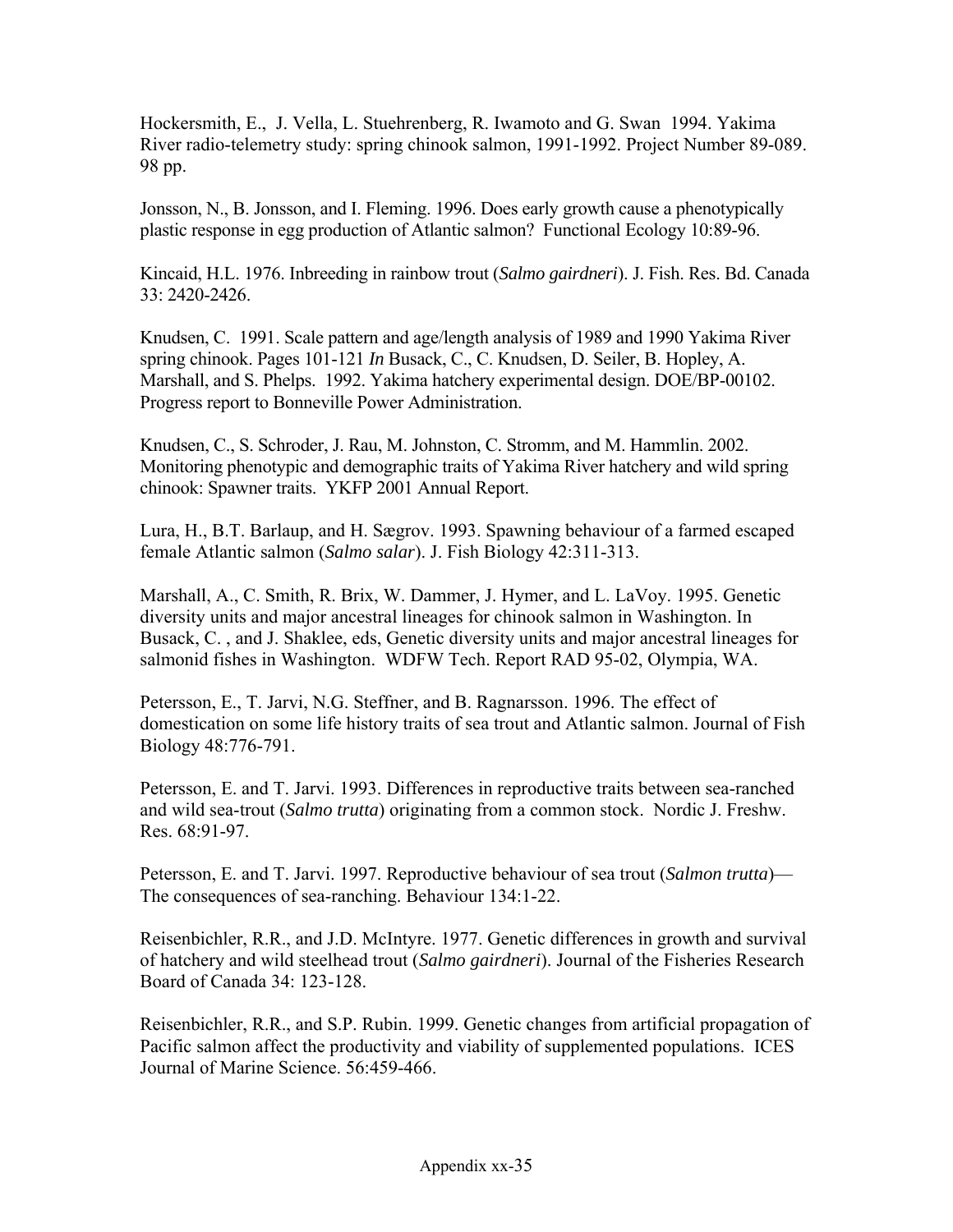Ricker, W.E. 1975. Computation and interpretation of biological statistics of fish populations. Bulletin 191. Fisheries Research Board of Canada.

Roff, D.A. 1997. Evolutionary quantitative genetics. Chapman and Hall, New York. 493p.

Schroder, S.L. 1981. The role of sexual selection in determining overall mating patterns and mate choice in chum salmon. Doctoral dissertation, university of Washington, Seattle, Washington.

Schroder, S., C. Knudsen, B. Watson, T. Pearsons, and J. Rau. 2002. Comparing the reproductive success of Yakima River hatchery and wild spring chinook. YKFP 2001 Annual Report.

Thompson, S.K. 1987. Sample size for estimating multinomial proportions. The American Statistician  $41(1):32-46.$ 

Volk, E.C., S.L. Schroder, and J.J. Grimm. 1999. Otolith thermal marking. Fisheries Research 43: 205-219.

Webb, J.H., D.W. Hay, P.D. Cunningham, and A.F. Youngson. 1991. The spawning behaviour of escaped farmed and wild adult Atlantic salmon (*Salmo salar* L.) in a northern Scottish river. Aquaculture 98:97-110.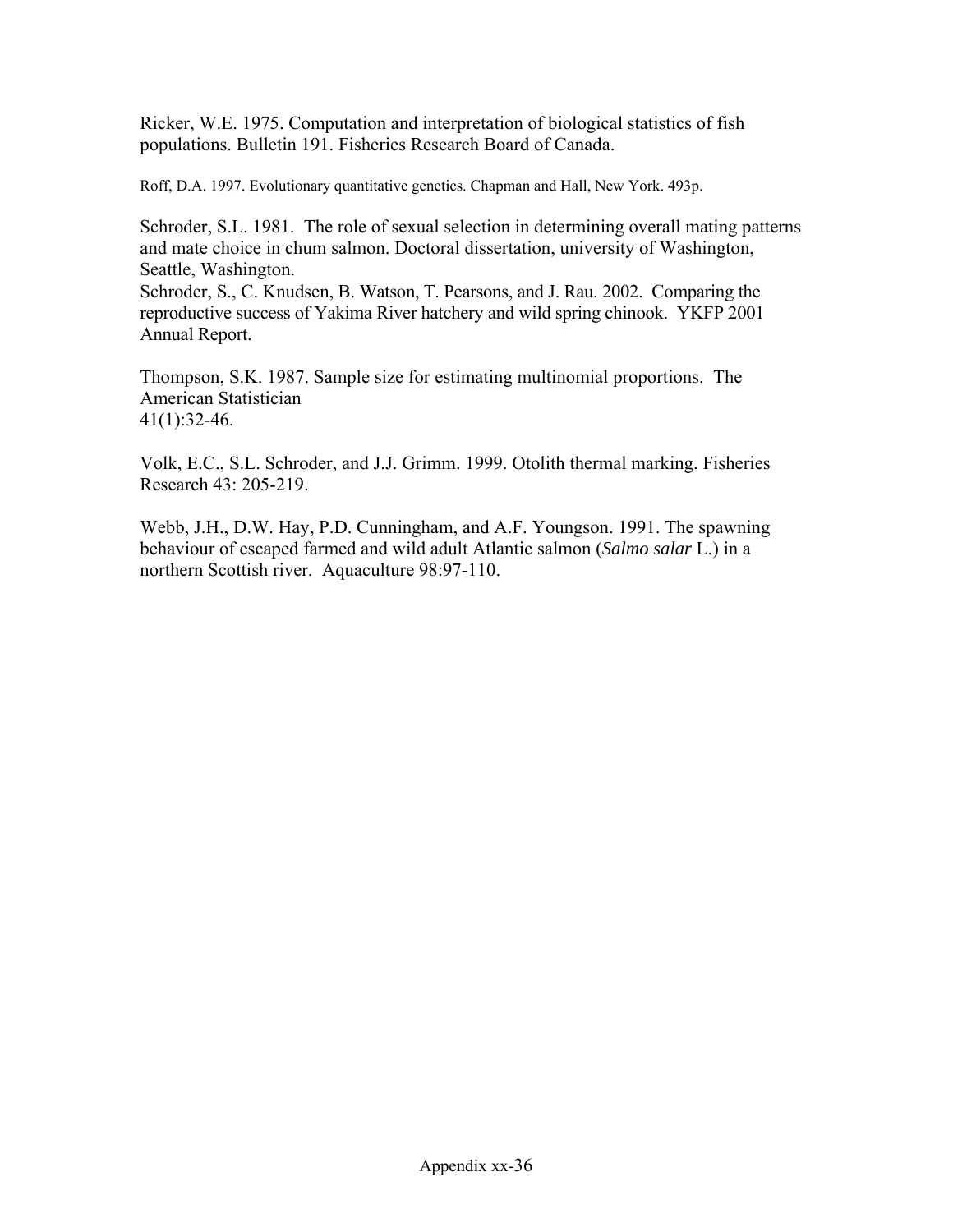

Figure 1. Map of Yakima basin.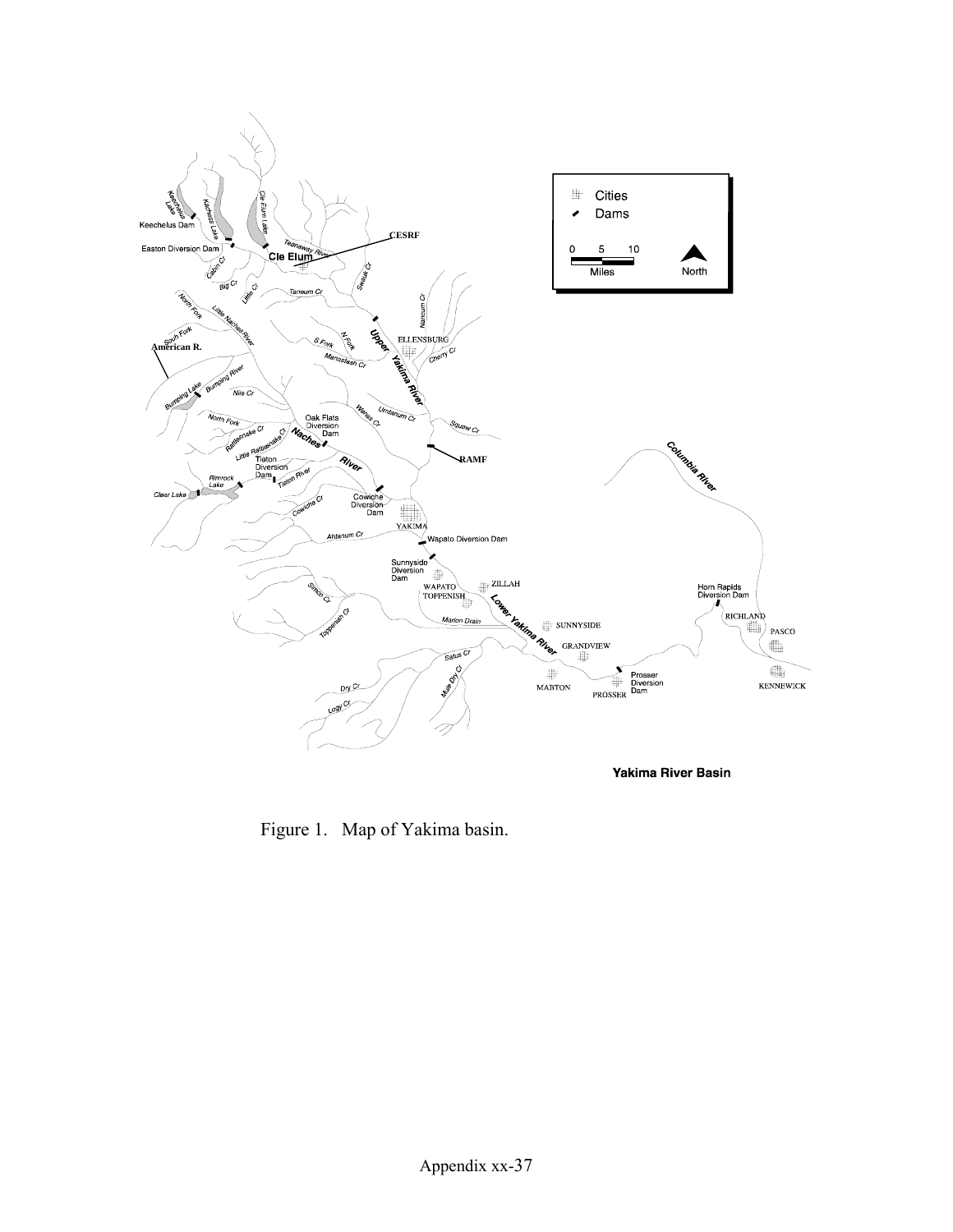## Appendix X - Part C.

## **Steelhead Kelt Reconditioning**

## **ABSTRACT**

Repeat spawning is a life history strategy that is expressed by some species from the family Salmonidae. Rates of repeat spawning for post-development Columbia River steelhead *Oncorhynchus mykiss* populations range from 1.6 to 17%. It is expected that currently observed iteroparity rates for wild steelhead in the Basin are severely depressed due to development and operation of the hydropower system and various additional anthropogenic factors. Increasing the natural expression of historical repeat spawning rates using fish culturing means could be a viable technique to assist the recovery of depressed steelhead populations. Reconditioning is the process of culturing post-spawned fish (kelts) in a captive environment until they are able to reinitiate feeding, growth, and again develop mature gonads. Kelt reconditioning techniques were initially developed for Atlantic salmon *Salmo salar* and sea-trout *S. trutta*.The recent Endangered Species Act listing of many Columbia Basin steelhead populations has prompted interest in developing reconditioning methods for wild steelhead populations within the Basin. To test kelt steelhead reconditioning as a potential recovery tool, we captured wild emigrating steelhead kelts from the Yakima River and evaluated reconditioning (short and long-term) success and diet formulations at Prosser Hatchery on the Yakima River.

Steelhead kelts from the Yakima River were collected at the Chandler Juvenile Evaluation Facility (CJEF, located at Yakima River kilometer 48) from March 12 to May 28, 2003. In total, 690 kelts were collected for reconditioning at Prosser Hatchery. Captive specimens represented 25.7% (690 of 2,676) of the entire 2002-2003 Yakima River wild steelhead population, based on fish ladder counts at Prosser Dam. All steelhead kelts were reconditioned in circular tanks and were fed freeze-dried krill and received multi vitamin dietary supplement; long-term steelhead kelts also received Moore-Clark pellets. Oxytetracycline was administered to reconditioned fish to boost immune system response following the stress of initial capture. Formalin was also administered to prevent outbreaks of fungus and we also intubated the fish that were collected with Ivermectin<sup>™</sup> to control internal parasites (e.g., *Salmincola spp.*). Captured kelts were separated into two experimental groups: long-term and short-term reconditioning. Long-term steelhead kelts were held for 5-9 months then released on December 8, 2003. Long-term success indicators include the proportion of fish that survived the reconditioning process and the proportion of surviving fish that successfully remature. Survival and rematuration for long-term kelts increased as well with 61.4% surviving to release and 87.3 % rematuring. Success indicators for the short-term experiment include the proportion of fish that survived the reconditioning process and the proportion of fish that initiated a feeding response. Short-term kelts were reconditioned for 3 to 9 weeks.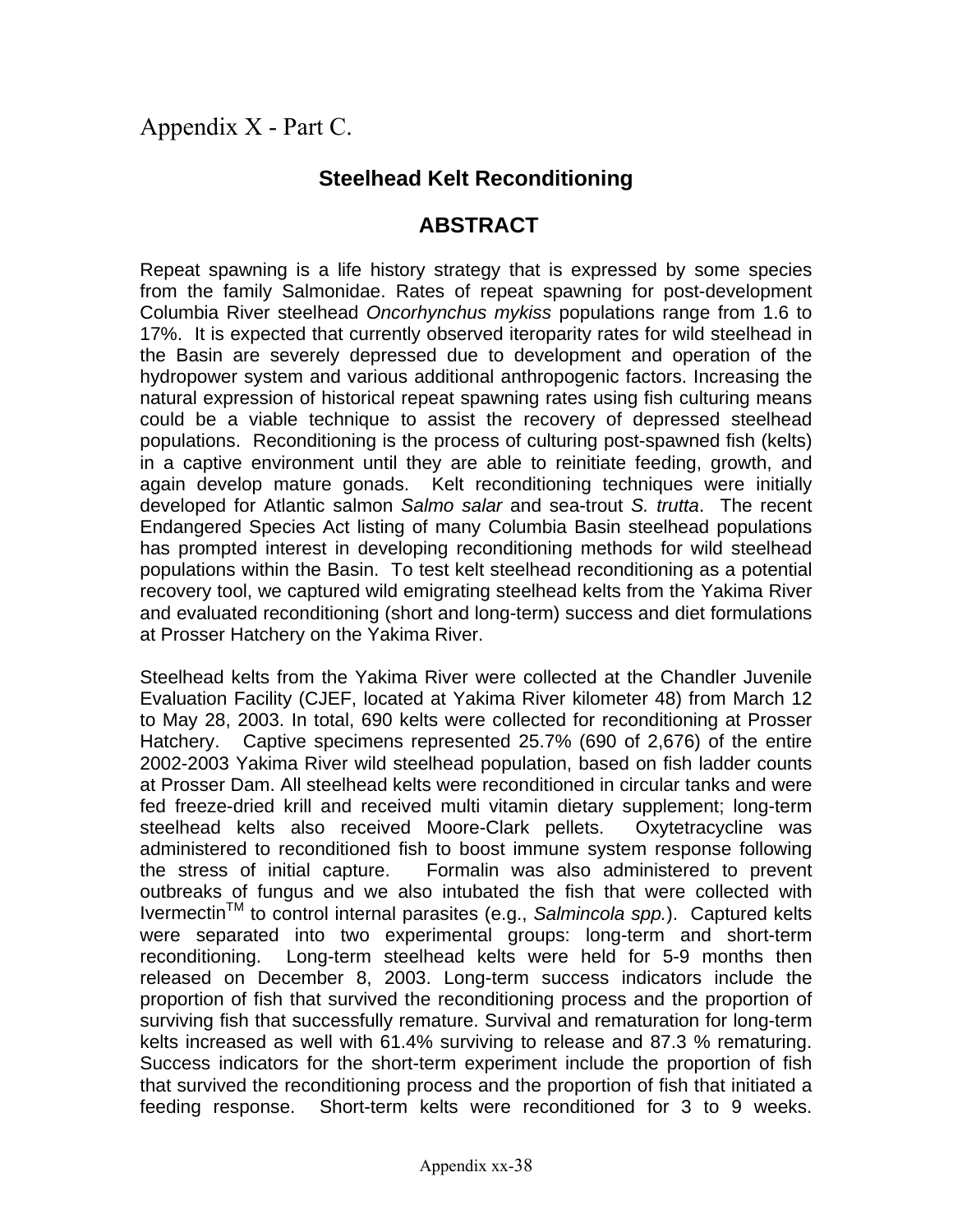Surviving specimens were released for natural spawning on June 4, 2003. Survival-to-release was very good for the short-term experiment, with a rate of 89.9%. A total of 48 reconditioned kelts were radio tagged to assess their spawning migration behavior and success following release from Prosser Hatchery and to evaluate in-season homing fidelity.

## **History**

Populations of wild steelhead *Oncorhynchus mykiss* have declined dramatically from historical levels in the Columbia and Snake rivers. Since  $1997<sup>1</sup>$  $1997<sup>1</sup>$  steelhead in the upper Columbia River have been listed as endangered under the Endangered Species Act (ESA). Those in the Snake River have been listed as threatened, also since  $1997<sup>1</sup>$ . Those in the mid-Columbia were listed as threatened in 1999. Regional plans recognize the need to protect and enhance weak upriver steelhead populations while maintaining the genetic integrity of those stocks.

Iteroparity rates for *0. mykiss* were estimated to be as high as 79% for 1994-96 in the Utkholok River of Kamchatka. Reported iteroparity rates for Columbia basin steelhead are considerably lower, due largely to high mortality of downstream migrating kelts at hydropower dams and to inherent differences in iteroparity rate based on latitudinal and inland distance effects. The highest recent estimates of repeat spawners from the Columbia River Basin were in the Kalama River (tributary of the unimpounded lower Columbia River) have exceeded 17%. Farther upstream, 4.6% of the summer run in the Hood River (above only one mainstem dam) are repeat spawners. Iteroparity rates for Klickitat River steelhead were reported at 3.3% from 1979 to 1981. Repeat spawners composed only 1.6% of the Yakima River wild run and 1.5% of the Columbia River run upstream from Priest Rapids Dam.

#### **Objectives**

<u>.</u>

In order to experimentally evaluate the feasibility of kelt reconditioning as a potential recovery and restoration strategy for wild steelhead in the Columbia River basin, this project was designed to address the following research objectives:

- **Objective 1: Continue to refine and improve efficiency and success of long-term steelhead reconditioning at the Prosser Hatchery.**
- **Objective 2: Implement and evaluate short-term kelt reconditioning, transportation and release downstream from Bonneville Dam.**
- **Objective 3: Assess homing fidelity of steelhead kelts following their release from the reconditioning program.**
- **Objective 4: Evaluate reproductive success of reconditioned kelts beginning in 2004.**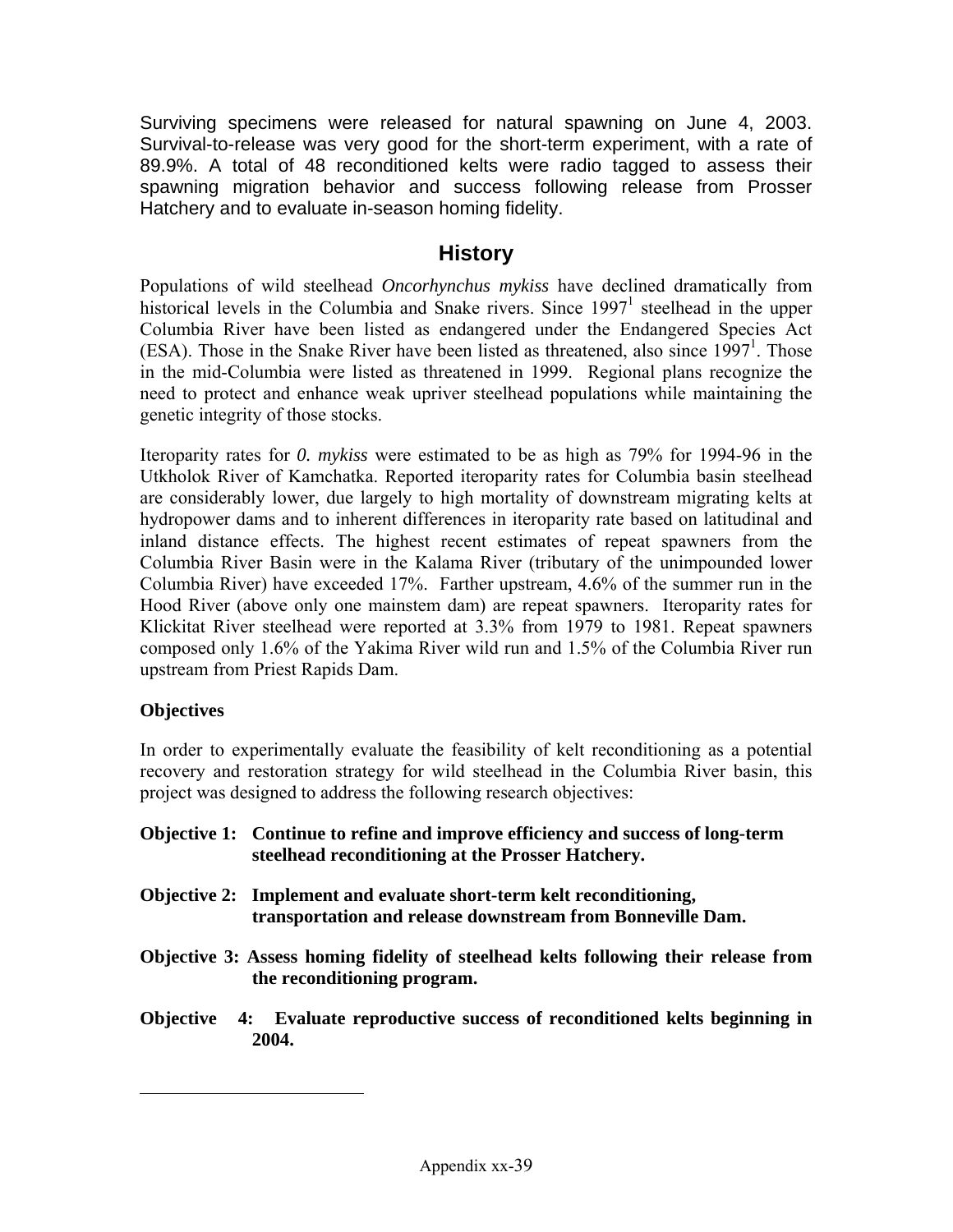#### **Long-term Reconditioning Study**

We have defined long-term reconditioning as holding and feeding post-spawn steelhead until approximately the end of the calendar year and then releasing them at Prosser Hatchery, thus allowing them to mingle with the upstream run. By this time most surviving fish remature. Based on the past two years' results, long-term feasibility of steelhead reconditioning looks promising. We made substantial progress in 2001 and 2002 regarding long-term kelt reconditioning, at the time of release we achieved a survival rate of 38% and rematuration of 19.6% in 2001 and in 2002 the highest survival (47%) from the starter krill diet then switched to altered Moore-Clarke pellets and unaltered Moore-Clarke pellets, while the highest level of maturity (74%) were fed a krill starter diet then moved to Moore-Clarke pellets. During 2003, we continued with the most efficient and successful of the long-term steelhead reconditioning regimes by repeating the most successful diet and treatment identified during the 2001 and 2002 studies (krill and Moore-Clark pellets).

#### **Short-Term Reconditioning Study**

In addition to the long-term reconditioning investigation, short-term reconditioning issues also require study to evaluate steelhead kelt reconditioning. Successful expression of iteroparity in steelhead may be limited by post-spawning starvation and downstream passage through the mainstem corridor. Thus, short-term reconditioning may augment iteroparity rates by initiating the feeding process and allowing kelts to naturally undergo gonadal recrudescence in the estuary and marine environments. Short-term reconditioning is defined as the period of time needed (approx. 3-9 weeks) for kelts to initiate post-spawning feeding, followed by the transportation of kelts around mainstem hydroelectric facilities for release and natural rearing and rematuration in the Pacific Ocean. Last year we had high levels of survival at 78% for the 2-month reconditioning, with a small amount of "feeders" (fish maintaining or increasing weight) 25.1%.

#### Biotelemetry

The ultimate success of kelt reconditioning should be assessed based on the number of individuals that successfully spawn in the wild following reconditioning and release. Although it is difficult to witness individual fish spawning in the wild, and even more difficult to assess the viability and quality of gametes, we have designed future experiments to determine if reconditioned kelts contribute to subsequent generations.

Because the kelts collected at Prosser Dam are wild fish that could have originated in any of several upstream areas, we cannot know locations of specific spawning grounds for specific individuals. However, use of radio telemetry techniques and Passive Integrated Transponder (PIT) tags can help address such critical uncertainties.

#### **Area and Facilities**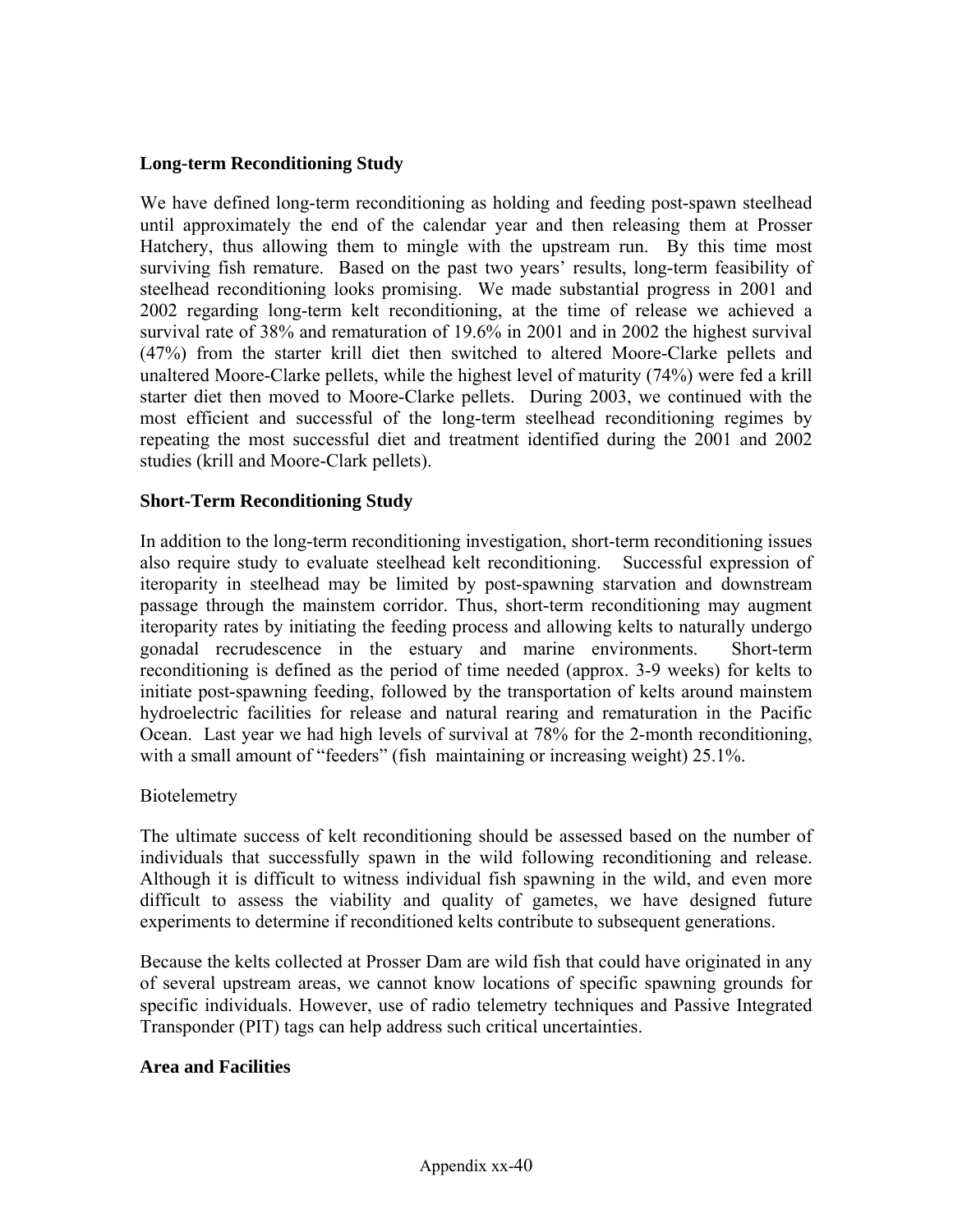<span id="page-40-1"></span>Kelt reconditioning research was conducted at the Prosser Fish Hatchery in Prosser, Washington. Prosser Hatchery is located on the Yakima River (river kilometer, (rkm) 48), downstream from Prosser Dam, and adjacent to the Chandler Juvenile Evaluation Facility (CJEF). Summer steelhead populations primarily spawn upstream from Prosser Dam in Satus Creek, Toppenish Creek, Naches River, and other tributaries of the Yakima River.

After naturally spawning in tributaries of the Yakima River, a proportion of the steelhead kelts that encounter Prosser Dam facility during emigration are diverted into the Chandler Juvenile Evaluation Facility. The CJEF was used to capture emigrating kelts. Yakama Nation (YN) staff monitored the Chandler bypass separator 24 hours a day from 12 March to 21 June 2003. All adult steelhead arriving at the CJEF separator, regardless of maturation status (kelt or pre-spawn<sup>2</sup>), were placed into a temporary holding tank.

All specimens visually determined to be prespawn individuals were immediately returned to the Yakima River. Following kelt identification*,* we collected data on weight, condition, coloration, and presence or absence of physical anomalies. Steelhead kelt in poor condition and dark in color were released back in the river, all others were retained for reconditioning. Passive Integrated Transponder (PIT) tags were then implanted in the fish's pelvic girdle for individual fish identification during reconditioning.

**Upon admission of kelts to the reconditioning program at Prosser Hatchery, all kelts were retained in circular tanks with a carrying capacity at a maximum of 200 fish.** 

#### **Maturation Assessment and Release for Spawning**

<span id="page-40-0"></span> $\overline{a}$ 

Upon release all surviving steelhead in the long-term experiment were examined with ultrasound equipment to assess maturation status. Fish in the long-term experiment were released on 12 December 2003. Growth measurement data and rematuration status were recorded on all released individuals

#### RESULTS/DISCUSSION

#### **General Population Characteristics**

A total of 690 kelts were kept for reconditioning while 136 were culled due to poor condition or found to be dead on arrival, at Prosser Hatchery from 12 March to 21 June 2003. Total kelts used for reconditioning represented 25.7% (690 of 2,676) of the entire Yakima River ESA-listed population, based on fish ladder counts obtained from Prosser Dam for the period July 1, 2002 to June 30, 2003. It is possible that many of the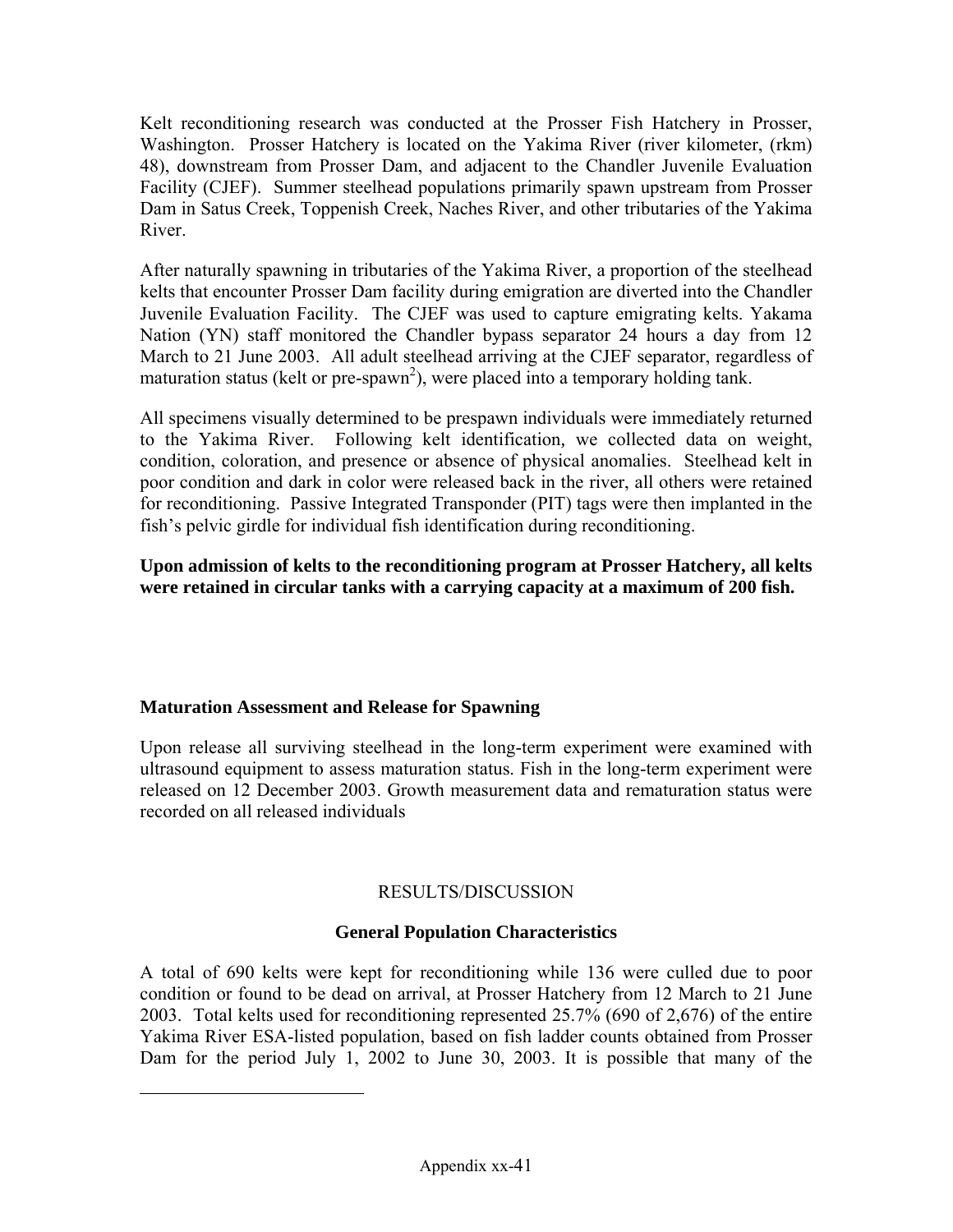emigrating kelts from the Yakima River were never diverted into the irrigation channel preventing their collection for reconditioning, and may have passed instead over the dam's spillway.

The overwhelming majority of kelts captured as part of this reconditioning research project were female. A consistent finding in our previous steelhead kelt reconditioning work is that the large majority of all kelts available for reconditioning are female (approx. 88% during 2000 and 2001 at Prosser Dam) which may be indicative of the evolutionary advantage of female iteroparity. The fact that females are naturally able to reproduce with males during different years increases the probability of increased gene flow between and among cohorts or year classes. This has a direct theoretical benefit in the form of increasing the number of breeders  $(N_b)$ , and the effective population size  $(N_e)$ during each spawning season, thus contributing to increased population viability and persistence, crucial to threatened and endangered fish restoration. Rather than a genetic hazard, experimental reconditioning should be viewed as a potential demographic and population genetic enhancement measure, aimed at restoring a recently jeopardized, but naturally occurring evolutionarily stable life history strategy.

#### **Long-Term Reconditioning**

#### *Objective 1: Continue to refine and improve efficiency and success of long-term steelhead reconditioning at the Prosser Hatchery.*

#### **Kelt Survival and Rematuration**

Long-term kelts were held for 5-9-months in three different tanks. All of the tanks were started on a krill diet for 2.5 months and then switched to a maintenance diet of Moore-Clarke pellets for the duration of their stay. Survival percentages for all tanks were similar to each other. Maturation levels were very high for tank C3 with a 95.9% rematuring while C2 and C4 did well with ~80% rematuring.

| Table 3: Population statistics for kelts in the long-term reconditioning<br>experiment. |                          |                |           |  |  |  |
|-----------------------------------------------------------------------------------------|--------------------------|----------------|-----------|--|--|--|
| Tank                                                                                    | $\mathcal{C}$            | C <sub>3</sub> | Ω4        |  |  |  |
| No. Collected                                                                           | 205                      | 69             | 208       |  |  |  |
| No. (%) Released                                                                        | $123(60.0\%)$ 49 (71.0%) |                | 126(60.6% |  |  |  |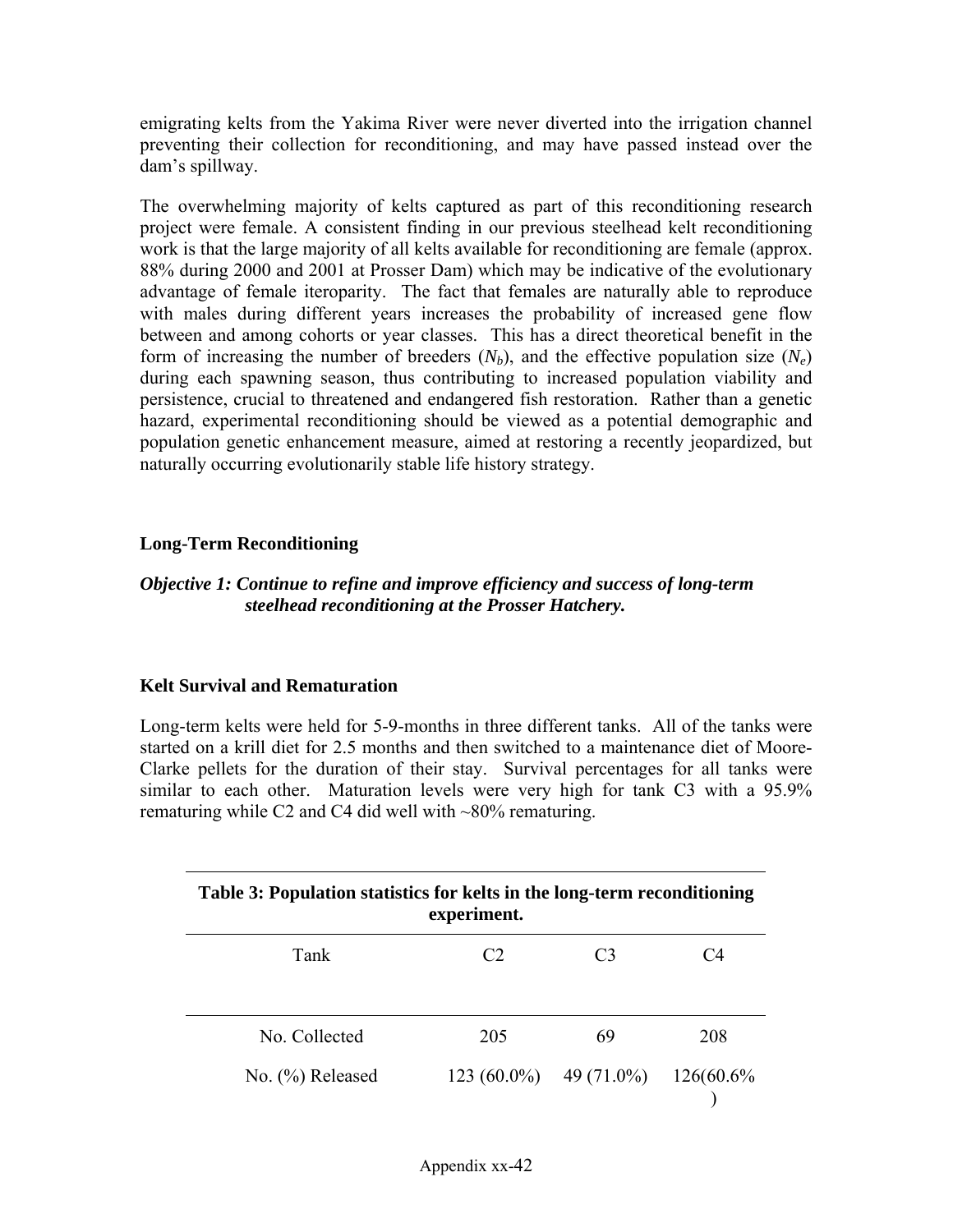| No. $(\%)$ Mature                                                     | 99 (80.5%)          | 47 (95.9%)          | 108<br>$(85.7\%)$    |
|-----------------------------------------------------------------------|---------------------|---------------------|----------------------|
| In-Weight $(kg)$ .                                                    | 2.17                | 2.39                | 2.52                 |
| Out-Weight (kg.)                                                      | 2.82                | 3.70                | 3.14                 |
| Mature Feeders $(\% )$<br>(Mature feeders/total mature)               | 88/99<br>$(88.8\%)$ | 44/47<br>$(93.6\%)$ | 95/109<br>$(87.1\%)$ |
| fish)<br>Immature Feeders (%)<br>Immature (feeders/immature)<br>fish) | 3/11<br>(27.3%)     | $1/2(50\%)$         | 1/11<br>$(9.1\%)$    |

Table 3: Fish population statistics by Tank No. for the long-term reconditioning experiments.

#### **Feeding and Treatment Summary**

 $\overline{\phantom{0}}$ 

For all of the long-term experiments, steelhead kelts were fed krill as a starter diet for 2.5 months and then were given Moore-Clarke pellets based on the strengths of the diet from 2001 and 2002 diet experiments. The majority of kelts showed appreciable weight gains  $(>80\%)$ , while 166 of 278 gained  $> 0.5$  kg in mass. The largest individual weight increase was 152%. The amount of immature long-term reconditioned kelts at the time of release declined to nearly 8% in 2003. Long-term reconditioning in 2003 improved in every area, with decreases in mortality and immature kelt rates, while increasing maturity rates, individuals undergoing weight gain, and survival rate.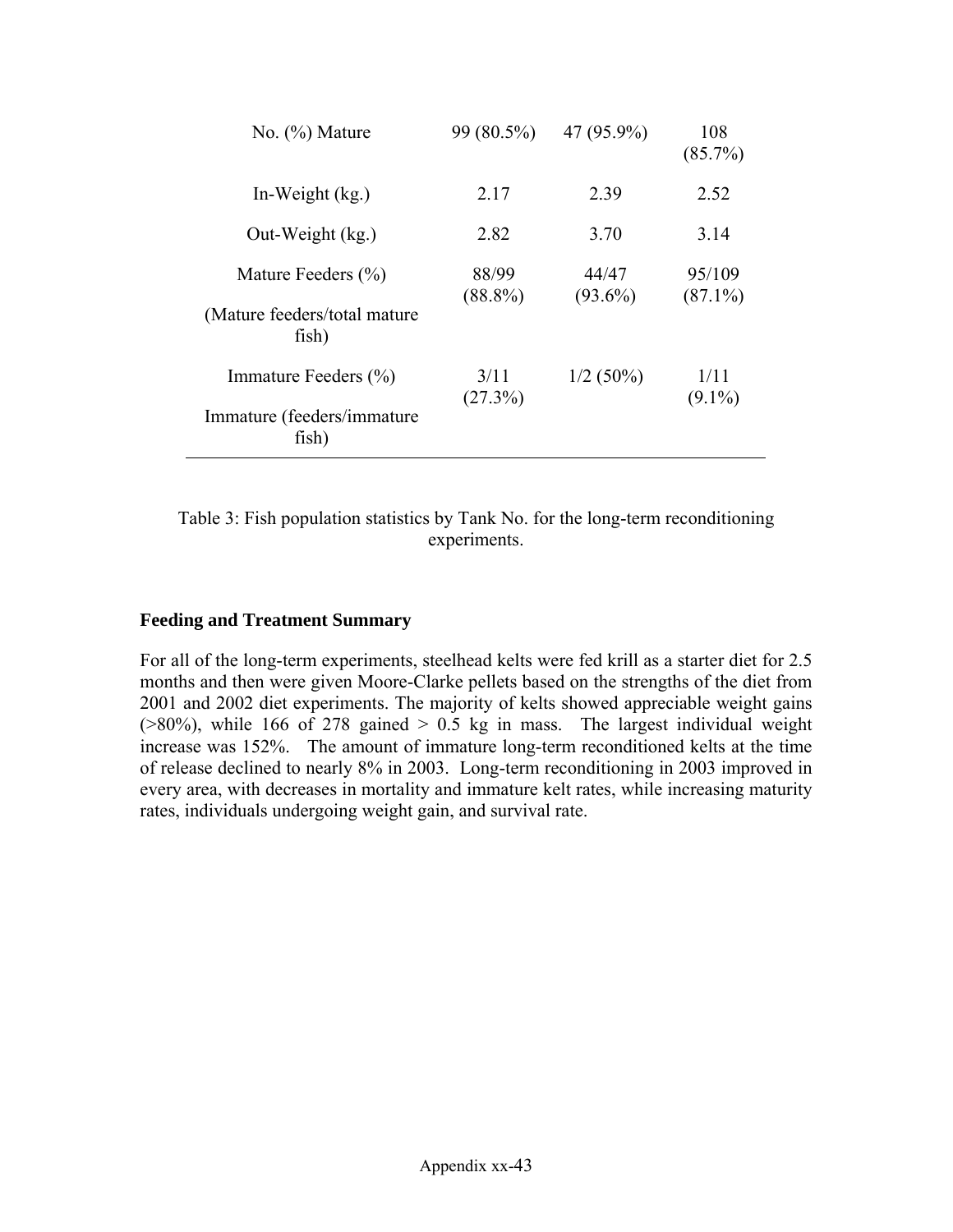

Figure 5: Weight gain (%) distribution for long-term rematured kelts at Prosser Hatchery, WA in 2003.

#### **Short-Term Reconditioning**

#### **Objective 2: Implement and evaluate short-term kelt reconditioning, transportation and release downstream from Bonneville Dam.**

#### **Kelt Survival and Rematuration**

**For the short-term reconditioning experiment, kelts were captured from 16 April – 10 May 2003 and released on 4 June 2003. It was expected that kelts would not remature in such a short time span but that the fish would reinitiate feeding behavior and thus increase survival and maturation in the wild.** 

**Mortality Statistics** 

**The majority of mortalities for the short-term reconditioning experiment occurred within the first 10 days of capture. As with past experiments this can be attributed to handling stress, failure to accept starter feed, an inability to convert feed into an appreciable weight gain, or moribund status when collected. After the 10-day capture period mortalities drastically decrease.**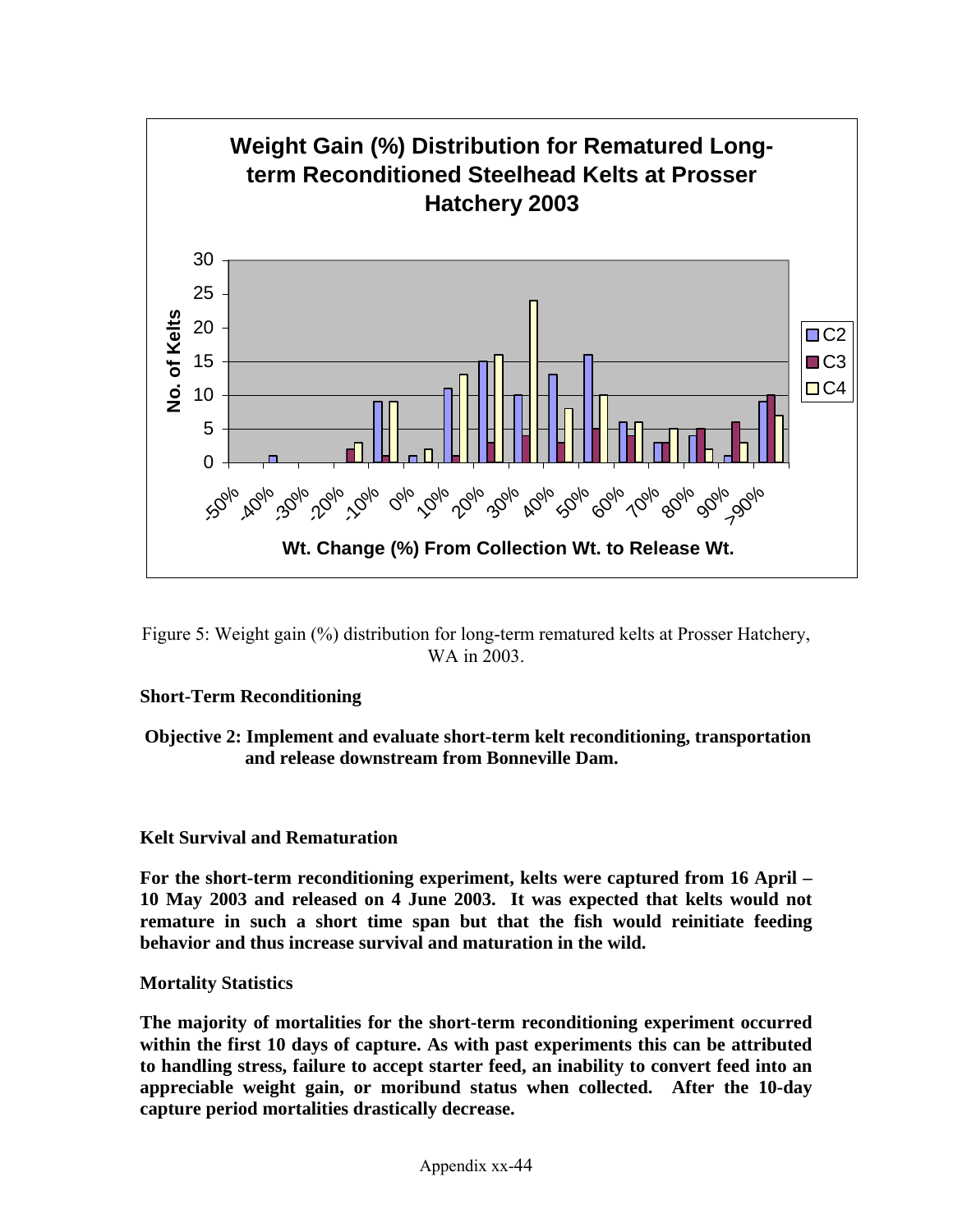#### **Biotelemetry**

#### *Objective 3: Assess homing fidelity of iteroparous steelhead kelts following their release from the reconditioning programs*

#### **Radio Telemetry**

#### *2002 Experimental Data*

During the 2002 season a total of 171 (33.3 %) long-term reconditioned kelts survived reconditioning to be released, with 76 kelts rematuring. A total of 60 kelts were radiotagged with 33 tags and were released directly into Yakima River and 29 were released into the McNary pool to collect data on homing. We detected 6/33 (18%) of the radiotagged long-term Yakima River release in natal tributaries. Based on radio-tagged returns, an estimated 26-52 (18-36%) individuals would have made it back to natal streams to spawn again for another season. As for the 29-steelhead kelts that were radiotagged to monitor homing only 1 (.03%) kelt was observed returning to it's natal stream. Based on the return data it is estimated that 1-6 (.03-21%) individuals from this group returned to spawn.

#### *2003 Experimental Data*

During the 2003 season a total of 298 (61.8 %) long-term reconditioned kelts survived reconditioning to be released, with 254 kelts rematuring. A total of 47 kelts of the 298 were radio-tagged with 23 tags from UI and 24 from the Bureau of Reclamation then released. Each tag was inserted using the gastric insertion technique.

#### **PIT Tag Tracking of Short term conditioned kelts**

#### *2002 Experimental Data*

In 2002-03 we had a total of 41 reconditioned steelhead kelts detected at Bonneville dam, this coincides with typical spawning behavior. A total of 29 (70%) of these fish migrated upriver during September- November of 2002. The rest of the steelhead kelts 11 (26.8%) migrated in July-August of 2003. So far we have detected 6/187 (3.2%) out of the shortterm reconditioned individuals at the Denil ladder at Prosser, WA. It should be noted however that the Denil ladder is just one of three ladders in operation at the Prosser facility and that there is a good chance that reconditioned kelts are utilizing these other ladders as well. The Yakama Nation is currently seeking funds to add PIT tag detectors at these other ladders

#### *2003 Experimental Data*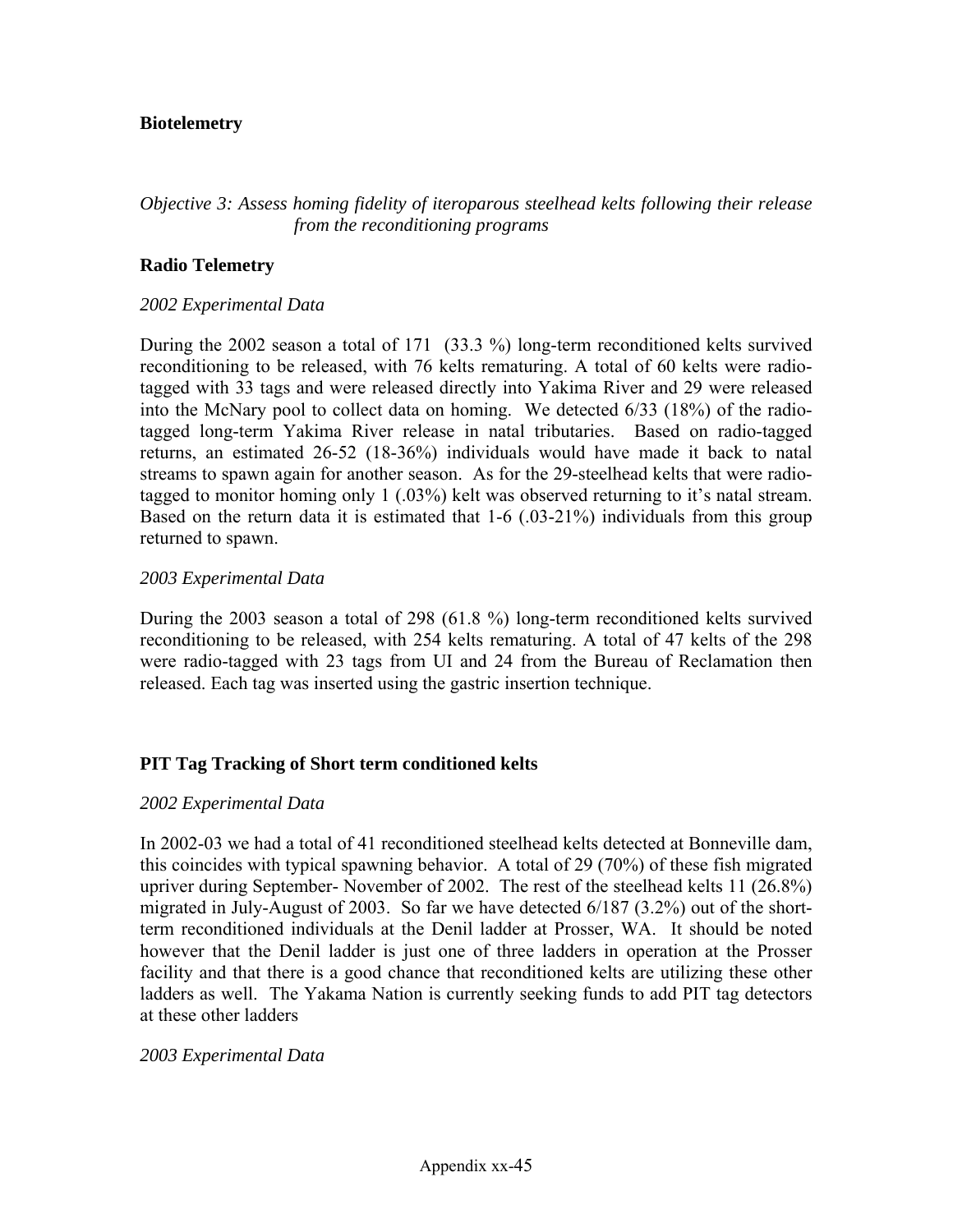A total of 485 PIT tags were submitted to the regional PTAGIS database for short-term kelts released below Bonneville Dam on June 4, 2003.

**As of February 2, 2004, a total of 4 (2.1%) of the 187 short-term reconditioned fish in the release had subsequent upstream detections. The remaining fish have no subsequent detections and are probably still in the ocean.** 

#### **CONCLUSIONS**

• Steelhead kelt reconditioning shows promise to assist restoration of imperiled wild steelhead populations in the Columbia basin, based on empirical results of this project.

During 2000, the Yakama Nation collected 512 wild kelts (38% of the subbasin's run that year) at the Chandler Juvenile Evaluation Facility (CJEF) for reconditioning at Prosser Hatchery, producing a first year kelt survival rate of 10% (51/512). Subsequently, kelt rematuration rates in captivity more than doubled from 10% (2000), 21% (2001), 50% (2002), and 85% (2003).

- This project is successfully refining techniques, which if further supported by additional, more rigorous future research, appear very applicable to increasing its success, and that of population enhancement efforts at larger geographic scales for wild Columbia Basin steelhead.
- In general, we feel the results of the study still warrant additional research, but feel that we are much closer to devising a management program for ESA-listed steelhead populations in the Columbia River Basin.
- Kelt reconditioning should be viewed at this time as experimental, which has been quite successful, rapidly improving, and very promising. The general approach should also be viewed as one of several available research techniques to guide enhancement of steelhead iteroparity expression. Implementation of best methods should be targeted following several years of rigorous, replicated studies of each approach, including ecological and economic cost/benefit analysis.

#### **Interactions with Subbasin Focal Species**

The level of interactions of the fish produced through the kelt reconditioning research program with the focal species in the Yakima Subbasin Plan should be minimal. The adults in the long term program are collected in the spring and held in reconditioning tanks until their release in the following December. Released fish are expected to hold in the mainstem Yakima through the duration of the winter, then migrate to their natal streams to spawn. They are not expected to actively prey on juveniles of any of the focal species during this time period. Once on the spawning grounds, they are expected to interact with other steelhead adults by participating in normal spawning activities, including potential competition with other females for spawning sites and successfully spawning with one or more steelhead males. The fact that females are naturally able to